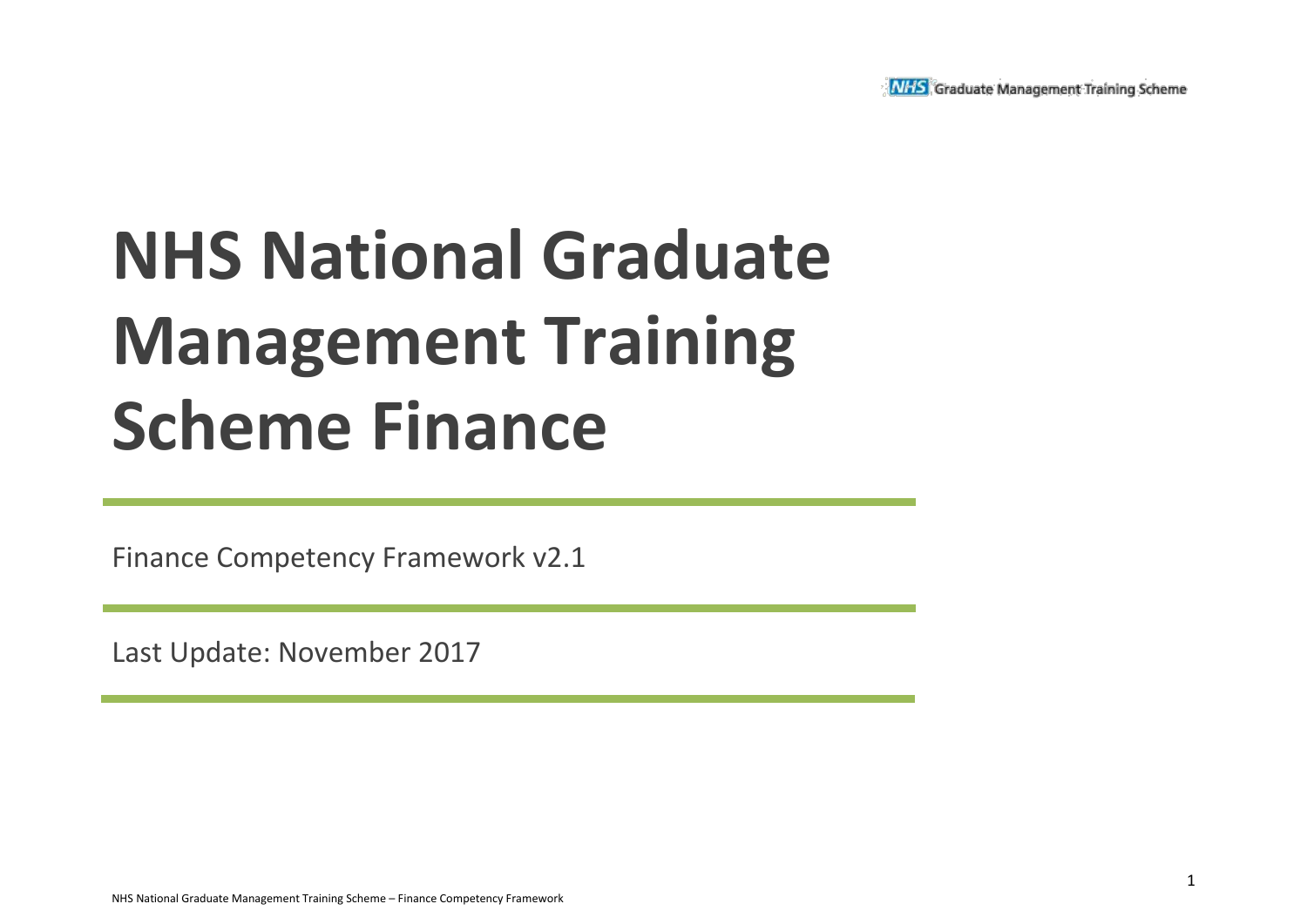| Table of Amendments - Finance Management Competency Framework |                                                                                                         |                   |  |  |  |  |  |  |
|---------------------------------------------------------------|---------------------------------------------------------------------------------------------------------|-------------------|--|--|--|--|--|--|
| Date of Change                                                | <b>Detail</b>                                                                                           | <b>Version No</b> |  |  |  |  |  |  |
| 15.10.12                                                      | Core Competencies Section 4.1. Ensuring Patient Safety reordered to show competencies in correct order  | 1.1               |  |  |  |  |  |  |
| 15.10.12                                                      | Specialist Competencies Section 4.1: 4.1.4 renumbered to 4.1.8 to maintain unique numbering system, and | l 1.1             |  |  |  |  |  |  |
|                                                               | reordered within section.                                                                               |                   |  |  |  |  |  |  |
| 27.09.17                                                      | Competencies updated by IBM                                                                             |                   |  |  |  |  |  |  |
| November 2017                                                 | Formatting changed                                                                                      | 2.1               |  |  |  |  |  |  |

#### **Introduction**

The Graduate Management Training Scheme (referred to from this point forward as the Scheme) aims to develop talent into emerging leaders in the NHS. It provides the opportunities for trainees to develop and practise their leadership skills and behaviour. This framework has been developed to ensure that trainees develop the leadership competencies, behaviours and technical skills to both attain roles in the NHS at the end of the Scheme and begin their leadership journey in the NHS.

#### **Purpose**

A competency can be defined as a behaviour or technical attribute that an individual should have in order to perform effectively at work. It is widely acknowledged that job performance is based on a number of factors including technical competences, behaviours, attitude, skills and experience. A competency framework is a tool that sets out a number of competencies required by an individual to work in a certain position or within a certain organisation. The Scheme competency frameworks have been developed to ensure that:

- Trainees have a structured approach to their placements throughout their time on the Scheme;
- Trainee performance and achievement can be assessed, evidenced and recorded;
- Trainees are equipped with the skills and experience to start their leadership journey in the NHS and obtain a job at the appropriate level once they complete the Scheme;
- Trainees have clarity around what is expected of them with regards to skills, behaviours and competency they are anticipated to develop and demonstrate.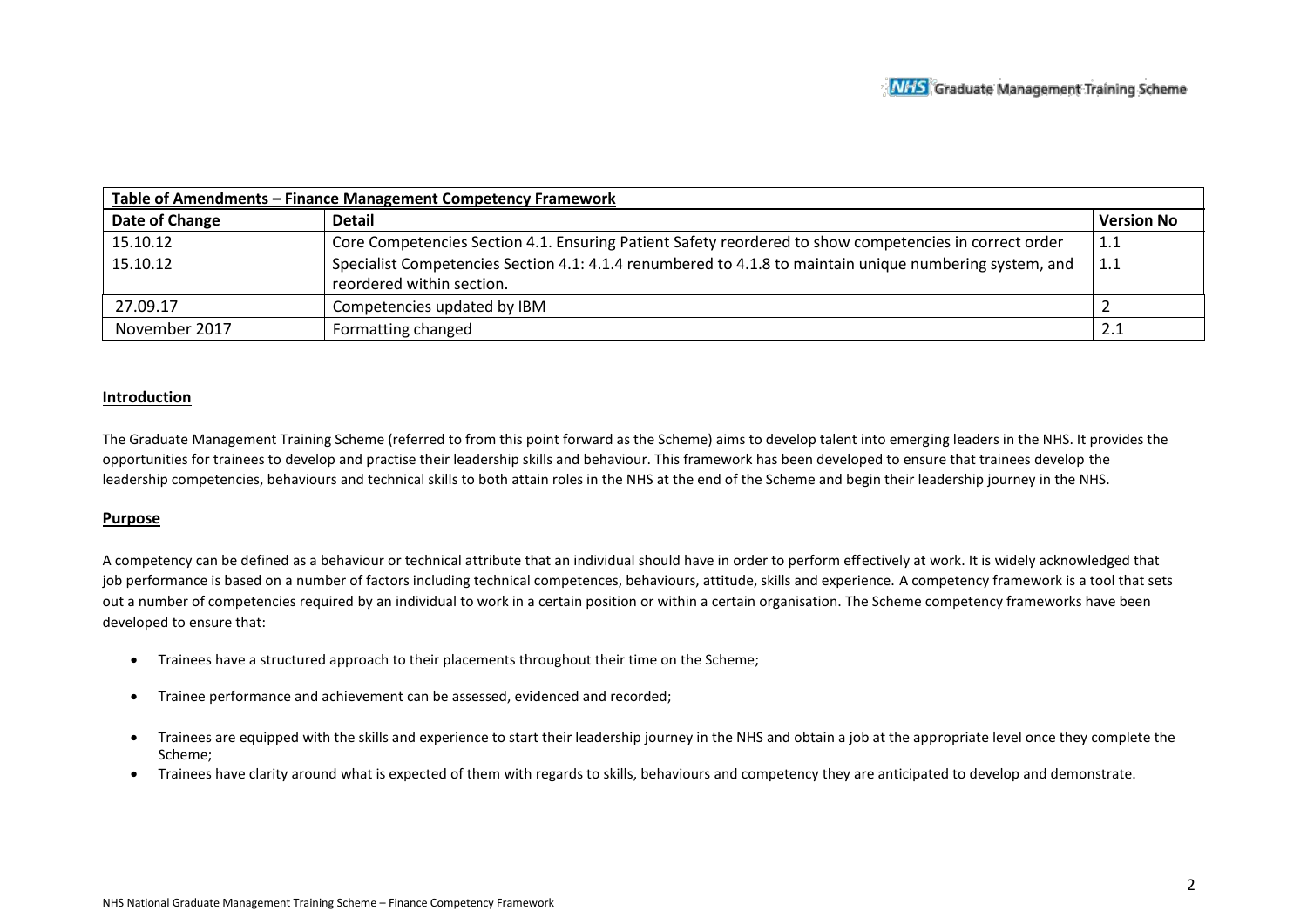#### **Approach and Ethos**

Each of the five Scheme competency frameworks were created based on the **NHS Leadership Framework, updated to link to the Healthcare Leadership Model** and are structured around the seven domains below:

- *Demonstrating Personal Qualities* trainees should draw upon their values, strengths and abilities to deliver high standards of service. This requires them to demonstrate effectiveness in developing self-awareness, managing themselves, continuing personal development and acting with integrity;
- *Working with Others* trainees should work with others in teams and networks to deliver and improve services. This requires them to demonstrate effectiveness in developing networks, building and maintaining relationships, encouraging contribution, and working within teams to have a positive impact on others and creating a culture of collaboration across teams;
- Managing Services trainees should focus on the success of the organisation(s) in which they work. Trainees should develop competence in planning, managing resources, managing people and managing performance;
- *Improving Services*  trainees should strive to make a real difference to people's health by delivering high quality services as well as display curiosity and other behaviours that encourage continuous service improvement across the organisation. This requires them to demonstrate effectiveness in ensuring patient safety, critically evaluating, encouraging improvement and innovation and facilitating transformation;
- *Setting Direction*  trainees should support the aspirations of the organisation and act in a manner consistent with its values. This requires them to demonstrate effectiveness in identifying the contexts for change, applying knowledge and evidence, making decisions, and evaluating impacts;
- *Creating the Vision*  trainees should begin to develop a leadership style and be able to support a compelling vision for the future, and communicate this within and across organisations; and
- Delivering the Strategy trainees should begin to demonstrate leadership qualities to support the delivery of the strategic vision through agreeing strategic plans and translating these into achievable operational action plans.

For each domain, the competencies have been split between those which are **core** (**shown in green**) and those which are specific to the **specialism** (**shown in blue**).

**Core competencies** are shared by each of the five Scheme specialisms (Policy and Strategy Management, Finance Management, General Management, Human Resources Management and Informatics Management). Although trainees are divided up to work in specialised areas the Scheme is a leadership programme first and foremost. For example, competency 4.1.3:

"*Demonstrates involvement in developing risk mitigation strategies and measures to improve and/or maintain patient safety*", is a core competency that all trainees are expected to achieve and highlights the expected leadership behaviours associated with the specific core competency.

**Specialism competencies** are competencies specifically related to the trainee's specialism. For example, a Finance trainee would need to achieve competency 3.4.10:

"Understands the role of the external auditor and the relationship between the internal audit function and the external auditors". This competency is unique to finance trainees and is not present in any of the other frameworks.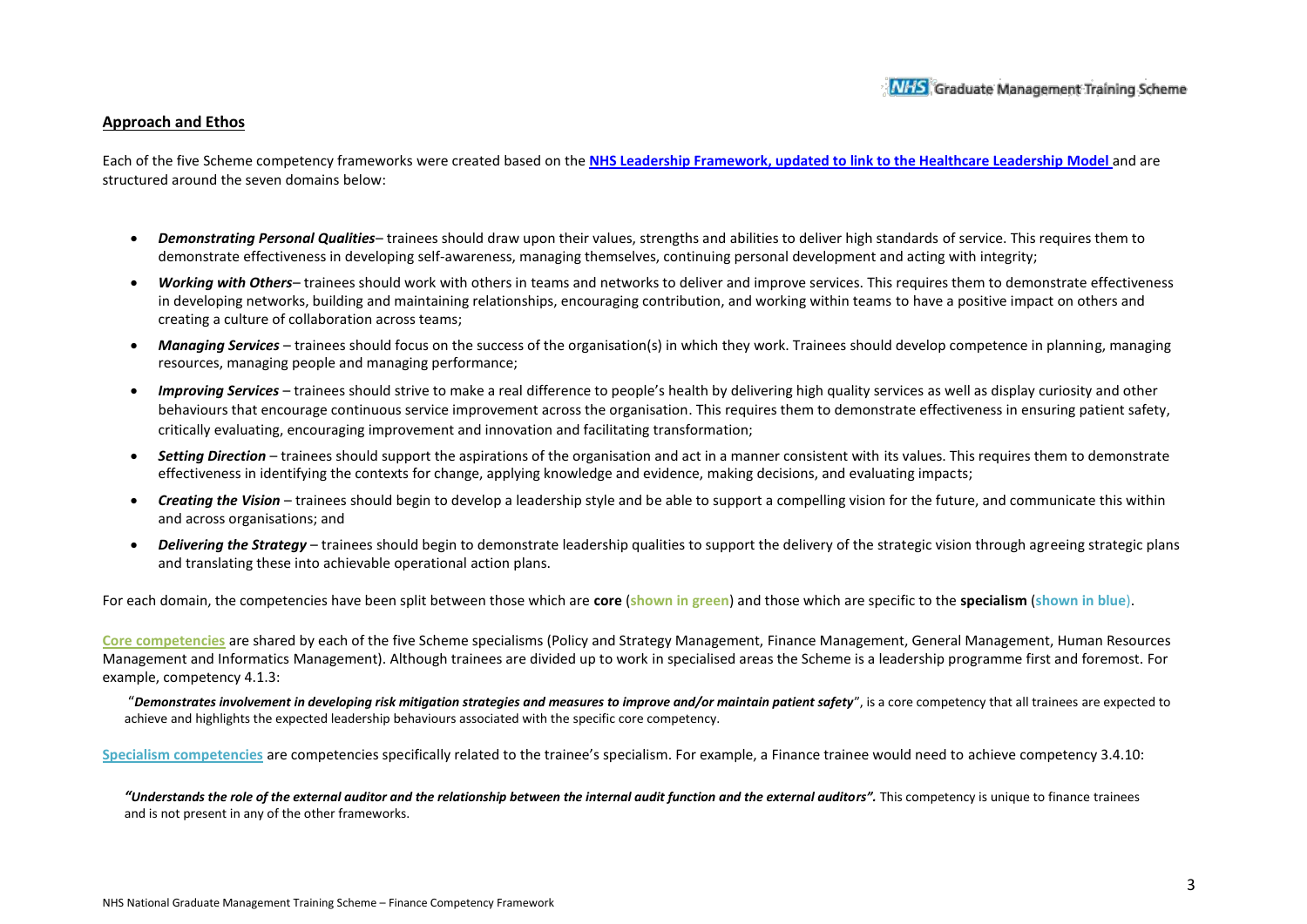The shared approach to core competencies is designed to ensure that all trainees leave the Scheme with a shared technical, behavioural and knowledge base firmly rooted in leadership for service improvement and patient outcomes. At the same time, equipping trainees with the technical elements related to their chosen field of work, measured by the specialism competencies.

Where applicable, **examples of activities, and associated behaviours, to demonstrate experience** have been provided, together with the **required level of assessment** expected to be achieved during participation in the Scheme. The assessment is based on a rating for each competency of 1 to 5:

| <b>Level</b>                    | <b>Description</b>                                                                                       |
|---------------------------------|----------------------------------------------------------------------------------------------------------|
| Awareness/knowledge             | Demonstrates insight but has no practical experience                                                     |
| Support                         | Demonstrates competence through assisting others in undertaking a process/task                           |
| <b>Practical application</b>    | Demonstrates competence through having a defined responsibility for undertaking a process/task           |
| <b>Experienced practitioner</b> | Demonstrates competence through having a defined responsibility for regularly undertaking a process/task |
| Leadership                      | Demonstrates competence through leadership of a process/task                                             |

This scale of rating will allow trainees and their managers to record the trainees' ongoing progress against the competencies and stay focused on further development required.

 $1 \ 2 \ 3 \ 4 \ 5$ For each competency, the required target level of achievement is shown in orange. Each competency will have the minimum target level set at different level: some will be as low as 1, others will be as high as 5.

There are four possible achievement levels for competencies.

**Not Achieved:** level 0, meaning no work has been done on this particular competency.

**Partially Achieved:** competency is being worked towards but not yet at the required minimum level (in the case of the example above, levels 1 and 2)

**Achieved:** competency has been signed off at the required target level (in the case of the example above, level 3)

**Achieved +:** competency has been signed off at a level above the minimum target level (in the case of the example above, levels 4 and 5)

Trainees are expected to achieve around 40% of their competencies by the end of placement 1 and 90% of their competencies at the end of their final placement in order to successfully complete the Scheme.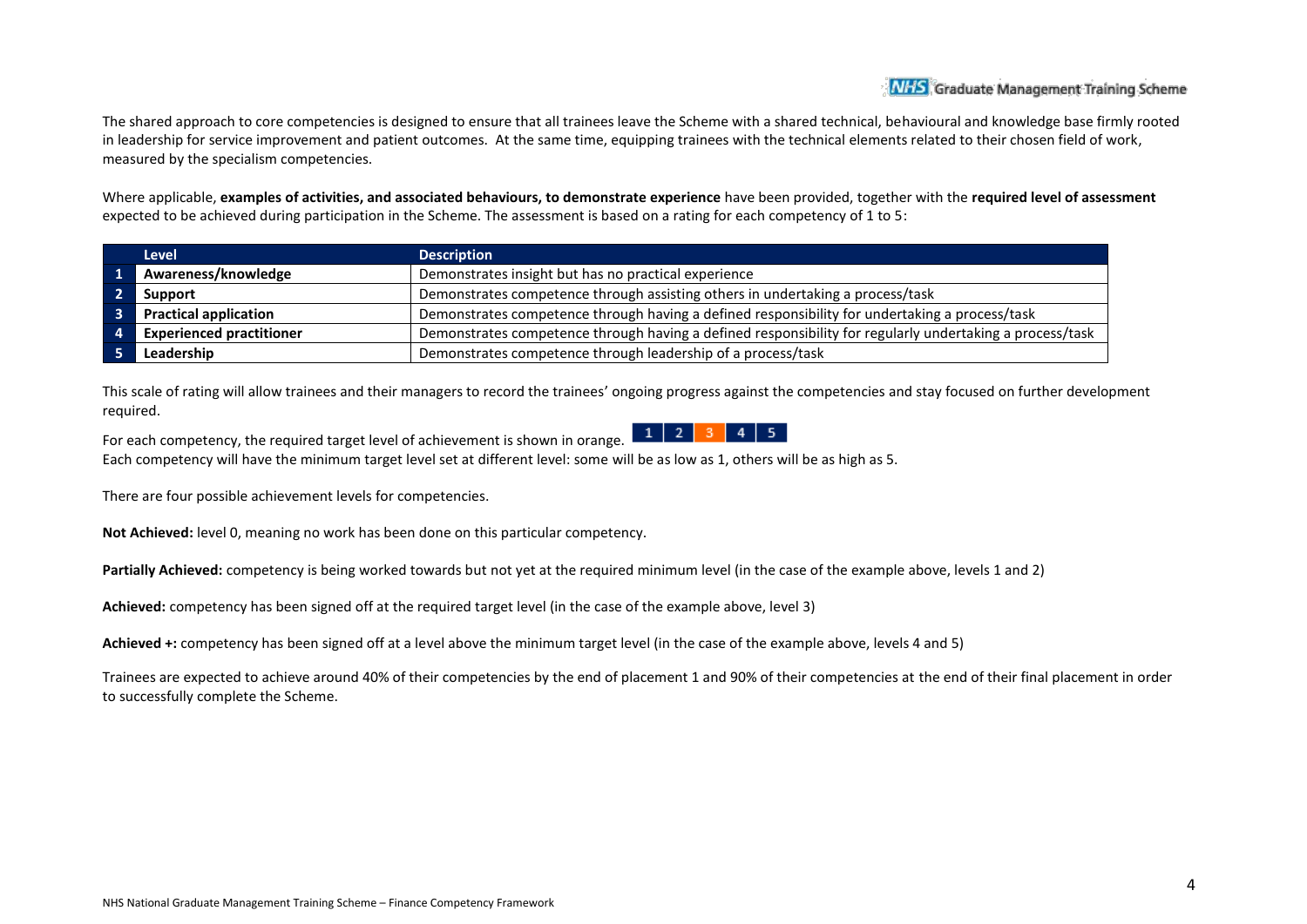#### **Section 1 – Personal Qualities**

There is an exception to the rating scale approach for the competencies required in the 'Developing Personal Qualities' section. These eleven competencies will be signed off after the production of a 2,000 word (+/- 10%) reflective piece of work completed by trainees during their last twelve months on the Scheme. This reflective piece should focus on all eleven competencies and the trainee is expected to provide evidence, either through referencing work they have produced or through reflecting on their qualities and how they have developed during their time on the Scheme. Trainees must reflect on their experiences during their time on the Scheme and provide examples of where they believe they have demonstrated and developed certain behaviours and personal qualities such as these. When providing evidence, trainees are advised to consider the following criteria in addition to any information they wish to provide:

| Knowledge and Understanding                                                                                                                                                                                                                                                                      | Cognitive Skills - Behaviours, Emotional Intelligence<br>and Values                                                                                                                                                                                                                                                                                                                                              | <b>Practical Skills</b>                                                                                                                                                  |
|--------------------------------------------------------------------------------------------------------------------------------------------------------------------------------------------------------------------------------------------------------------------------------------------------|------------------------------------------------------------------------------------------------------------------------------------------------------------------------------------------------------------------------------------------------------------------------------------------------------------------------------------------------------------------------------------------------------------------|--------------------------------------------------------------------------------------------------------------------------------------------------------------------------|
| Sources of knowledge are identified;<br>Awareness of your approach and what informs<br>said approach;<br>Evidence of awareness of your strengths and<br>weaknesses;<br>Evidence of a constant interest throughout the<br>Scheme of keeping up to date with NHS issues,<br>news and developments. | Evidence of planning around personal qualities;<br>Evidence of how self-awareness has been<br>increased;<br>Evidence of reflection on personal beliefs, values<br>and motivation in relation to working in the<br>NHS:<br>Evidence that there is a knowledge of NHS code<br>of ethics and values;<br>Evidence of understanding when mistakes have<br>been made;<br>Awareness of how you are perceived by others. | Sources of wider reading evidenced;<br>Evidence of flexibility, curiosity and an adaptive<br>nature;<br>Evidence of effective delegation;<br>Evidence of prioritisation. |

Once completed, trainees must upload their personal qualities reflective piece on to the Scheme's talent management system and arrange to review the piece with their Placement Manager, either during an ad hoc meeting or during one of their formal reviews. The Placement Manager (or Programme Manager in their absence) is responsible for signing off the competencies in the Personal Qualities section once both the trainee and Placement Manager have had an opportunity to discuss the reflective piece.

The competencies within the 'Developing Personal Qualities' section are either at a status of achieved or not achieved, there is no rating scale.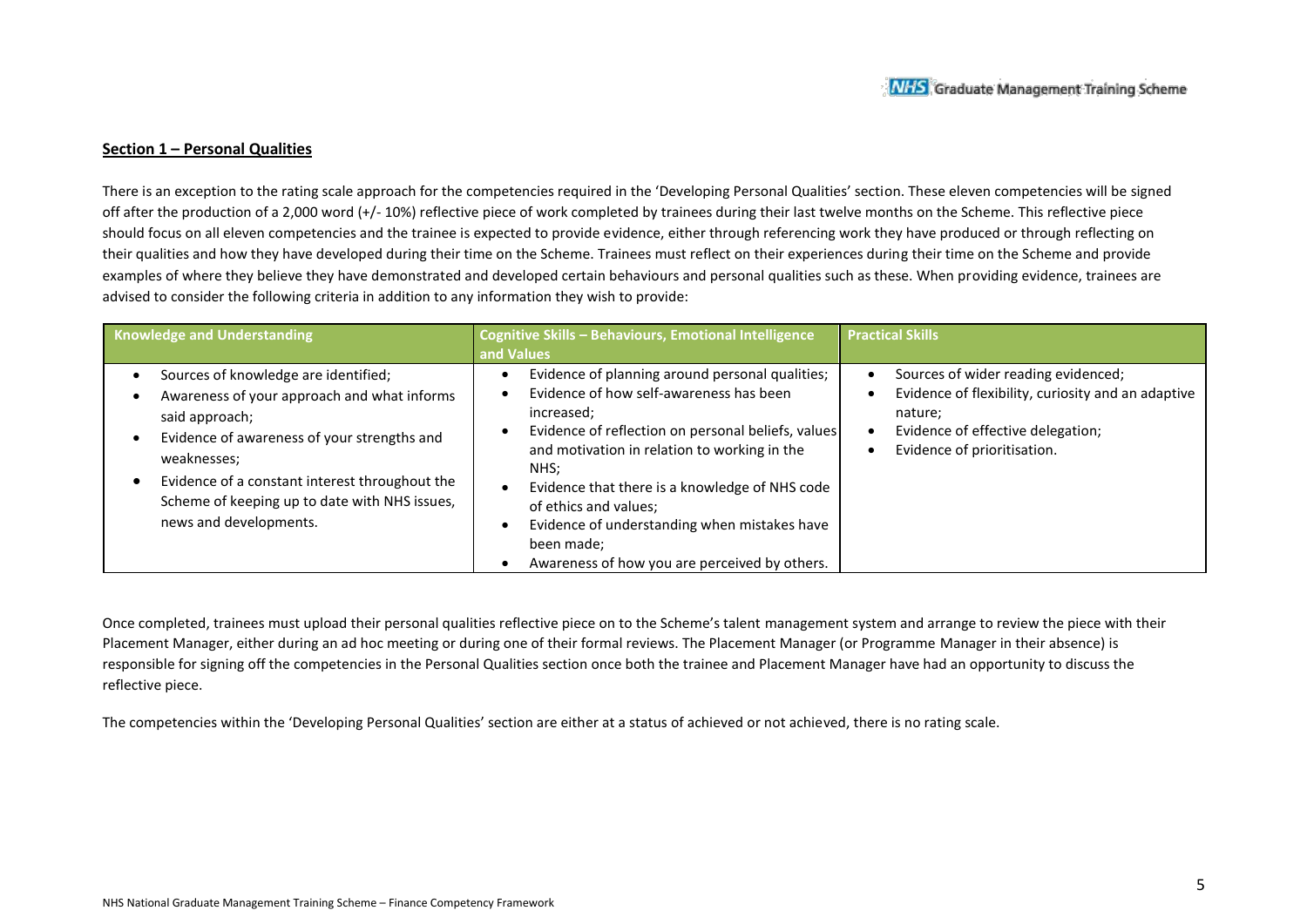#### **Trainee approach to the framework**

Trainees should consider the following points when approaching the competency framework:

- The framework must be owned by the trainee and it is their responsibility to ensure that they are achieved the required competencies and have displayed the required behaviours throughout. The trainee is therefore responsible for ensuring that they have a plan as to how these competencies will be achieved during their time on the Scheme.
- It is the trainees' Programme and Placement Manager's responsibility to ensure that all trainees are placed in an environment where opportunities are available for trainees to achieve competencies and to work with trainees to help them identify those opportunities and shape their work plan. It is not the responsibility of Managers to formulate a work plan based around each and every competency or to provide a piece of work for a trainee to complete in order to fulfil a competency requirement. This is an important distinction that all trainees need to understand.
- Trainees should aim to complete 40% of their competencies at the required level by the end of year one and 90% of their competencies by the end of the Scheme. The 90% achievement rate is a key graduation standard and trainees may not be able to graduate if they have not achieved this level.
- Trainees are required to evidence their competencies using the Scheme's talent management system. Evidence will generally be in the form of narrative prose which references what has been achieved to complete the competency. In addition to this trainees are encouraged to upload any documents that may support their narrative assessment and supports how they have gone about displaying the required leadership behaviours across the programme.
- Placement Managers are responsible for signing off competencies after providing a detailed constructive feedback to the trainee. Programme Managers are also authorised to sign off competencies, but the Placement Manager will be working more closely with the trainee and will probably have a clearer understanding of what has been achieved. It is the responsibility of the trainee to ensure that they are booking regular meetings with their Placement Manager to gather constructive feedback discuss competency achievement and ensure they are being signed off. Competency achievement also makes up an important part of the review process.
- Trainees need to gain an understanding of how best to utilise a competency framework. Successful trainees understand that the competency framework is a hugely important part of their placements on the Scheme and is something they always need to have in mind, but at the same time they know that it isn't something that should be used to drive their placements. Trainees are there first and foremost to work in a real job in a NHS organisation, and whilst those roles will allow trainees to complete their competency framework, there will be tasks, projects and pieces of work that sometimes don't necessarily directly relate to a specific competency.
- Trainees need to be realistic when using the framework. For example, 40% is a realistic amount of competencies to have achieved by the end of year one. If your work plan shows that you will only achieve 10% by the end of year one then you need to reassess. If you present 80% of your competencies as achieved at the end of year one your Placement Manager is likely to question whether you have actually achieved that many competencies to the required level.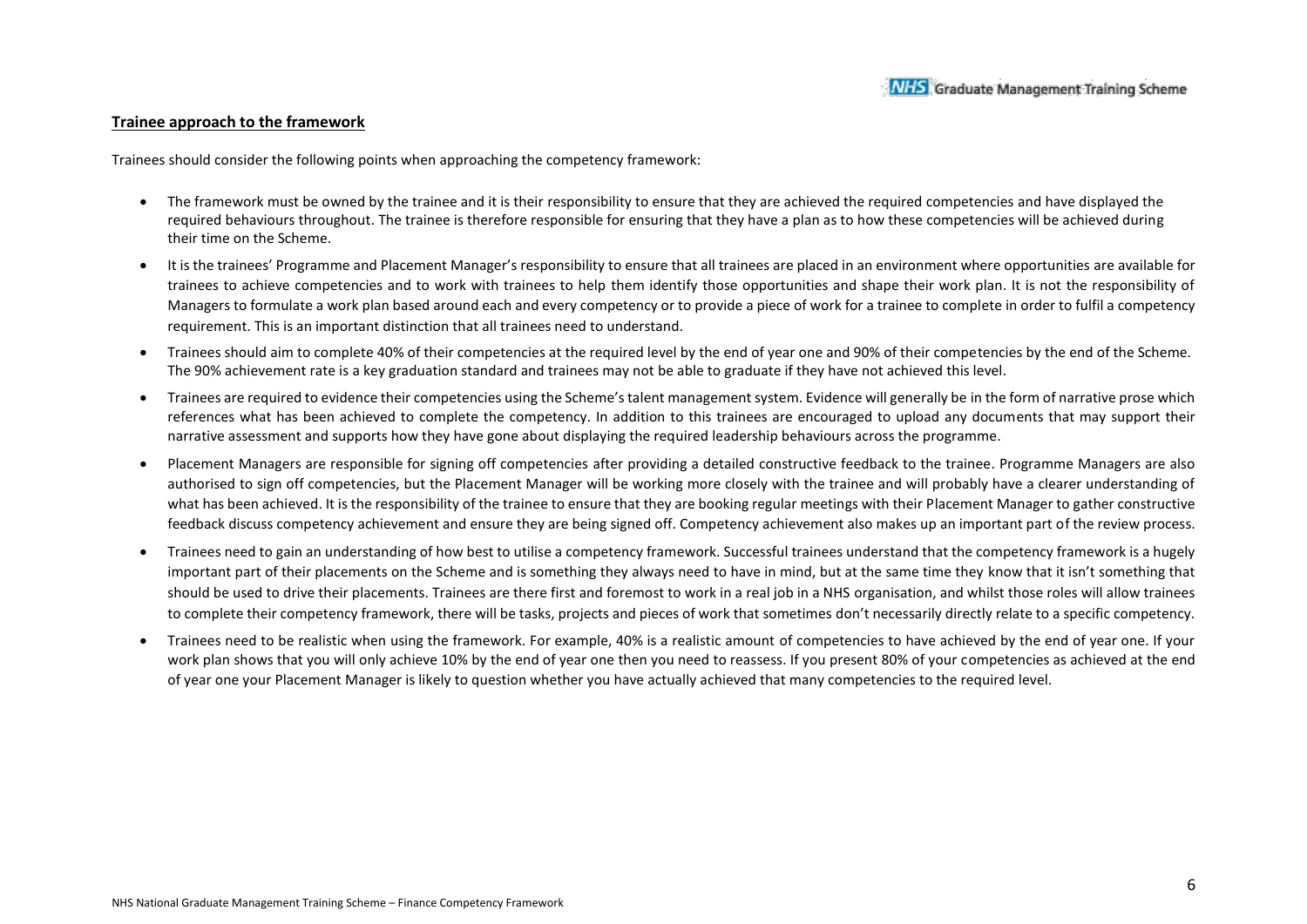#### **Placement Manager approach to the framework**

- One of the objectives of the Placement Manager is to ensure that trainees are in a placement which provides opportunities for them to achieve their competencies. Placement Managers are therefore encouraged to work with trainees at the beginning of the placement (or ideally before the placement) to identify which competencies are achievable throughout the duration of the placement.
- It is *not* the responsibility of the Placement Manager to provide a step by step plan for the trainee which maps pieces of work to specific competencies. It is the Trainee's responsibility to take the main elements of their placement and produce a plan as to how this translates to their competencies.
- Placement Managers are responsible for signing off competencies. Programme Managers are also authorised to sign off competencies, but the Placement Manager will be working more closely with the trainee and will probably have a clearer understanding of what has been achieved. It is the responsibility of the trainee to ensure that they are booking regular meetings with their Placement Manager to discuss competency achievement and ensure they are being signed off. Competency achievement also makes up an important part of the review process.
- Competencies are held electronically on the Scheme's talent management system. Your trainee will be able to guide you through accessing the system or you can contact your Leadership Development Manager if you are having any problems.
- It is the responsibility of the Trainee to evidence achievement of competencies on the Scheme's talent management system and to work with the Placement Manager during regular meetings to sign these off.
- As a general guide, Trainees are asked to complete 40% of competencies by the end of year one and 90% of competencies by the end of the Scheme.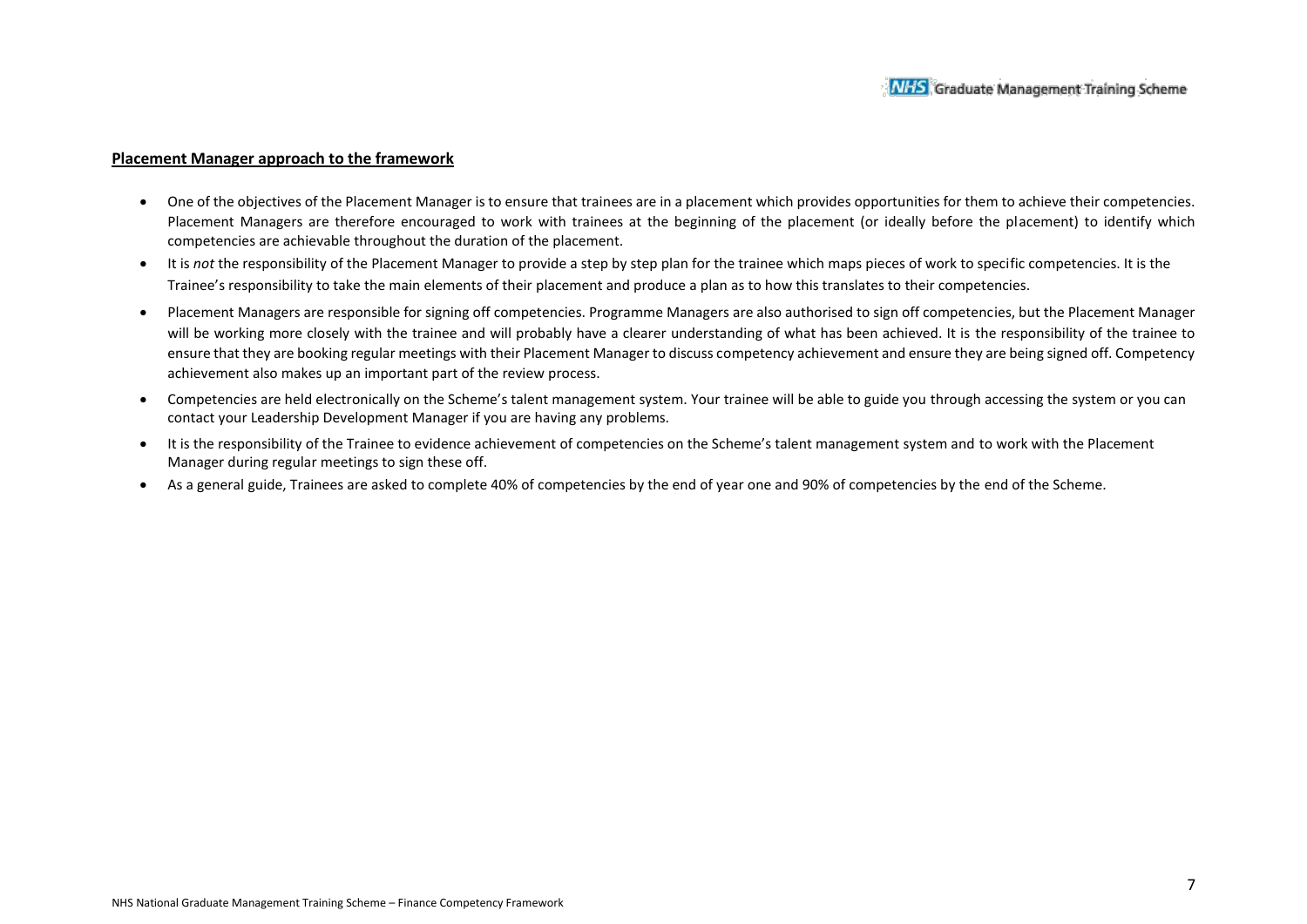#### **Methodology and Acknowledgements**

The NHS Graduate Scheme competency frameworks were developed following a comprehensive consultation process in 2007. After deciding to shape the competencies around the NHS Leadership Framework the Scheme contacted hundreds of individuals and organisations, both internal and external to the NHS, to seek their views as to how the competency frameworks should be shaped, both in terms of structure and presentation and content. Without their help we would have not been able to produce the frameworks.

In the summer of 2017, IBM consultants worked with NHS graduate alumni to review and update the NHS Graduate Scheme competency frameworks. This process evaluated the five current scheme frameworks and their fit for purpose based on changing demands within the NHS and the larger graduate workforce. In addition, the competencies were refreshed around the current Healthcare Leadership Model so the graduate scheme linked to the wider organisation's Leadership model. The frameworks review included stakeholder interviews and multiple iterations with a NHS project team to amend and confirm the NHS Graduate Scheme competency frameworks for the current market.

**The NHS Graduate Scheme would like to thank the following who had an input in to the development of these frameworks:** current trainees, recent alumni of the Scheme, Placement Managers, Programme Managers, NHS staff at various NHS Organisations and Emerging Leaders Steering Group members. A number of professional bodies and organisations including ACCA, CIPD, CIPFA, CIMA, Department of Health, IHM, NHS Information Centre and UKCHIP also gave up their time and expertise to assist with the process. Finally, a special thank you goes to Sarah Reeves and Brian Niven at Mott MacDonald for their hard work and continuing support in the creation of these frameworks.

For more detailed information about the development and consultation process for these frameworks please contact the NHS Graduate Scheme.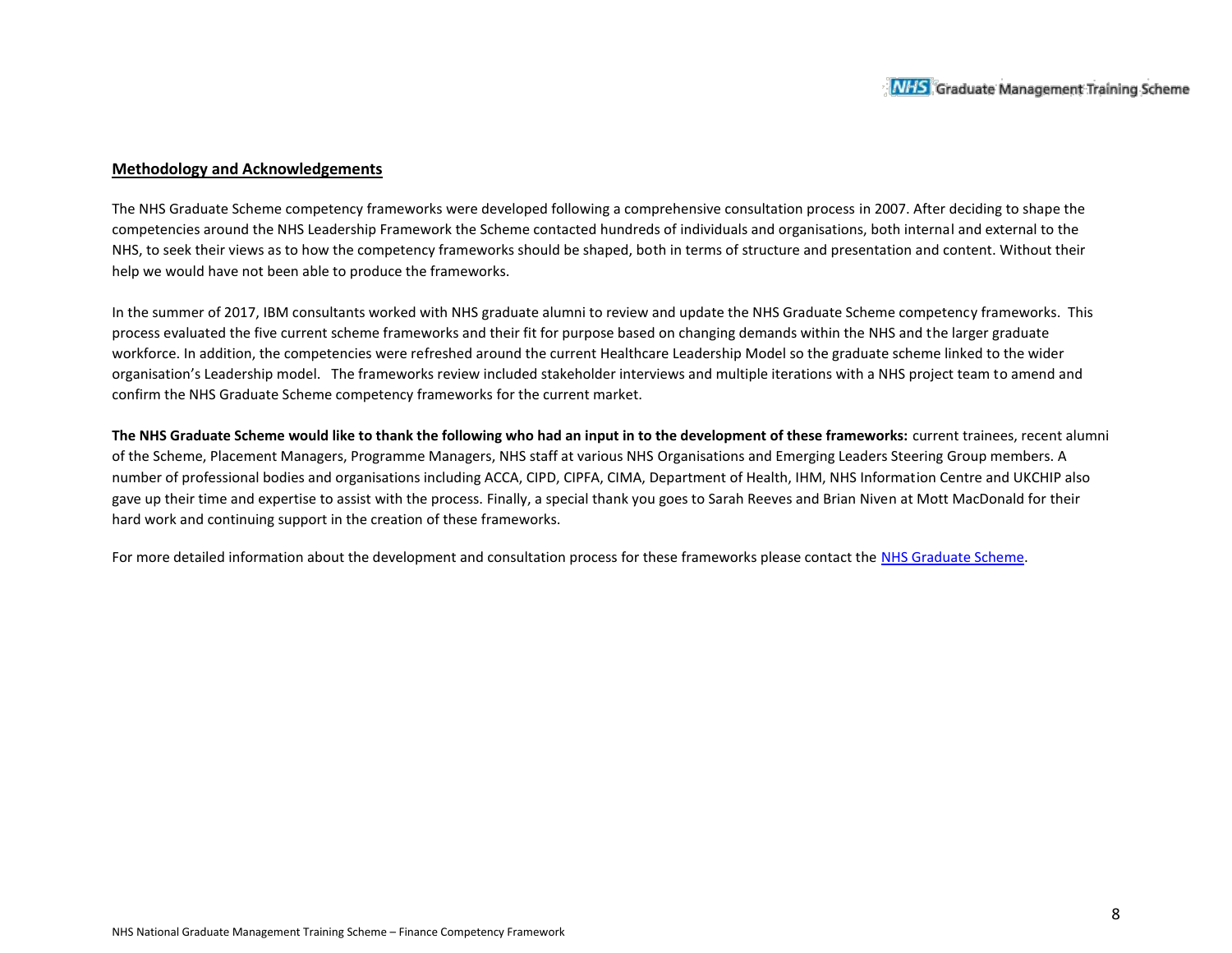#### **Section 1. Personal Qualities**

| <b>Core Leadership</b><br><b>Domain</b>          | <b>Healthcare</b><br>Leadership<br><b>Model</b> |       | <b>Competency</b>                                                                                                                                                                                                            | <b>Examples of activities to demonstrate experience</b>                                                                                                                                                                                                                                                                                       |
|--------------------------------------------------|-------------------------------------------------|-------|------------------------------------------------------------------------------------------------------------------------------------------------------------------------------------------------------------------------------|-----------------------------------------------------------------------------------------------------------------------------------------------------------------------------------------------------------------------------------------------------------------------------------------------------------------------------------------------|
| 1.1 Developing Self-<br>awareness                | Leading<br>with care                            | 1.1.1 | Understands the impact they have<br>on others and the impact other<br>have on them. Can review and<br>reassess own beliefs, values,<br>behaviours, strengths and<br>weaknesses, and leadership style                         | Developing a Personal Development Plan, demonstrating<br>personal self-awareness and addressing development<br>areas. Using suitable instruments (e.g. MBTI) and<br>reaching out to others to obtain feedback.                                                                                                                                |
|                                                  | Leading<br>with care                            | 1.1.2 | Caring for others and providing<br>mutual support where needed.                                                                                                                                                              | Creates an open and honest environment where others<br>are comfortable interacting and constantly evaluates<br>one's own emotional well-being and its impact on others.                                                                                                                                                                       |
|                                                  | Leading<br>with care                            | 1.1.3 | Understand the impact of one's<br>own physical and mental wellbeing<br>at work.                                                                                                                                              | Creates a positive atmosphere for others through self-<br>regulation of their own behaviours and mood while at<br>work.                                                                                                                                                                                                                       |
| 1.2 Managing Self &<br><b>Others</b>             | Holding to<br>account                           | 1.2.1 | Plans and manages own time and<br>that of others effectively and is able<br>to evaluate personal performance                                                                                                                 | Managing the diary, prioritising tasks and<br>delegating/supporting others to prioritise tasks.                                                                                                                                                                                                                                               |
|                                                  | Holding to<br>account                           | 1.2.2 | Makes decisions without reference<br>to others in line with own authority<br>levels and departmental and<br>corporate objectives.Is prepared to<br>be held to account for own<br>contribution and the quality of own<br>work | Writing Board papers, or sections of papers or plans,<br>representing the team, department, or organisation at<br>meetings and handling issues and actions arising.                                                                                                                                                                           |
|                                                  | Connecting<br>our service                       | 1.2.3 | Is flexible and adaptable to changing<br>circumstances                                                                                                                                                                       | Handling last minute changes to task priorities and<br>dealing with the consequences of those changes.                                                                                                                                                                                                                                        |
| 1.3 Continuing<br>Personal<br><b>Development</b> | Developing<br>capability                        | 1.3.1 | Takes responsibility for own<br>personal development and seeks<br>opportunities for learning                                                                                                                                 | Utilising primary and secondary sources of information<br>for research purposes and introducing new ways of<br>working, for example business best practice associated<br>with project planning, change management, benefits<br>realisation and using these approaches in their own<br>work. Joining and attending the professional bodies and |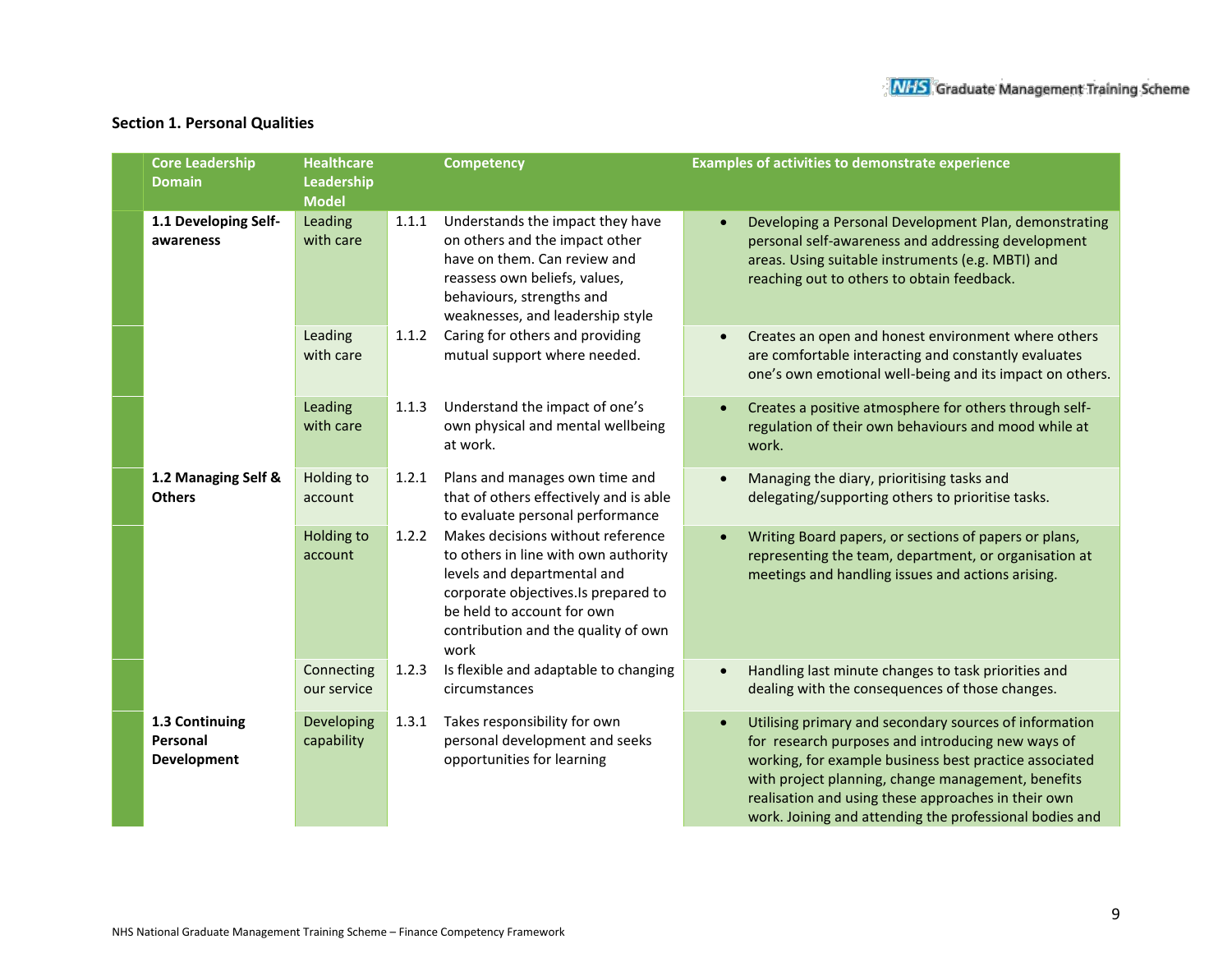|                              |                                                        |       |                                                                                                                                                               |                        | conferences/working sessions, or working with external<br>consultancies and partner organisations to adopt new<br>approaches to work.                                                                                                                                                |
|------------------------------|--------------------------------------------------------|-------|---------------------------------------------------------------------------------------------------------------------------------------------------------------|------------------------|--------------------------------------------------------------------------------------------------------------------------------------------------------------------------------------------------------------------------------------------------------------------------------------|
|                              | <b>Holding to</b><br>account                           | 1.3.2 | Sets work-based targets and<br>personal targets which exceed the<br>minimum requirements and<br>expectations                                                  |                        | Coming from the PDR process, developing a series of<br>personal development goals with SMART objectives,<br>which the individual can exceed where possible.                                                                                                                          |
|                              | Connecting<br>to our<br>service                        | 1.3.3 | Keeps abreast of developments in<br>healthcare, in own professional field<br>and in own organisation as well as<br>other external bodies and<br>organisations |                        | Demonstrating commitment to wider reading, e.g. HSJ,<br>NICE publications, BMJ, Twitter etc.<br>Attending events and conferences, e.g. Kings Fund, NHS<br>Confederation, Royal College events, professional bodies.<br>Reading internal communications, newsletters and<br>intranet. |
| 1.4 Acting with<br>Integrity | Inspiring<br>shared<br>purpose                         | 1.4.1 | Understands and acts in accordance<br>with the values for the NHS as set<br>out in the NHS constitution                                                       |                        | Promoting the NHS values.                                                                                                                                                                                                                                                            |
|                              | Inspiring<br>shared<br>purpose<br>Leading<br>with care | 1.4.2 | Acts with openness, honesty and<br>integrity                                                                                                                  |                        | Taking accountability when mistakes have been made or<br>understanding is limited, in order to learn and improve<br>services.<br>Demonstrates the ability to listen and incorporate<br>feedback to enable continuous improvement and<br>learning when things that didn't go to plan. |
|                              | Inspiring<br>shared<br>purpose                         | 1.4.3 | Demonstrates knowledge of<br>professional code of ethics and the<br>public interest role of NHS staff                                                         |                        |                                                                                                                                                                                                                                                                                      |
|                              | Evaluating<br>information                              | 1.4.4 | Understands and manages conflicts<br>of interest, ensuring that decisions<br>are based on objective data<br>wherever possible                                 | $\bullet$<br>$\bullet$ | Providing advice to business partners regarding potential<br>conflicts.<br>Providing alternative solutions where applicable.<br>Declaring any relevant conflicts.                                                                                                                    |
|                              | Leading<br>with care                                   | 1.4.5 | Spreading a caring environment<br>beyond one's own area                                                                                                       |                        | Taking responsibility for others wellbeing, by continuous<br>evaluation of your emotions and their effect on other<br>people.                                                                                                                                                        |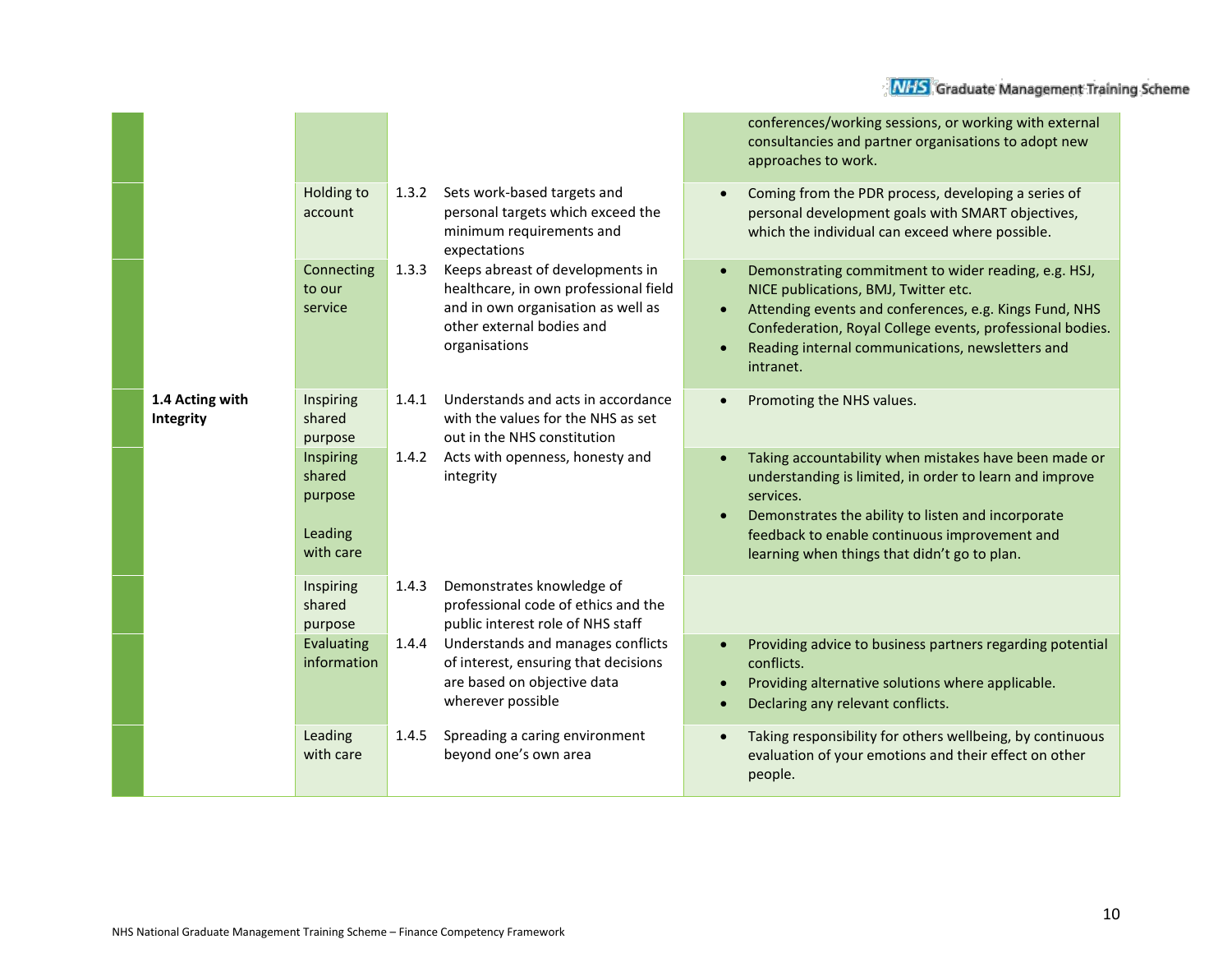### **Section 2.Working with others**

| <b>Core Leadership</b><br><b>Domain</b> | <b>Healthcare</b><br>Leadership<br><b>Model</b> |       | <b>Competency</b>                                                                                                                                                                           | <b>Examples of activities to demonstrate</b><br>experience                                                                                                                    | <b>Assessment Level</b>  |
|-----------------------------------------|-------------------------------------------------|-------|---------------------------------------------------------------------------------------------------------------------------------------------------------------------------------------------|-------------------------------------------------------------------------------------------------------------------------------------------------------------------------------|--------------------------|
| 2.1 Developing<br><b>Networks</b>       | Connecting<br>our service                       | 2.1.1 | Understands the culture and<br>structure of the organisation and<br>the wider NHS and identifies and<br>develops effective collaborations<br>with others outside of their<br>immediate team | Getting involved in health<br>community-wide working groups or<br>project, for example relating to<br>contract management, care<br>pathway redesign, or clinical<br>networks. | $4 \mid 5$<br>$1 \mid 2$ |
|                                         | Engaging<br>the team                            | 2.1.2 | Is an effective and trusted team<br>member within the department;<br>demonstrates respect to colleagues<br>and gains their respect and support                                              | Working closely with the team and<br>acting like a regular team member.<br>Creating connections between<br>health and social care services.                                   | $4 \mid 5$<br>$1 \mid 2$ |

| <b>Specialist</b>                 | <b>Healthcare</b><br><b>Leadership</b><br><b>Model</b> |       |                                                                                                                       |                                                                                                                                                                                                                                                     |                   |
|-----------------------------------|--------------------------------------------------------|-------|-----------------------------------------------------------------------------------------------------------------------|-----------------------------------------------------------------------------------------------------------------------------------------------------------------------------------------------------------------------------------------------------|-------------------|
| 2.1 Developing<br><b>Networks</b> | Connecting<br>our service                              | 2.1.3 | Where possible, active participation<br>in the negotiations and discussions<br>between commissioners and<br>providers | Gaining exposure to contract<br>negotiation and monitoring<br>meetings with, where possible,<br>being responsible for producing<br>and/or coordinating supporting<br>financial analysis.                                                            | 1                 |
|                                   | Connecting<br>our service                              | 2.1.4 | Works to initiate mutually beneficial<br>networks in a way which secures<br>trust and commitment                      | Engaging with the relevant bodies<br>and stakeholders to develop sound<br>relationships enabling knowledge<br>sharing and best practice<br>implementation.<br>Learns or receives information for<br>others outside one's team to solve<br>problems. | $\mathbf{1}$<br>2 |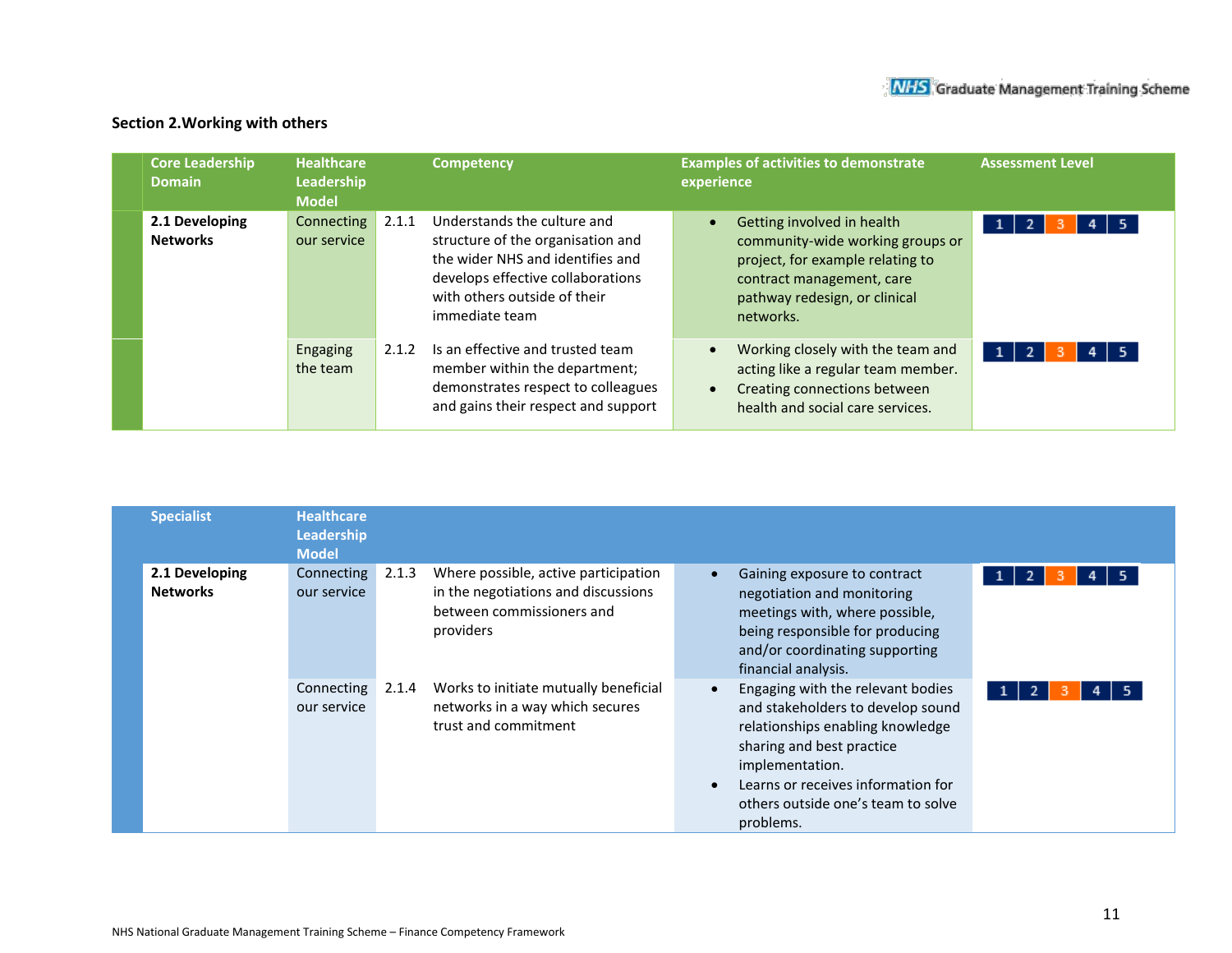| <b>Domain</b> | <b>Core Leadership</b>                   | <b>Healthcare</b><br>Leadership<br><b>Model</b> | <b>Competency</b>                                                                                                                                              | <b>Examples of activities to demonstrate</b><br>experience                                                | <b>Assessment Level</b> |
|---------------|------------------------------------------|-------------------------------------------------|----------------------------------------------------------------------------------------------------------------------------------------------------------------|-----------------------------------------------------------------------------------------------------------|-------------------------|
| maintaining   | 2.2 Building and<br><b>Relationships</b> | Holding to<br>account                           | Is involved in working with<br>2.2.1<br>organisations who are external to<br>the NHS, such as professional<br>bodies, social care, voluntary<br>services, etc. | Building/maintaining relationships<br>(e.g., Local Authority, Private<br>Sector, and Social Enterprises). | $4 \mid 5$              |

| <b>Specialist</b>                                              | <b>Healthcare</b><br>Leadership<br><b>Model</b>           |       |                                                                                                                                                                                                                      |                                                                                                                                                                                                                                                                                                                                                                                                                                                                                                                                                                                                |                   |
|----------------------------------------------------------------|-----------------------------------------------------------|-------|----------------------------------------------------------------------------------------------------------------------------------------------------------------------------------------------------------------------|------------------------------------------------------------------------------------------------------------------------------------------------------------------------------------------------------------------------------------------------------------------------------------------------------------------------------------------------------------------------------------------------------------------------------------------------------------------------------------------------------------------------------------------------------------------------------------------------|-------------------|
| 2.2 Building and<br><b>Maintaining</b><br><b>Relationships</b> | <b>Engaging</b><br>the team<br>Influencing<br>for results | 2.2.2 | Works with clinicians, service<br>managers and other senior<br>representatives within the<br>organisation and uses financial<br>information to support a case for<br>change or implementation of a<br>recommendation | Developing a trust relationship and<br>presenting regular performance<br>monitoring information at clinical<br>directorate meetings.<br>Getting involved in<br>multidisciplinary team projects.<br>Analysing the financial implications<br>of service delivery and identifying<br>ways to make best use of<br>resources.<br>Considering the relationship<br>between volume and mix of<br>activity, costs and income.<br>Supporting costing preparation for<br>the proposed changes.<br>Developing a broad understanding<br>of the organisation, customers and<br>stakeholders, the NHS and the | $\mathbf{u}$<br>2 |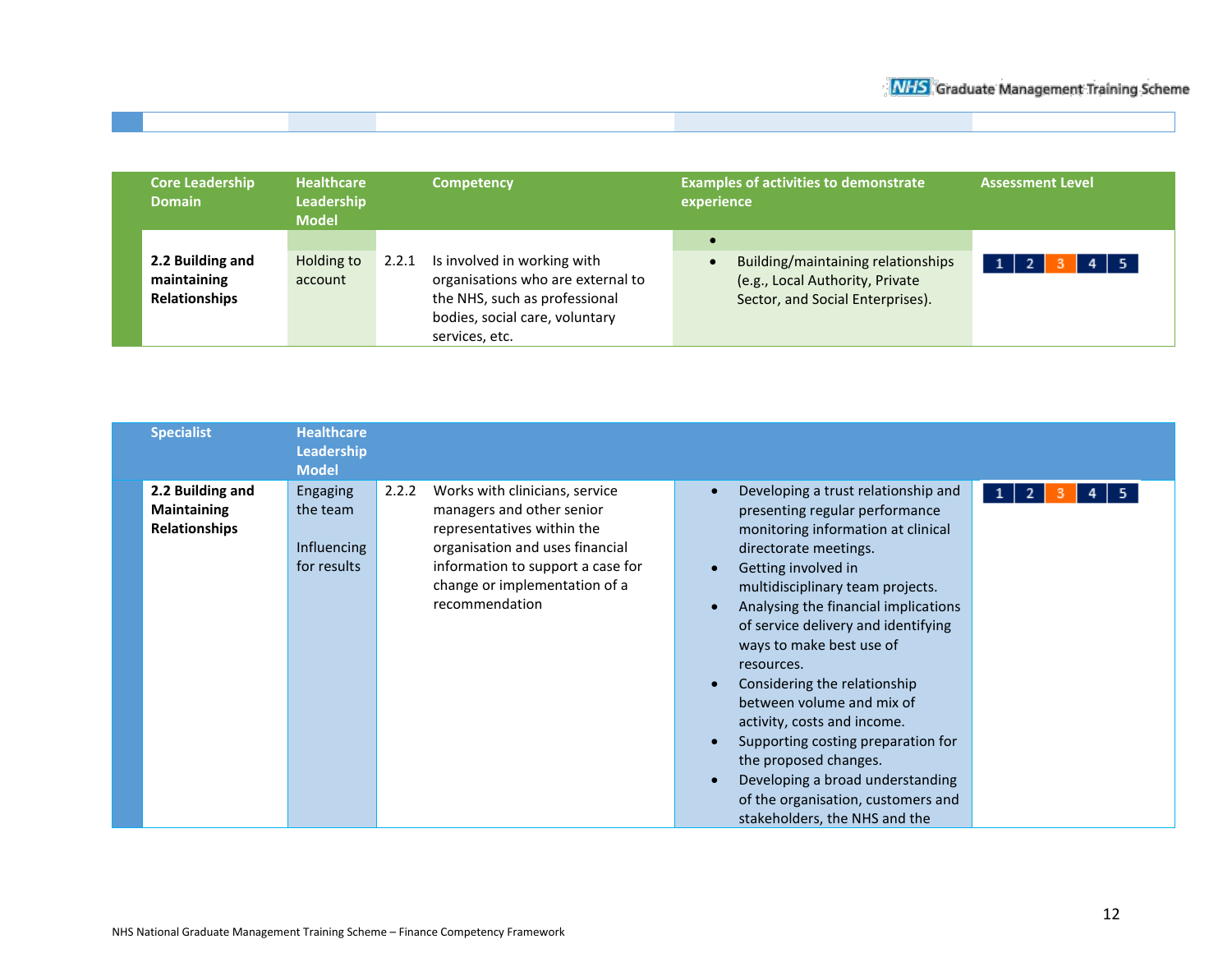| market place to provide         |
|---------------------------------|
| commercially focused business   |
| advice when required to support |
| case for change.                |
|                                 |

| <b>Core Leadership</b><br><b>Domain</b> | <b>Healthcare</b><br>Leadership<br><b>Model</b> | <b>Competency</b>                                                                                                                                                                                             | <b>Examples of activities to demonstrate</b><br>experience                                                                                                                        | <b>Assessment Level</b> |
|-----------------------------------------|-------------------------------------------------|---------------------------------------------------------------------------------------------------------------------------------------------------------------------------------------------------------------|-----------------------------------------------------------------------------------------------------------------------------------------------------------------------------------|-------------------------|
| 2.3 Encouraging<br><b>Contribution</b>  | Engaging<br>the team<br>Influencing             | Chairs and leads small group/team<br>2.3.1<br>discussions to show others their<br>contribution matter and are valued<br>Articulates ideas and challenge the<br>2.3.2                                          | $\bullet$<br>Holding weekly team meetings.<br>Leading a small project.<br>Presenting at meetings, or writing                                                                      | 2<br>3.                 |
|                                         | for results                                     | views of others in a constructive and<br>positive manner                                                                                                                                                      | minutes of meetings<br>Being recognised as a meeting<br>contributor in meeting minutes.                                                                                           | 2<br>3                  |
|                                         | Sharing<br>the vision                           | 2.3.3<br>Sharing a common purpose and<br>inspiring others to live it through<br>their everyday actions                                                                                                        | Models NHS values in every day<br>practice and is a role model for<br>other colleagues.                                                                                           |                         |
| 2.4 Working within<br><b>Teams</b>      | Holding to<br>account                           | Visibly understands the<br>2.4.1<br>responsibilities of the department<br>and its role and value within the<br>organisation and proactively looks<br>for opportunities where the<br>department can contribute | Linking personal objectives to team<br>and department objectives.                                                                                                                 | $\overline{2}$<br>3.    |
|                                         | Holding to<br>account                           | Takes responsibility and ownership<br>2.4.2<br>for leading key activities/projects<br>and new initiatives.                                                                                                    | <b>Taking on Project Management</b><br>responsibilities, or a key role within<br>a project, work stream or task lead<br>responsibility for creating a defined<br>project outcome. | $\overline{2}$<br>3     |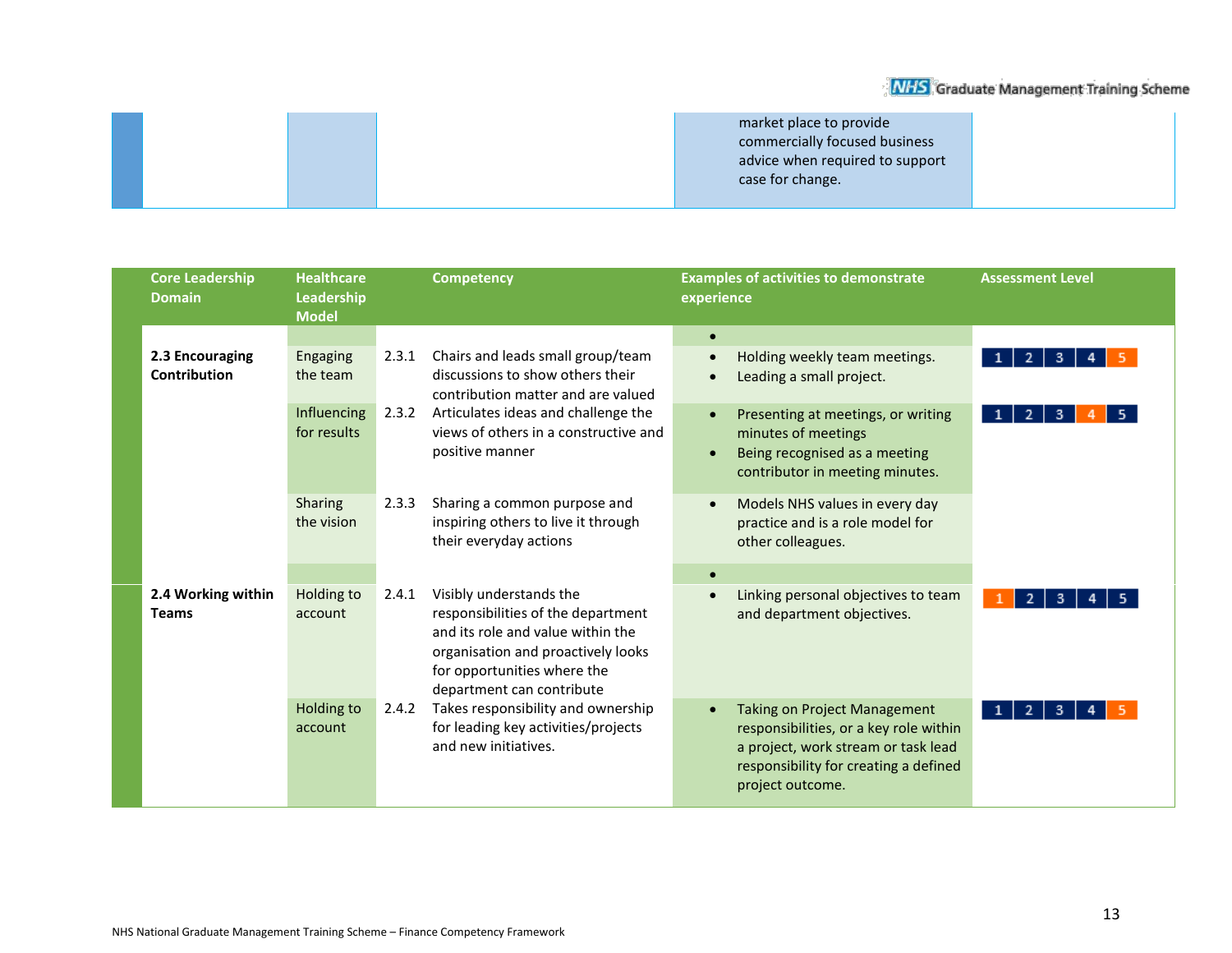|  | Connecting<br>our service | 2.4.3 | Provides an effective and valued<br>contribution to projects that require<br>multidisciplinary teams.                       | Takes on individual responsibility<br>$\bullet$<br>within team projects and is<br>considered a leader by one's peers.<br>Identifies areas for key<br>$\bullet$<br>contributions on large projects and<br>works with others to accomplish<br>project related goals. |  |
|--|---------------------------|-------|-----------------------------------------------------------------------------------------------------------------------------|--------------------------------------------------------------------------------------------------------------------------------------------------------------------------------------------------------------------------------------------------------------------|--|
|  | Leading<br>with care      | 2.4.4 | Behaves in a manner that is<br>empathetic to those around them,<br>despite differences of others.                           | Listens to others in team projects,<br>$\bullet$<br>and takes into account other view<br>points and potential information<br>counter to their own views.                                                                                                           |  |
|  | Leading<br>with care      | 2.4.5 | Provides and facilitates a safe<br>environment to enable their co-<br>workers and team to perform their<br>job efficiently. | Incorporates other's views and<br>$\bullet$<br>opinions in discussions on job<br>related matters and enables others<br>to participate.                                                                                                                             |  |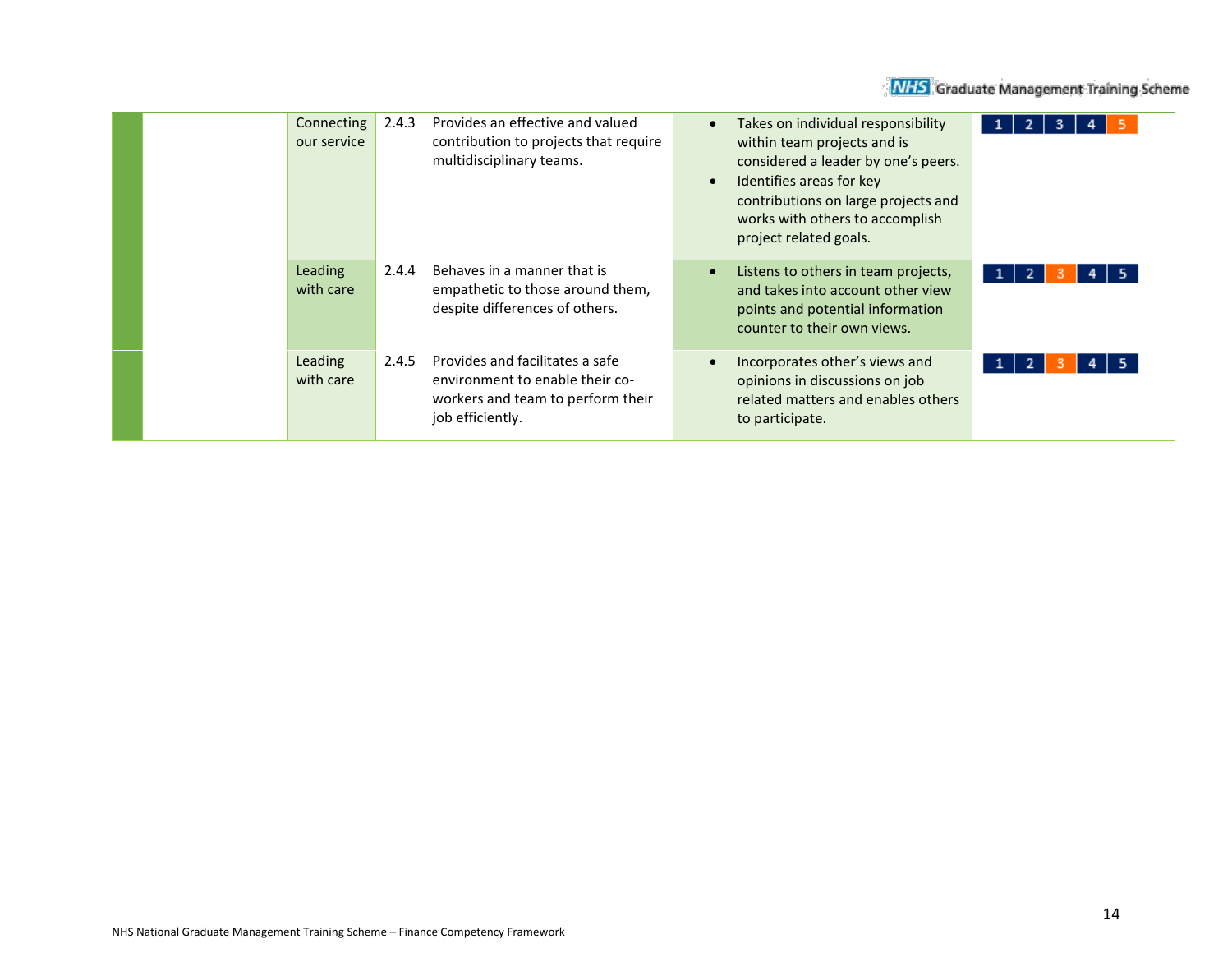| <b>Core Leadership</b><br><b>Domain</b> | <b>Healthcare</b><br>Leadership<br><b>Model</b> |       | <b>Competency</b>                                                                                                                                                               | <b>Examples of activities to demonstrate</b><br>experience                                                                                                                                                                                                                     | <b>Assessment Level</b>                   |
|-----------------------------------------|-------------------------------------------------|-------|---------------------------------------------------------------------------------------------------------------------------------------------------------------------------------|--------------------------------------------------------------------------------------------------------------------------------------------------------------------------------------------------------------------------------------------------------------------------------|-------------------------------------------|
| 3.1 Planning and<br><b>Execution</b>    | Evaluating<br>information                       | 3.1.1 | Is involved in the development of<br>business plans to support<br>operational/organisational change                                                                             | <b>Creating Project Briefing</b><br>$\bullet$<br>documents, Board Papers for<br>investment proposals,<br>supporting the creation of<br>wider strategic, outline or final<br>business cases for larger<br>change programmes.                                                    | 5 <sup>1</sup><br>$\mathbf{1}$<br>3.<br>4 |
|                                         | Holding to<br>account                           | 3.1.2 | Applies project planning<br>methodologies and uses<br>appropriate tools to support this,<br>ensuring timely execution                                                           | <b>Creating Project Initiation</b><br>$\bullet$<br>Documents, Project Gantt<br>Charts, or implementation<br>plans or roadmaps.                                                                                                                                                 | -5                                        |
|                                         | Sharing the<br>vision                           | 3.1.3 | Communicates progress and<br>outcomes of key planning<br>stages/milestones to the relevant<br>stakeholders to ensure two-way<br>communication, alignment and<br>timely delivery | Creating project status<br>reports, highlighting reports,<br>and presenting project<br>milestones.<br>Communicating outcomes of<br>risk assessments.<br>Contributing to Board papers<br>seeking authorisation to<br>proceed with project phases,<br>or investment stage gates. | -5.<br>1<br>2                             |

#### **Section 3. Managing Services**

| <b>Specialist</b> | <b>Healthcare</b><br>Leadership<br><b>Model</b> |       |                                                             |                                                             |                                 |
|-------------------|-------------------------------------------------|-------|-------------------------------------------------------------|-------------------------------------------------------------|---------------------------------|
| 3.1 Planning      | Connecting<br>our service                       | 3.1.4 | Understands how resources are<br>allocated to commissioners | Developing knowledge of<br>commissioner allocations and the | $1 \mid 2 \mid 3 \mid 4 \mid 5$ |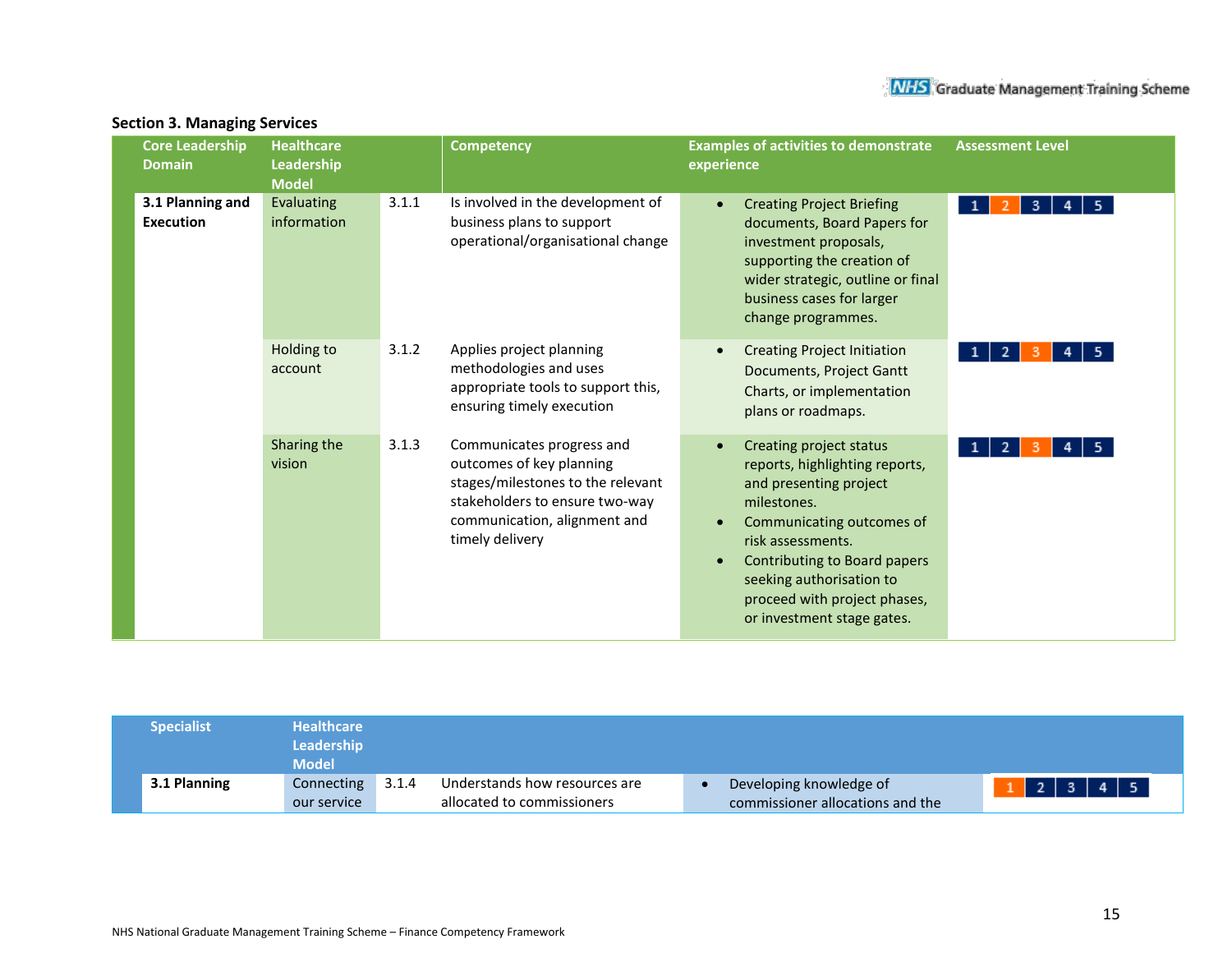|                           |                                                                                                                                                                       | weighted capitation formula, as well<br>as how these are determined.<br>Developing knowledge of separate<br>non-recurrent allocations to<br>commissioners for support for (e.g.)<br>social care, primary dental services<br>etc. |  |
|---------------------------|-----------------------------------------------------------------------------------------------------------------------------------------------------------------------|----------------------------------------------------------------------------------------------------------------------------------------------------------------------------------------------------------------------------------|--|
| Holding to<br>account     | 3.1.5<br>Supports the translation of<br>organisational plans and objectives<br>into financial plans and monitors<br>these                                             | Supporting the management of costs<br>$\bullet$<br>and better care funds.<br>Developing knowledge of financial<br>$\bullet$<br>planning guidance.<br>Being involved in the development of<br>financial plans.                    |  |
| Evaluating<br>information | Undertakes the procedures to<br>3.1.6<br>forecast the year-end financial<br>position of the organisation,<br>identifying cost pressures,<br>contingencies and actions | Assisting with forecast year-end<br>$\bullet$<br>position for directorate(s) or<br>service(s).<br>Conducting analysis for financial<br>$\bullet$<br>planning.                                                                    |  |
| Evaluating<br>information | Understands management of issues<br>3.1.7<br>relating to financial governance and<br>financial risk                                                                   | Supporting management on issues<br>$\bullet$<br>relating to financial governance and<br>ensures that financial risk is planned<br>for and managed accordingly.                                                                   |  |

| <b>Core Leadership</b><br><b>Domain</b> | <b>Healthcare</b><br>Leadership<br><b>Model</b> | Competency                                                                                                                                      | <b>Examples of activities to demonstrate</b><br>experience                                                                                                                   | <b>Assessment Level</b> |
|-----------------------------------------|-------------------------------------------------|-------------------------------------------------------------------------------------------------------------------------------------------------|------------------------------------------------------------------------------------------------------------------------------------------------------------------------------|-------------------------|
| 3.2 Managing<br><b>Resources</b>        | Engaging the<br>team<br>Holding to<br>account   | Takes responsibility for leading a<br>3.2.1<br>team/group to achieve service<br>objectives within a specified<br>timeframe, resource allocation | $\bullet$<br>Being exposed to a project, or<br>a sub task within a project,<br>that requires a group effort to<br>create a defined outcome or<br>project deliverable, within | -2<br>1 <sup>1</sup>    |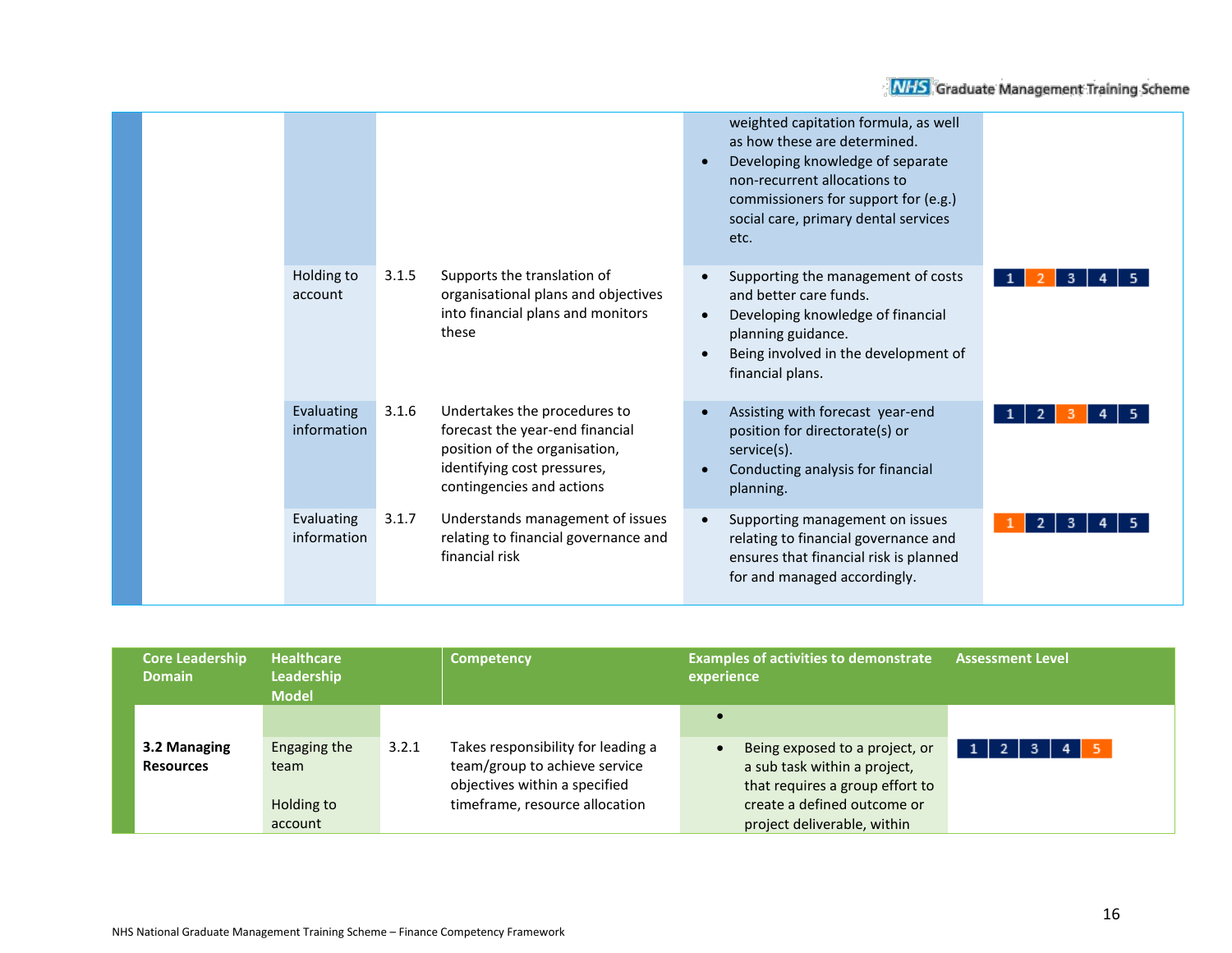| and budget and to the required | time, budget and to expected |
|--------------------------------|------------------------------|
| quality standard               | quality standards.           |
|                                |                              |

| <b>Specialist</b>                | <b>Healthcare</b><br>Leadership<br><b>Model</b> |       |                                                                                                                                                                                                                              |           |                                                                                                                                                                                                                                                                                                                                                                                                                                                                                                                                                                                      |                                     |
|----------------------------------|-------------------------------------------------|-------|------------------------------------------------------------------------------------------------------------------------------------------------------------------------------------------------------------------------------|-----------|--------------------------------------------------------------------------------------------------------------------------------------------------------------------------------------------------------------------------------------------------------------------------------------------------------------------------------------------------------------------------------------------------------------------------------------------------------------------------------------------------------------------------------------------------------------------------------------|-------------------------------------|
| 3.2 Managing<br><b>Resources</b> | Holding to<br>account                           | 3.2.2 | Clearly understands the<br>organisation's financial duties and<br>targets and supports the processes<br>in place to enable the achievement<br>of these                                                                       | $\bullet$ | Acquiring detailed knowledge of the<br>financial duties of all types of NHS<br>organisations.                                                                                                                                                                                                                                                                                                                                                                                                                                                                                        | 3<br>$\mathbf{1}$                   |
|                                  | Evaluating<br>information                       | 3.2.3 | Has detailed knowledge of<br>commissioning and contracting<br>processes and how financial funds<br>flow across the NHS, including<br>knowledge of the funding<br>mechanism and tariffs, incentives to<br>improve performance |           | Having knowledge of the National<br>Reference Cost (NRC) guidance,<br>including the link between the NRC<br>submission and the setting of the<br>National Standard Tariffs / payment<br>by results.<br>Gaining detailed knowledge of tariff,<br>including expansion of best practice<br>tariffs, the national efficiency<br>requirement, the implication of<br>emergency readmissions with 30 days<br>of discharge, new currencies and<br>tariffs and specialised service top-ups.<br>Understanding the flow of funds and<br>being able to apply this knowledge in<br>everyday work. | З                                   |
|                                  | Evaluating<br>information                       | 3.2.4 | Actively participate in service line<br>management and patient level<br>costing. Supports the analysis and<br>validation of patient-based full and                                                                           |           | Analysing organisational performance<br>in comparison with other NHS<br>organisations including full<br>engagement with managers and                                                                                                                                                                                                                                                                                                                                                                                                                                                 | 2 <sup>1</sup><br>3<br>$\mathbf{1}$ |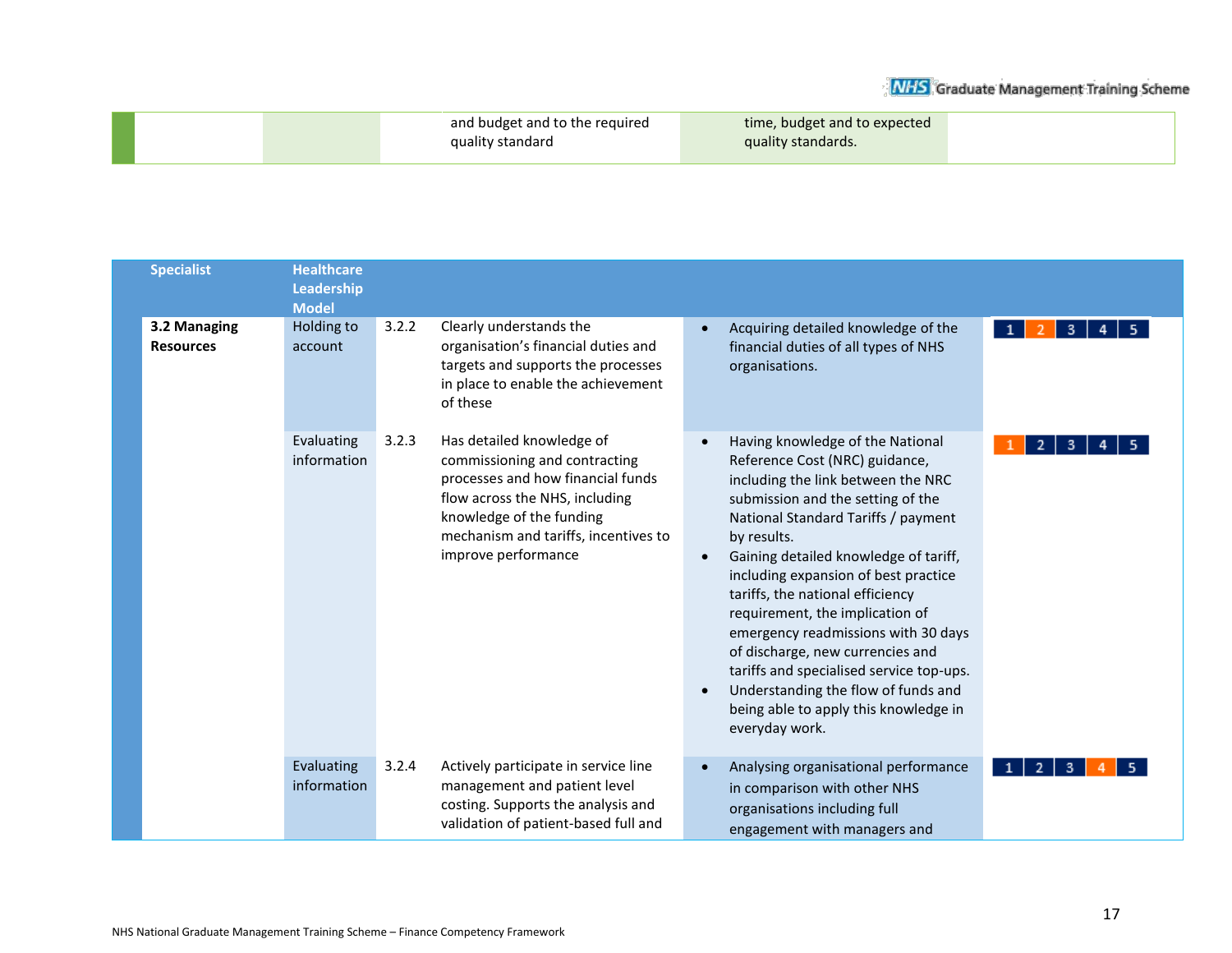|                           | marginal costing (e.g. at HRG or<br>procedure level or for service lines<br>or business units)                                                                                                             | clinicians to understand differences,<br>improve performance and inform<br>future planning.<br>Working with Informatics to<br>understand how systems and<br>information can be used to support<br>service line management.<br>Where possible and applicable<br>$\bullet$<br>acquiring knowledge of the NHS<br>Costing Manual, including cost drivers<br>and classification of costs (direct,<br>indirect and overheads) and<br>variability.     |
|---------------------------|------------------------------------------------------------------------------------------------------------------------------------------------------------------------------------------------------------|-------------------------------------------------------------------------------------------------------------------------------------------------------------------------------------------------------------------------------------------------------------------------------------------------------------------------------------------------------------------------------------------------------------------------------------------------|
| Evaluating<br>information | 3.2.5<br>Demonstrates undertaking of<br>month-end procedures to validate<br>information in the ledger, and other<br>supporting feeder systems, to<br>ensure reliable financial information<br>is produced. | Preparing journal entries and<br>2 <sup>1</sup><br>з.<br>maintaining an audit trail, estimating<br>accruals and prepayments, validating<br>financial coding and reconciling<br>control accounts (debtors, creditors<br>and stock).<br>Adjusting for non-recurring items and<br>$\bullet$<br>reporting normalised expenditure.<br>Reporting on changes to the balance<br>$\bullet$<br>sheet and understanding the links<br>between cash and I&E. |
| Holding to<br>account     | 3.2.6<br>Supports procedures to manage<br>liquidity ensuring that cash is<br>available for the organisation to<br>meet its commitments to pay staff<br>and suppliers                                       | Producing a statement of cash flow<br>2 <sup>1</sup><br>3<br>$\bullet$<br>against plans.<br>Producing a reconciliation of I&E and<br>$\bullet$<br>cash.<br>Undertaking analysis of aged debtors.<br>$\bullet$<br>Having knowledge of the records and<br>$\bullet$<br>accounting entries for cash, and the<br>banking arrangements.<br>Having knowledge of differences<br>between FTs, NHS Trustss and                                           |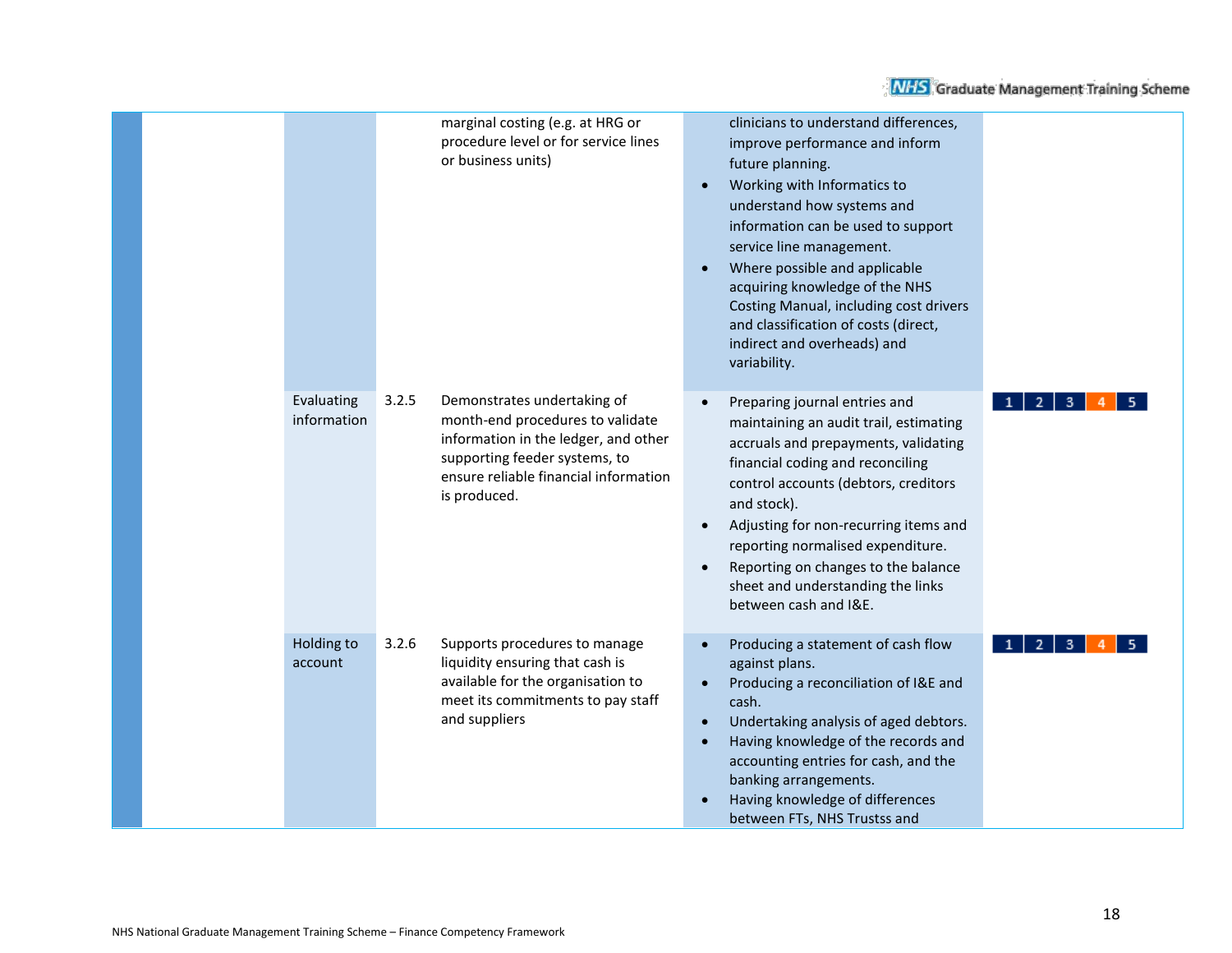|                       |       |                                                                                                                                                                                                                                                                         |                        | commissioning organisations with<br>regards to cash.<br>Knowledge of the different sources of<br>income and recharges e.g. Specialist<br>Commissioning, Private Patients,<br>contract/non-contract etc.                                                                                                                                                                                                                     |                     |
|-----------------------|-------|-------------------------------------------------------------------------------------------------------------------------------------------------------------------------------------------------------------------------------------------------------------------------|------------------------|-----------------------------------------------------------------------------------------------------------------------------------------------------------------------------------------------------------------------------------------------------------------------------------------------------------------------------------------------------------------------------------------------------------------------------|---------------------|
| Holding to<br>account | 3.2.7 | Understands the organisations<br>systems of internal control and can<br>support the development of controls<br>for new areas and/or provide<br>assurance to the Board and Sub<br>Committees that these systems are<br>working as expected                               | $\bullet$<br>$\bullet$ | Gaining experience of implementing<br>counter fraud measures, protecting<br>confidential information, disclosure of<br>financial interests etc.<br>Producing performance reports for<br>the Board.<br>Developing knowledge of controls<br>such as Standing Financial Instructions<br>(SFIs) and Standing Orders (SOs),<br>including Schemes of Delegation<br>(SoDs).<br>Developing knowledge of the role of<br>NHS Protect. | 2                   |
| Holding to<br>account | 3.2.8 | Active participation in the setting of<br>financial budgets and the in year<br>monitoring of performance against<br>budget, engaging with budget<br>holders to understand service issues<br>and reasons for variances, and<br>identify appropriate corrective<br>action |                        | Being involved in setting budgets,<br>consistent with the board's strategic<br>and operational objectives, reflecting<br>year on year improvements in<br>productivity and efficiency, and<br>reconciling with the resources<br>available as set out in the business<br>and financial plans.                                                                                                                                 | 2 <sup>1</sup><br>3 |
| Sharing the<br>vision | 3.2.9 | Within certain organisations and<br>where possible, clearly understands<br>strategic procurement controls and<br>NHS conditions, with involvement in<br>the evaluation of tender responses<br>through to award of contract<br>(particularly considering value for       |                        | Producing assessments of value for<br>money, affordability, financial risk<br>and, if applicable, potential for<br>financial rewards for service<br>quality/performance.                                                                                                                                                                                                                                                    | 3                   |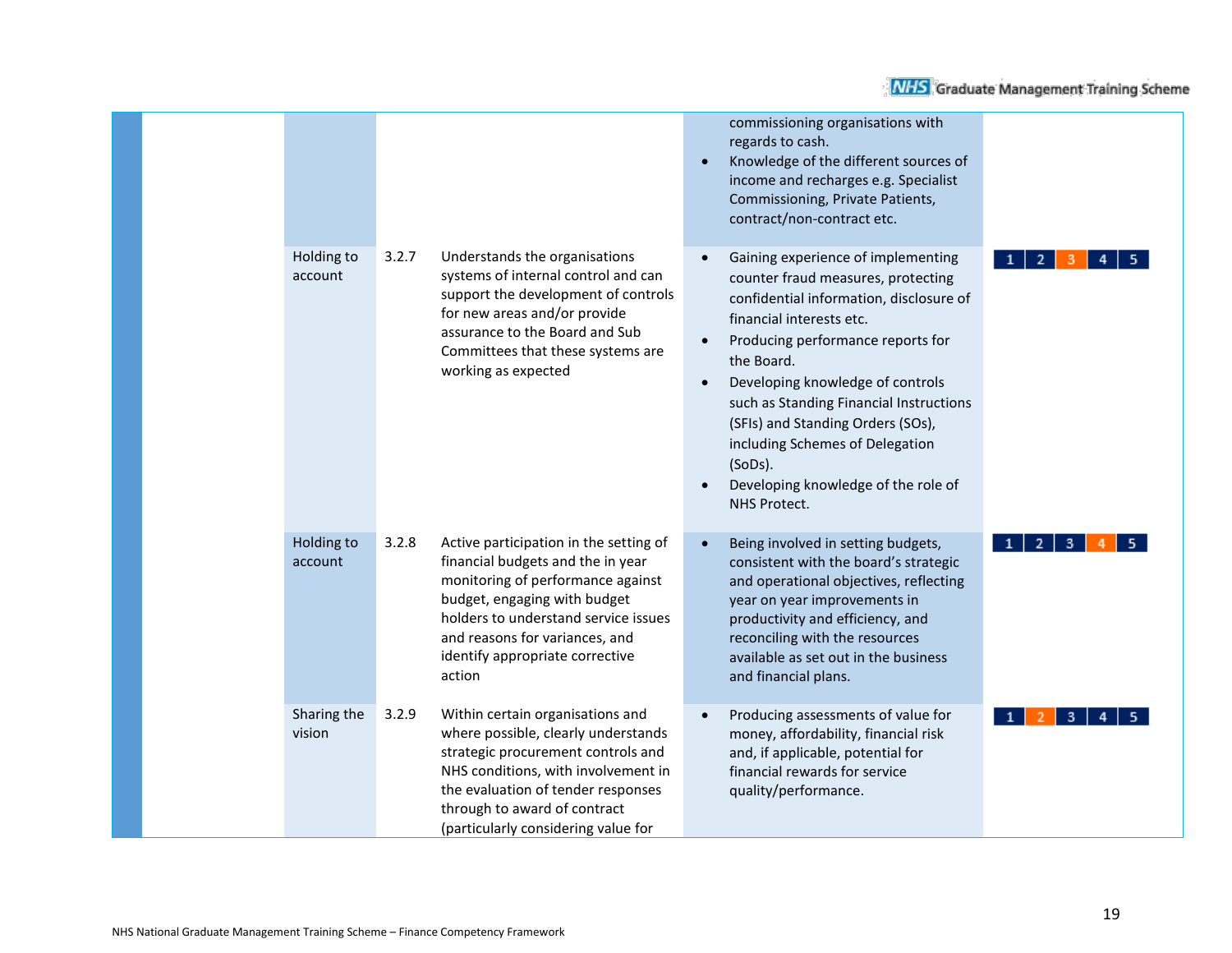|  |                           |        | money, risk, affordability and<br>incentives)                                          | $\bullet$<br>$\bullet$ | Developing knowledge of the NHS<br>standard terms and conditions and<br>related issues.<br>Developing knowledge of the NHS<br>standard contracts for acute hospital,<br>mental health, community and<br>ambulance services and other<br>guidance.<br>Developing knowledge of EU<br>requirements and thresholds for open<br>tenders. |  |
|--|---------------------------|--------|----------------------------------------------------------------------------------------|------------------------|-------------------------------------------------------------------------------------------------------------------------------------------------------------------------------------------------------------------------------------------------------------------------------------------------------------------------------------|--|
|  | Evaluating<br>information | 3.2.10 | Where possible, develops<br>knowledge of regulations in respect<br>of charitable funds |                        | Developing awareness of the<br>requirements of the Charities Acts.                                                                                                                                                                                                                                                                  |  |

| <b>Core Leadership</b><br><b>Domain</b> | <b>Healthcare</b><br><b>Leadership</b><br><b>Model</b> | <b>Competency</b>                                                                                                                                                        | <b>Examples of activities to demonstrate</b><br>experience                                                                                                                                                                                                                          | <b>Assessment Level</b>                    |
|-----------------------------------------|--------------------------------------------------------|--------------------------------------------------------------------------------------------------------------------------------------------------------------------------|-------------------------------------------------------------------------------------------------------------------------------------------------------------------------------------------------------------------------------------------------------------------------------------|--------------------------------------------|
| 3.3 Managing<br>People                  | Engaging the<br>team                                   | 3.3.1<br>Instructs and manages other team<br>members in particular<br>activities/projects while ensuring<br>appropriate accountabilities and<br>clear goals are in place | $\bullet$<br>Creating verbal or<br>documented task plans for<br>team members/colleagues, or<br>documenting project work<br>packages to define activities<br>and outcomes required.<br>Providing individuals with<br>$\bullet$<br>constructive performance<br>feedback continuously. | -5.<br>2<br>3                              |
|                                         | Engaging the<br>team<br>Holding to<br>account          | 3.3.2<br>Motivates team members through<br>clear direction setting,<br>constructive feedback and open<br>dialogue                                                        | Leading team meetings,<br>$\bullet$<br>encouraging contribution<br>during meetings and<br>seeking/providing feedback.                                                                                                                                                               | -5.<br>$\overline{2}$<br>3<br>$\mathbf{1}$ |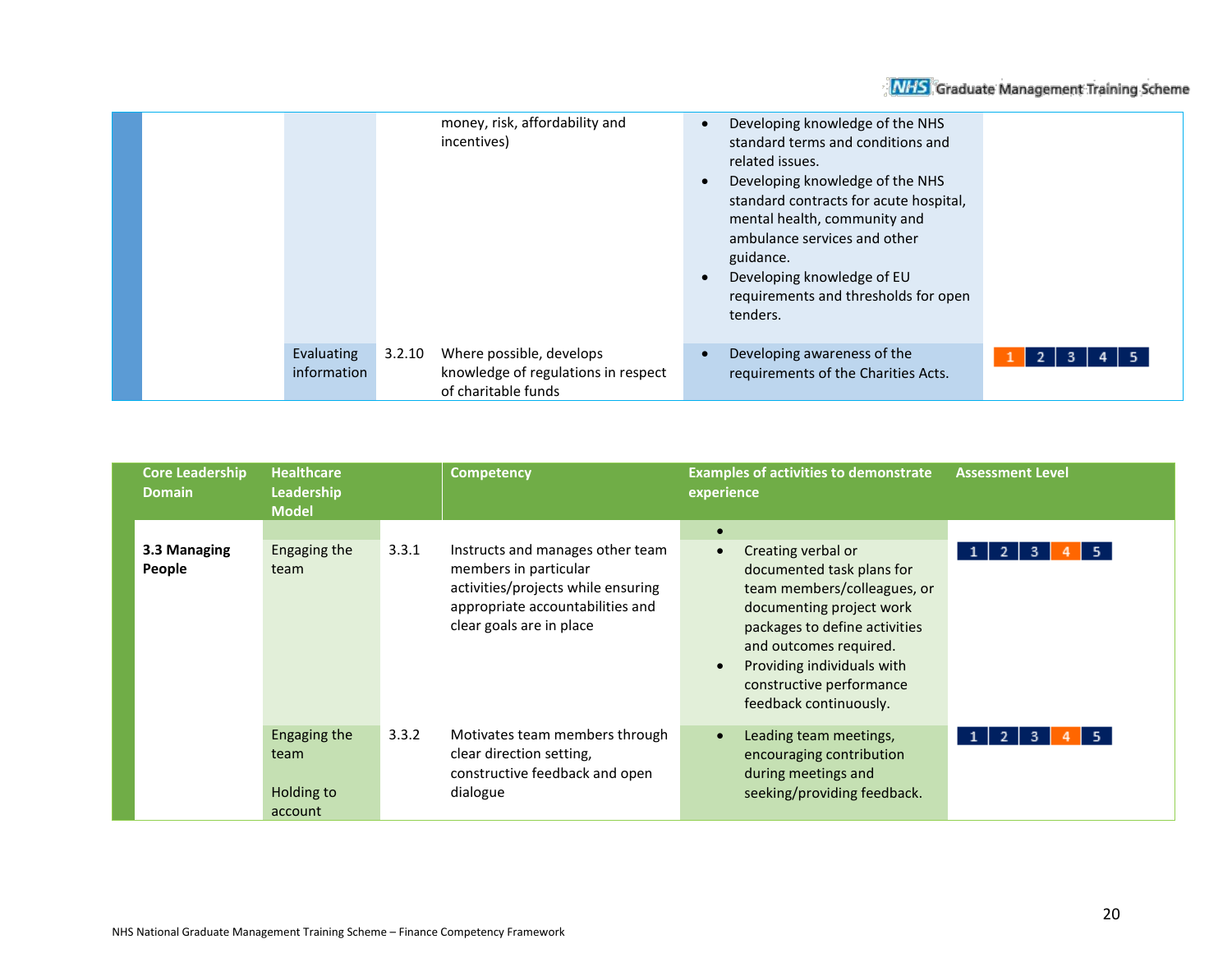| <b>Specialist</b>      | <b>Healthcare</b><br>Leadership<br><b>Model</b> |        |                                                                                                                                                                                                                                                                                                                      |                                                                                                                                                                                                                                                                  |
|------------------------|-------------------------------------------------|--------|----------------------------------------------------------------------------------------------------------------------------------------------------------------------------------------------------------------------------------------------------------------------------------------------------------------------|------------------------------------------------------------------------------------------------------------------------------------------------------------------------------------------------------------------------------------------------------------------|
| 3.3 Managing<br>People | Leading<br>with care                            | 3.3.3  | Understands the basics of<br>employment legislation, NHS staff<br>terms and conditions (including<br>Agenda for Change), staff<br>performance management,<br>statutory requirements relating to<br>pay, pay costs and pay reform,<br>conflict resolution, redundancy and<br>the disciplinary/grievance<br>procedures | Utilising initial core leadership<br>component<br>Attending meetings with HR<br>representatives as part of orientation.<br>Scheduling and attending formal<br>meeting with senior HR staff member.<br>Reading the relevant legislation and<br>policies in place. |
|                        | Connecting<br>our service                       | 3.4.10 | Understands the role of the external<br>auditor and the relationship<br>between the internal audit function<br>and the external auditors                                                                                                                                                                             | Developing knowledge of different<br>external auditors and their<br>requirements, e.g. the Audit Code for<br><b>NHS Foundation Trusts.</b><br>Developing knowledge of public<br>interest notices and similar.                                                    |

| <b>Core Leadership</b><br><b>Domain</b> | <b>Healthcare</b><br>Leadership<br><b>Model</b> |       | Competency                                                                     | <b>Examples of activities to demonstrate</b><br><b>Assessment Level</b><br>experience                                                                                                                                                          |
|-----------------------------------------|-------------------------------------------------|-------|--------------------------------------------------------------------------------|------------------------------------------------------------------------------------------------------------------------------------------------------------------------------------------------------------------------------------------------|
| 3.4 Managing<br>performance             | Holding to<br>account                           | 3.4.1 | Understands the key performance<br>targets for the NHS and the<br>organisation | Reviewing relevant NHS<br>$\bullet$<br>$4 \mid 5$<br>-3 - 1<br>-2 I<br>documentation to ensure<br>plans are drafted and<br>executed in line with<br>performance targets.<br>Understanding role and<br>$\bullet$<br>performance requirements of |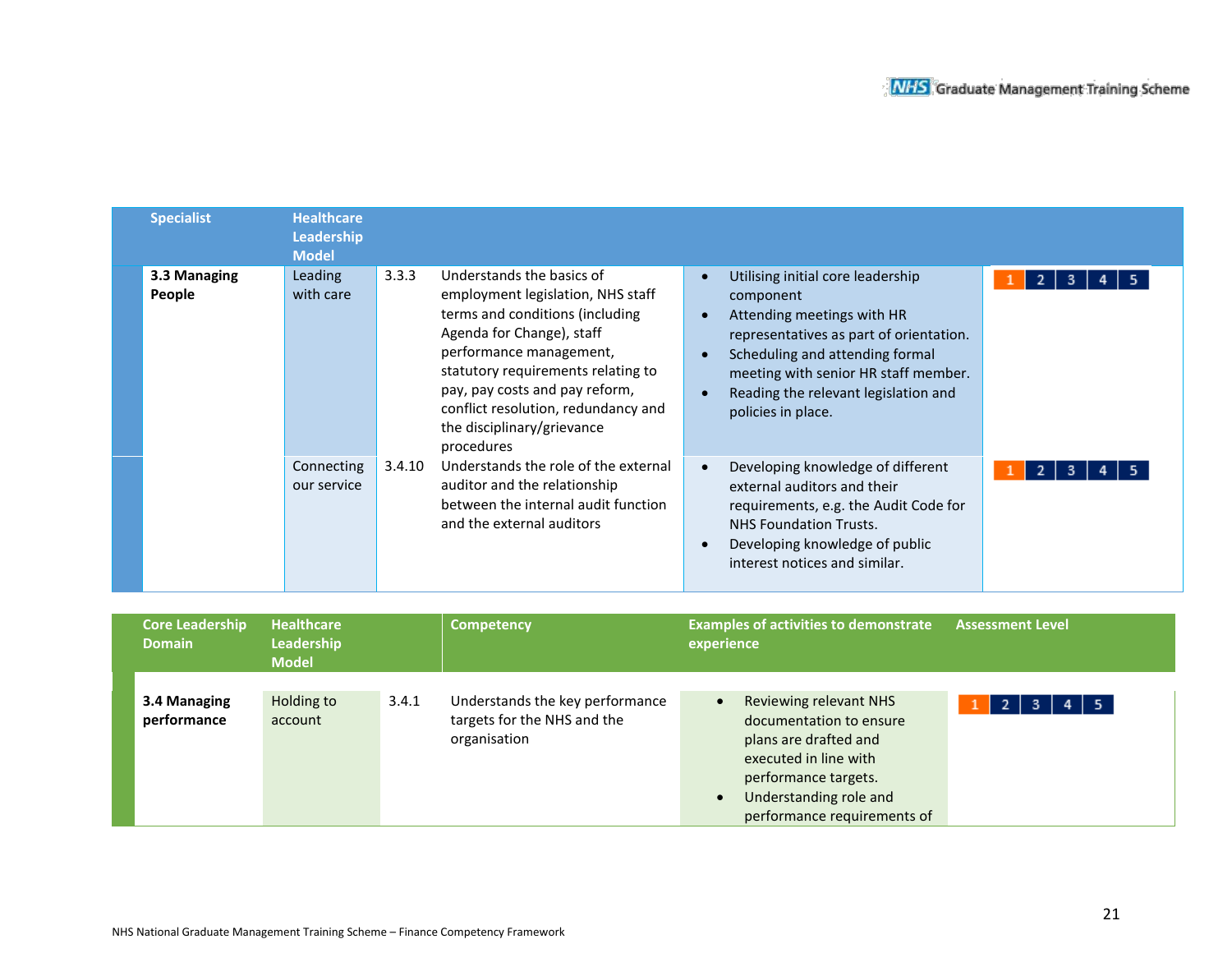|                                                      |                                                                                                                                                       | external regulatory bodies e.g.<br>NHS Improvement, Care<br><b>Quality Commission, NHS</b><br>England.                                                                                                                                                                                                                                                                                                                                                            |                        |
|------------------------------------------------------|-------------------------------------------------------------------------------------------------------------------------------------------------------|-------------------------------------------------------------------------------------------------------------------------------------------------------------------------------------------------------------------------------------------------------------------------------------------------------------------------------------------------------------------------------------------------------------------------------------------------------------------|------------------------|
| Connecting our<br>service                            | 3.4.2<br>Demonstrates knowledge of the<br>organisational systems and<br>processes for corporate, financial,<br>information and clinical<br>governance | Possessing good knowledge of<br>the organisation and<br>membership roles of<br>committee structures.<br>Arranging accountabilities.<br>Attendance at strategic<br>meetings, when available.<br>Possessing knowledge of<br>$\bullet$<br>legislation on Data Protection,<br>Freedom of Information Act,<br>patient confidentiality, and<br>any other relevant legislation<br>applicable to your profession.<br>Possessing knowledge of risk<br>management approach. | 2                      |
| Holding to<br>account                                | 3.4.3<br>Supports the development and<br>monitoring of key performance<br>indicators at an organisational<br>and/or project level                     | <b>Understanding routine</b><br>$\bullet$<br>analysis of organisational<br>performance against key<br>targets.<br>Defining key outcomes and<br>$\bullet$<br>outputs measures within<br>specific projects, e.g.<br>reduction in readmission<br>rates, patient bed days saved.                                                                                                                                                                                      | 3                      |
| Holding to<br>account<br>Inspiring<br>shared purpose | 3.4.4<br>Identifies when and what<br>corrective action needs to be<br>taken in order to maintain<br>performance standards for self<br>and others      | Developing a corrective action<br>$\bullet$<br>plan to ensure that timescales<br>and project outcomes are still<br>met.<br>Gaining agreement to<br>additional resources.                                                                                                                                                                                                                                                                                          | $\mathbf{2}$<br>3<br>1 |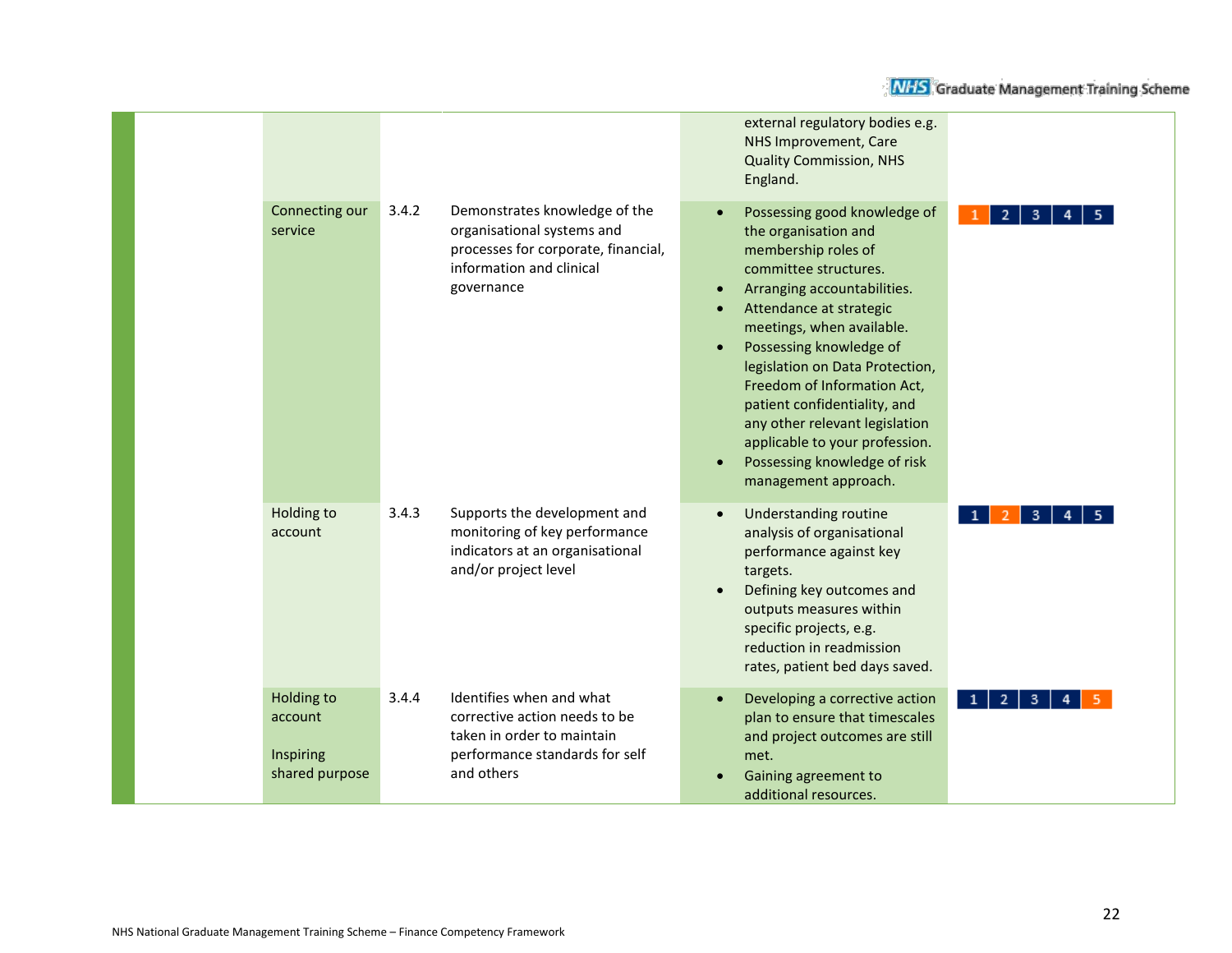|  | Taking decisive action within<br>$\bullet$ |  |
|--|--------------------------------------------|--|
|  | projects.                                  |  |
|  | Generating innovative ideas                |  |
|  | how to maintain and improve                |  |
|  | standards and efficiencies.                |  |
|  |                                            |  |

| <b>Specialist</b>                | <b>Healthcare</b>                |       |                                                                                                                                                                                               |           |                                                                                                                                                                                                                                                                                                |                                |
|----------------------------------|----------------------------------|-------|-----------------------------------------------------------------------------------------------------------------------------------------------------------------------------------------------|-----------|------------------------------------------------------------------------------------------------------------------------------------------------------------------------------------------------------------------------------------------------------------------------------------------------|--------------------------------|
|                                  |                                  |       |                                                                                                                                                                                               | $\bullet$ |                                                                                                                                                                                                                                                                                                |                                |
| 3.4 Managing<br><b>Resources</b> | <b>Evaluating</b><br>information | 3.4.5 | Detailed knowledge of financial<br>statutory duties and targets for<br>different NHS organisations and<br>experience in supporting the<br>procedures and processes for in-<br>year monitoring | $\bullet$ | Supporting compliance with financial<br>duties e.g. break-even duty, and how<br>these differ between types of<br>organisation e.g. revenue resource<br>limits, cash limits, prudential<br>borrowing code, financial risk rating,<br>external financing limits, capital<br>resource limits etc. | $\mathbf{1}$<br>$\overline{2}$ |
|                                  | Evaluating<br>information        | 3.4.6 | Knowledge of the requirements to<br>provide financial information,<br>compliant with agreed standards to<br>the Board, Governors, Internal<br>Audit, and Directorates/Divisions<br>etc.       | $\bullet$ | Gaining knowledge of financial<br>reporting requirements.                                                                                                                                                                                                                                      |                                |
|                                  | Developing<br>capability         | 3.4.7 | Knowledge and experience in<br>developing technical analysis skills<br>to analyse and present financial<br>data/information                                                                   |           | Becoming conversant in using a range<br>of systems to download extracts of<br>data for further analysis into<br>information.                                                                                                                                                                   | 2<br>$\mathbf{1}$<br>3         |
|                                  | Connecting<br>our service        | 3.4.8 | Provides support in addressing<br>external requirements to deliver<br>financial information and in                                                                                            | $\bullet$ | Supporting the production of in-year<br>submissions to NHS Improvement or<br><b>NHS England</b>                                                                                                                                                                                                | -1<br>3                        |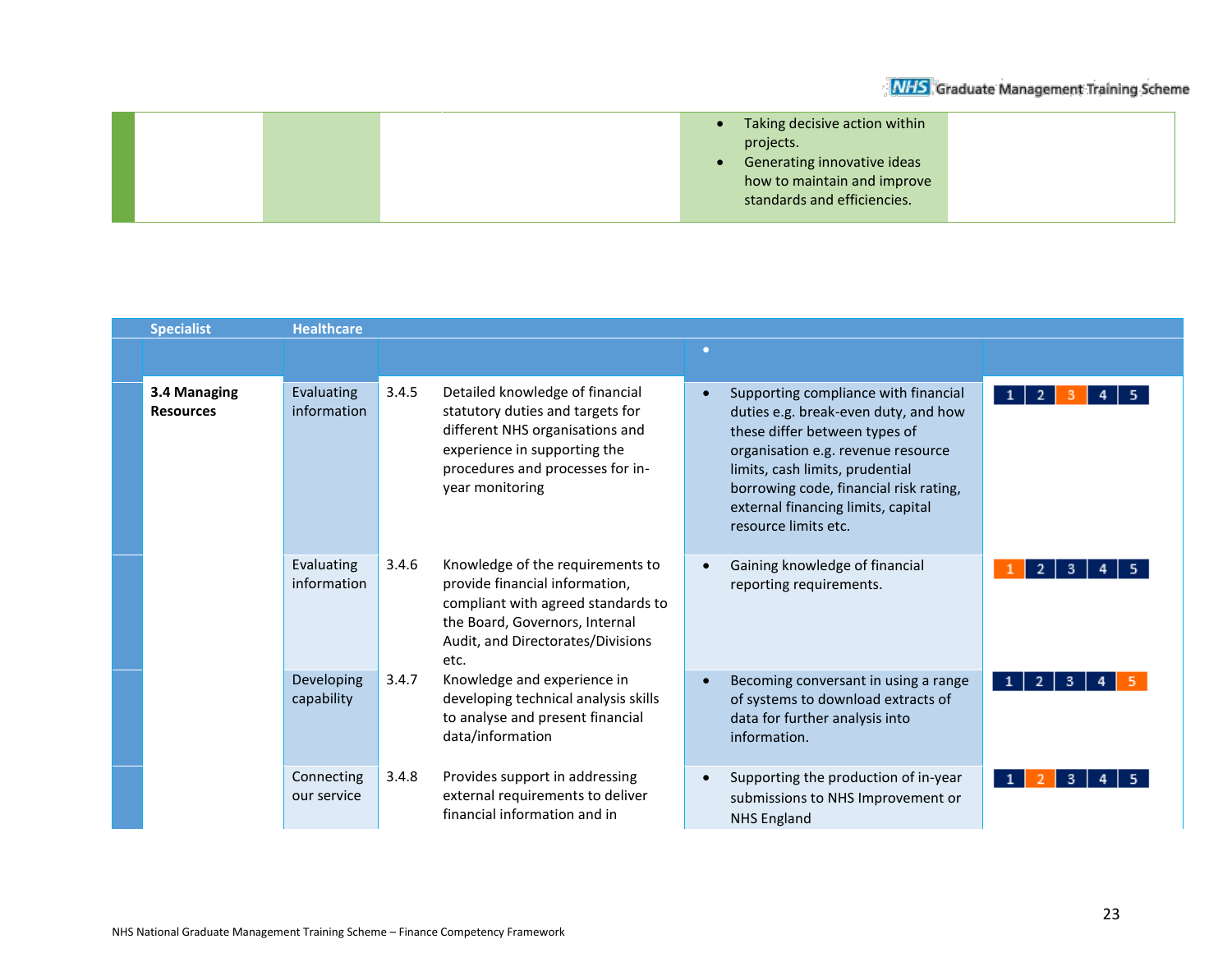|                           |       | performance monitoring reporting,<br>as required by regulators or other<br>organisations that are not part of<br>the NHS. This can be for financial<br>performance, but also wider<br>performance issues such as<br>performance against national<br>standards and their resource<br>implications | Knowledge of the requirements of the<br>$\bullet$<br>Department of Health, External<br>Auditors, Regulators, as well as of<br>individuals and organisations under<br>the Freedom of Information Act, etc.<br>Knowledge of the Health Reforms,<br>supporting performance and outcome<br>measures and their incentives e.g.<br>Commissioning for Quality and<br>Innovation (CQUIN) etc.<br>Acquiring knowledge of the main<br>sources of activity and non-financial<br>information and use of this in<br>performance benchmarking e.g.<br>Health Observatories, Workforce<br>Census, Waiting Times information,<br>Local Data Warehouses, SUS. |        |
|---------------------------|-------|--------------------------------------------------------------------------------------------------------------------------------------------------------------------------------------------------------------------------------------------------------------------------------------------------|----------------------------------------------------------------------------------------------------------------------------------------------------------------------------------------------------------------------------------------------------------------------------------------------------------------------------------------------------------------------------------------------------------------------------------------------------------------------------------------------------------------------------------------------------------------------------------------------------------------------------------------------|--------|
| Evaluating<br>information | 3.4.9 | Active participation in supporting<br>the technical procedures and<br>processes undertaken at the year-<br>end to produce the Annual<br>Accounts, supporting Financial<br>Statements, and the Annual Report                                                                                      | Supporting the year-end closedown<br>processes and procedures; producing<br>monthly financial information (e.g.<br>FIMs returns); producing the trial<br>balance;, reconciling control accounts;<br>clearing suspense accounts; producing<br>the income and expenditure<br>statement and balance sheet;<br>producing the information for the<br>Notes to the Accounts; supporting the<br>agreement of balances between NHS<br>organisations; and supporting the<br>production of the Programme Budget<br>Return etc.<br>Developing knowledge of<br><b>International Financial Reporting</b><br>Standards (IFRS) and NHS-specific             | з<br>2 |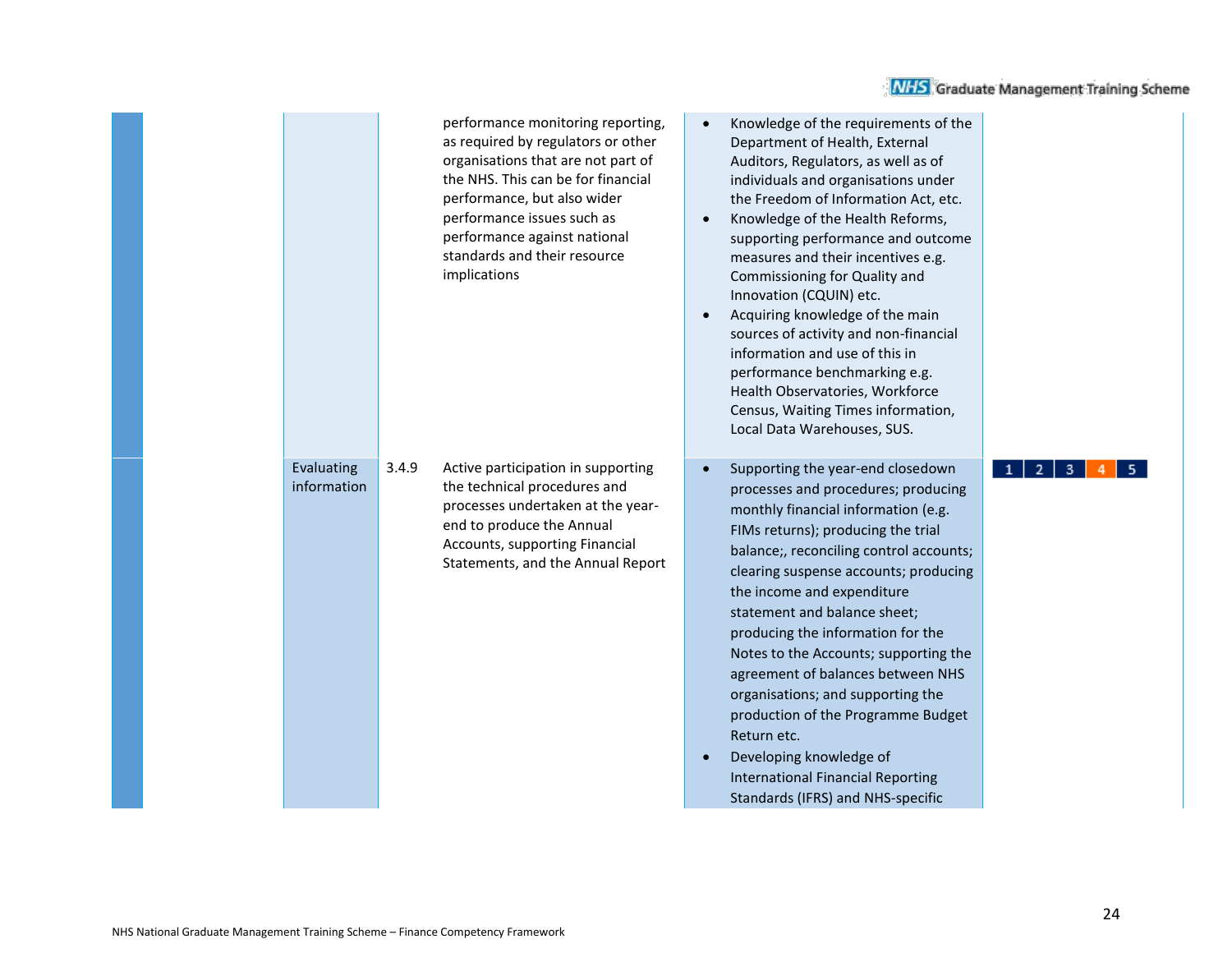|                                                                                                                                                                                 | guidance such as the NHS Financial<br>Manual.<br>Developing knowledge of external<br>audit opinion and sign-off procedures<br>for the Annual Accounts.                                                                                         |
|---------------------------------------------------------------------------------------------------------------------------------------------------------------------------------|------------------------------------------------------------------------------------------------------------------------------------------------------------------------------------------------------------------------------------------------|
| Understands the role of the external<br>Connecting<br>3.4.10<br>auditor and the relationship<br>our service<br>between the internal audit function<br>and the external auditors | Developing knowledge of different<br>- 5<br>$\mathbf{Z}$<br>3<br>4<br>external auditors and their<br>requirements, e.g. the Audit Code for<br><b>NHS Foundation Trusts.</b><br>Developing knowledge of public<br>interest notices and similar. |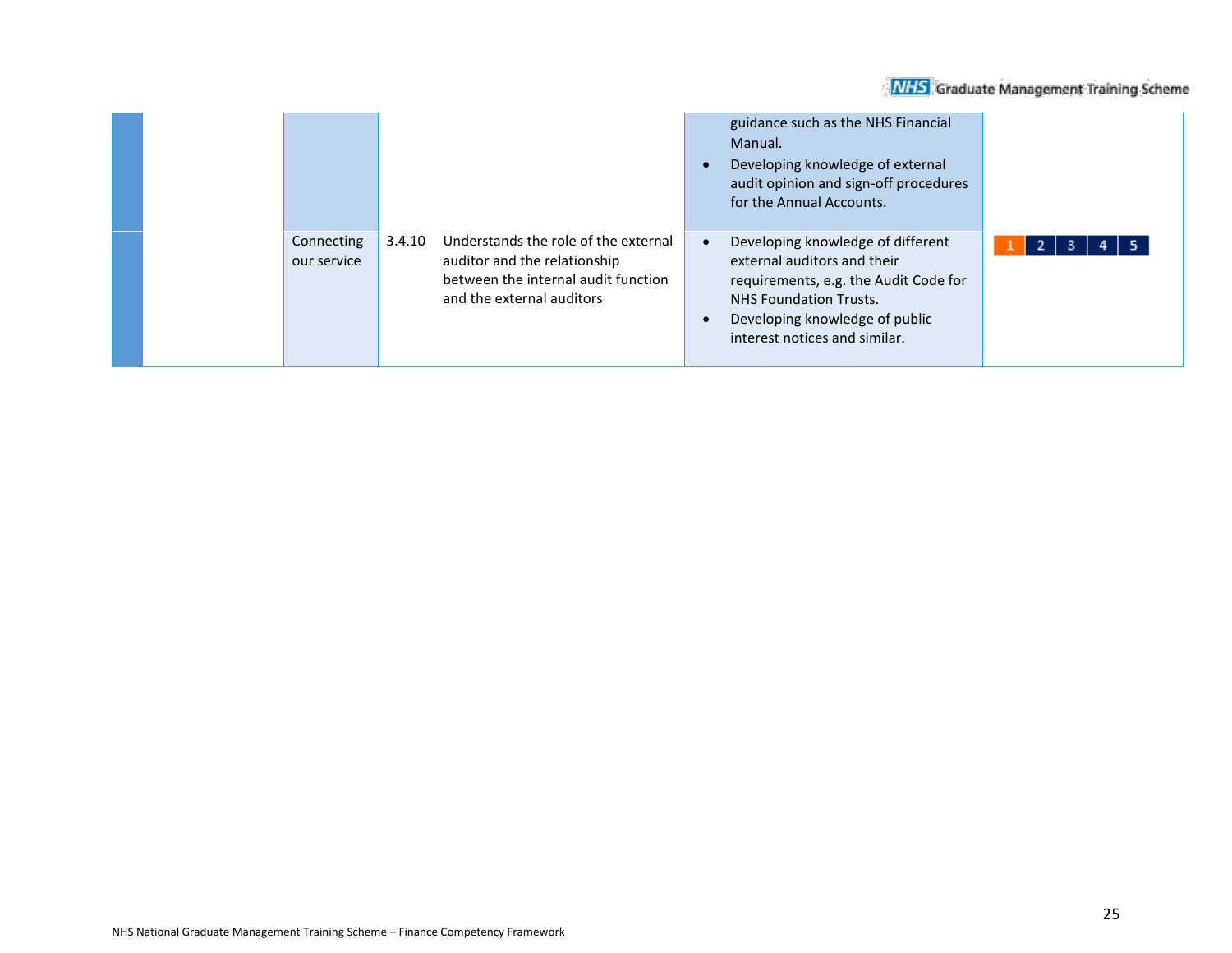| <b>Core Leadership</b><br><b>Domain</b> | <b>Healthcare</b><br>Leadership<br><b>Model</b> |       | <b>Competency</b>                                                                                                                          | <b>Examples of activities to demonstrate</b><br><b>Assessment Level</b><br>experience                                                                                                                                                                                                                                                                                                                                                                |  |
|-----------------------------------------|-------------------------------------------------|-------|--------------------------------------------------------------------------------------------------------------------------------------------|------------------------------------------------------------------------------------------------------------------------------------------------------------------------------------------------------------------------------------------------------------------------------------------------------------------------------------------------------------------------------------------------------------------------------------------------------|--|
| 4.1 Ensuring<br><b>Patient Safety</b>   | Connecting<br>our service                       | 4.1.1 | Demonstrates knowledge of the<br>wider compliance framework for<br>the organisation and the processes<br>for review                        | Understanding the role, remit and<br>2<br>3<br>requirements of external and/or<br>regulatory bodies, including the<br>Department of Health, external<br>auditors, Monitor NHS Improvement,<br><b>Care Quality Commission, Audit</b><br><b>Commission, NHS Litigation Authority</b><br>and Health & Overview Scrutiny<br>Committee, Healthwatch and Health,<br>NBB.<br>Understanding the different regulatory<br>regimes applicable to organisations. |  |
|                                         | Evaluating<br>information                       | 4.1.2 | Assesses and monitors the impacts<br>and risks of service<br>developments/changes to patient<br>safety and care and to the<br>organisation | Defining, measuring and interpreting<br>quantitative and qualitative impacts<br>2<br>and outcomes.<br>Using risk management matrices.                                                                                                                                                                                                                                                                                                                |  |
|                                         | Evaluating<br>Information                       | 4.1.3 | Demonstrates involvement in<br>developing risk mitigation<br>strategies and measures to<br>improve and/or maintain patient<br>safety       | Creating/contributing to the<br>development of risk mitigation plans<br>2<br>with relevant stakeholders, and<br>demonstration that mitigation plans<br>are achievable, measurable, and<br>address both the cause and<br>consequence of the risks described.                                                                                                                                                                                          |  |
|                                         | Connecting<br>our service                       | 4.1.4 | Communicates and works<br>collaboratively to promote<br>continuous quality improvement                                                     | Working collaboratively within<br>$\bullet$<br>multidisciplinary teams to identify or<br>implement improvements to patient<br>care.                                                                                                                                                                                                                                                                                                                  |  |

#### **Section 4. Improving Services**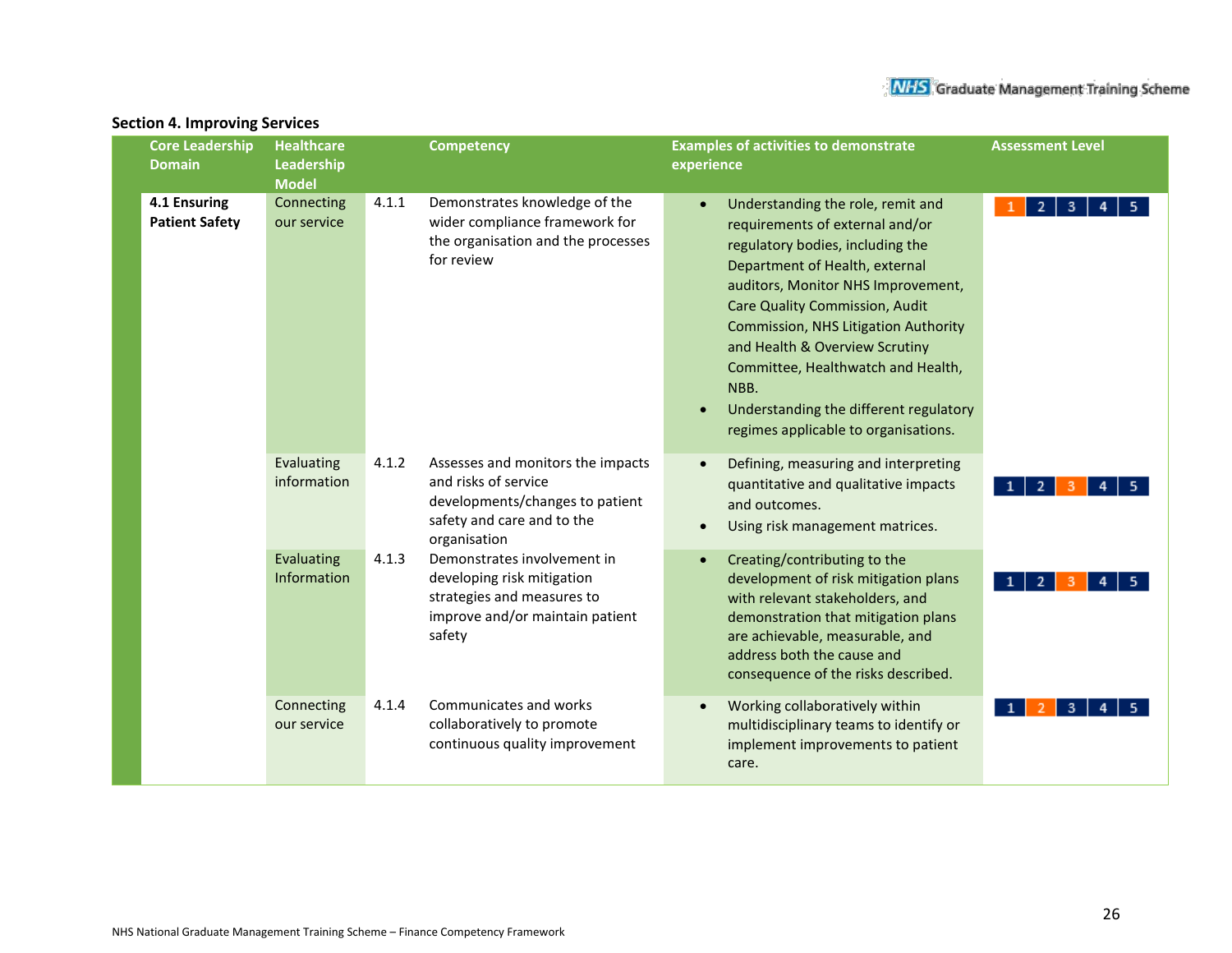| <b>Specialist</b>                     | <b>Healthcare</b><br>Leadership<br><b>Model</b> |       |                                                                                                                                                                                                                                                                                                                                                                      |                                                                                                                                                                                                                                                                                                                                                                                                                                                                                                                                                                                                                                                    |  |
|---------------------------------------|-------------------------------------------------|-------|----------------------------------------------------------------------------------------------------------------------------------------------------------------------------------------------------------------------------------------------------------------------------------------------------------------------------------------------------------------------|----------------------------------------------------------------------------------------------------------------------------------------------------------------------------------------------------------------------------------------------------------------------------------------------------------------------------------------------------------------------------------------------------------------------------------------------------------------------------------------------------------------------------------------------------------------------------------------------------------------------------------------------------|--|
| <b>4.1 Ensuring Patient</b><br>Safety | Holding to<br>account                           | 4.1.5 | Understands and can support the<br>role of the internal audit function,<br>including involvement in reviewing<br>the Audit Plan and in following up<br>previous recommendations from<br>audits and demonstrating to the<br>Audit Committee the impact which<br>has been made, e.g. improved<br>internal financial controls, improved<br>patient safety outcomes etc. | Assisting with reviewing and<br>$\overline{2}$<br>updating the Audit Plan and<br>testing whether this meets its<br>intended purpose, covers all<br>activities, includes value for money<br>assessment, covers partnerships<br>with external organisations, etc.<br>Following up on previous<br>recommendations from audits and<br>assess the impact which has been<br>made.<br>Possible involvement in an audit<br>process; prepare for or collect<br>evidence for an internal audit.<br>Becoming familiar with escalation<br>procedures both internally to the<br>Audit Committee and Board, and<br>externally e.g. when to seek legal<br>advice. |  |
|                                       | Holding to<br>account                           | 4.1.6 | Understands the role of the Audit<br>Committee                                                                                                                                                                                                                                                                                                                       | Developing a good understanding<br>2<br>3<br>of the roles and responsibilities of<br>the Audit Committee.                                                                                                                                                                                                                                                                                                                                                                                                                                                                                                                                          |  |
|                                       | Connecting<br>our service                       | 4.1.7 | Where possible, get involved in<br>working with the Audit Committee                                                                                                                                                                                                                                                                                                  | Where possible, supporting the<br>$\bullet$<br>з<br>Finance Director in<br>preparing/presenting information<br>to the committee.<br>Supporting the Audit Committee in<br>the follow-up activities to the<br>audit.                                                                                                                                                                                                                                                                                                                                                                                                                                 |  |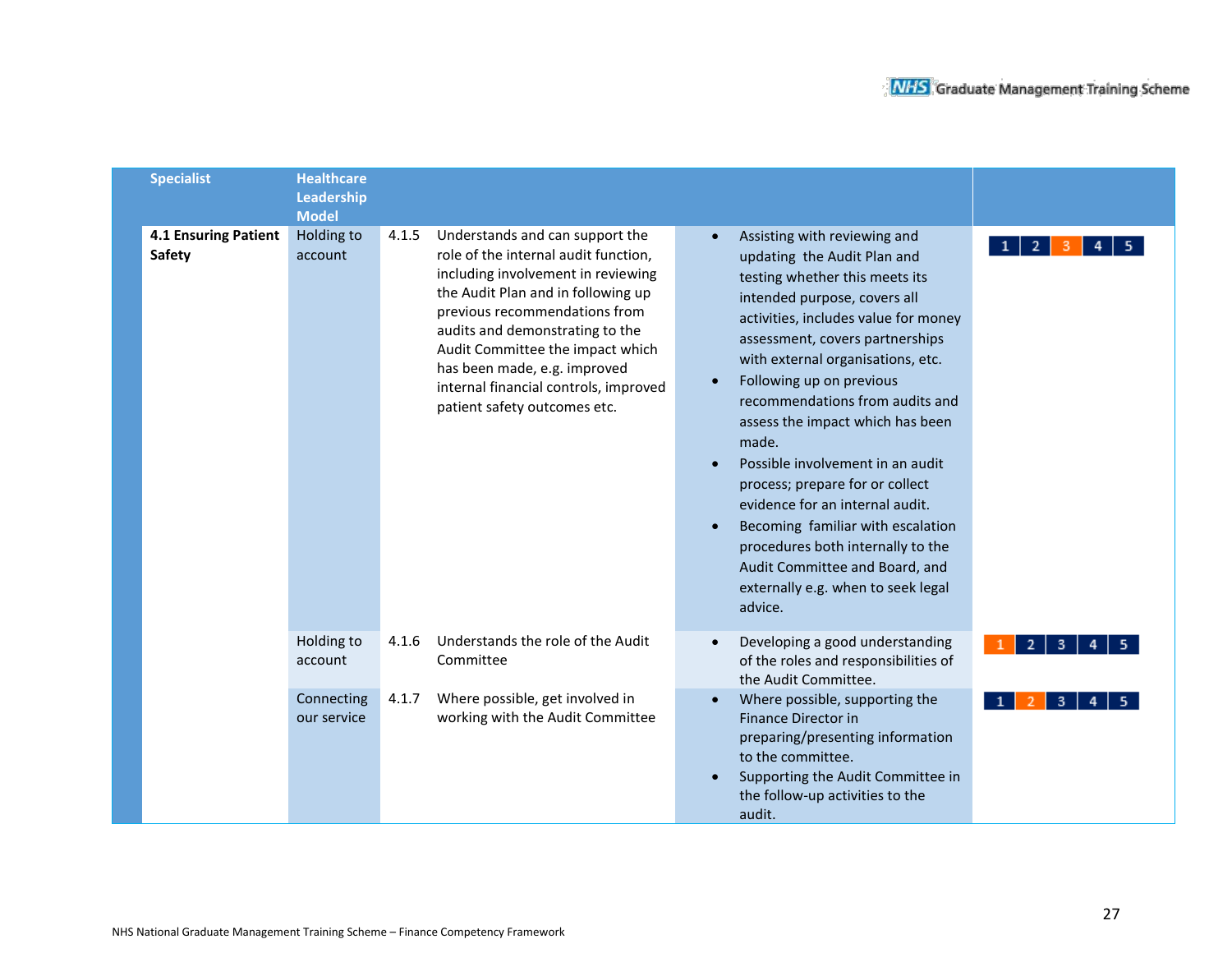|  | Developing<br>capability | 4.1.8 | Participation in the procedures for<br>managing business risk including<br>current, emerging and anticipated<br>financial risk and the counter<br>measures to mitigate these risks. | Where relevant, undertaking a risk<br>assessment for future investment<br>or disinvestment related to a<br>strategic objective of the board. | 4 5<br>$1\vert 2$ |
|--|--------------------------|-------|-------------------------------------------------------------------------------------------------------------------------------------------------------------------------------------|----------------------------------------------------------------------------------------------------------------------------------------------|-------------------|
|  |                          |       | Understand how such risks could<br>impact financial viability and the<br>quality of patient care                                                                                    |                                                                                                                                              |                   |

| $\bullet$<br>4.2 Critically<br>Establishes an evaluation<br>Evaluating<br>4.2.1<br>Demonstrating the ability to set the<br>$\bullet$<br><b>Evaluating</b><br>information<br>framework and programmes to<br>parameters for undertaking an<br>support the monitoring of<br>evaluation, including economic, of<br>outcomes from service<br>planned changes to services, including<br>developments, including<br>e.g. setting the baseline, defining the<br>assessments of the Return on<br>measures, defining the data sources,<br>capturing the data and measuring the<br>Investment<br>impact. | <b>Core Leadership</b><br><b>Domain</b> | Healthcare<br><b>Competency</b><br>Leadership<br><b>Model</b> |  | <b>Examples of activities to demonstrate</b><br>experience | <b>Assessment Level</b> |  |
|-----------------------------------------------------------------------------------------------------------------------------------------------------------------------------------------------------------------------------------------------------------------------------------------------------------------------------------------------------------------------------------------------------------------------------------------------------------------------------------------------------------------------------------------------------------------------------------------------|-----------------------------------------|---------------------------------------------------------------|--|------------------------------------------------------------|-------------------------|--|
|                                                                                                                                                                                                                                                                                                                                                                                                                                                                                                                                                                                               |                                         |                                                               |  |                                                            |                         |  |

| <b>Specialist</b>                                                     | <b>Healthcare</b><br>Leadership<br><b>Model</b> |       |                                                 |                                                                                                                                                                                                          |                                      |
|-----------------------------------------------------------------------|-------------------------------------------------|-------|-------------------------------------------------|----------------------------------------------------------------------------------------------------------------------------------------------------------------------------------------------------------|--------------------------------------|
| 4.2 Seeking and<br><b>Critically Evaluating</b><br>varied information | Holding to<br>account                           | 4.2.2 | Contributes to a value for money<br>(VfM) audit | Getting involved in project<br>managing the audit, assessing the<br>evidence both quantitative and<br>qualitative, engaging all<br>stakeholders, including employees,<br>considering legal implications, | $4 \mid 5$<br>$\vert 1 \vert$<br>- 2 |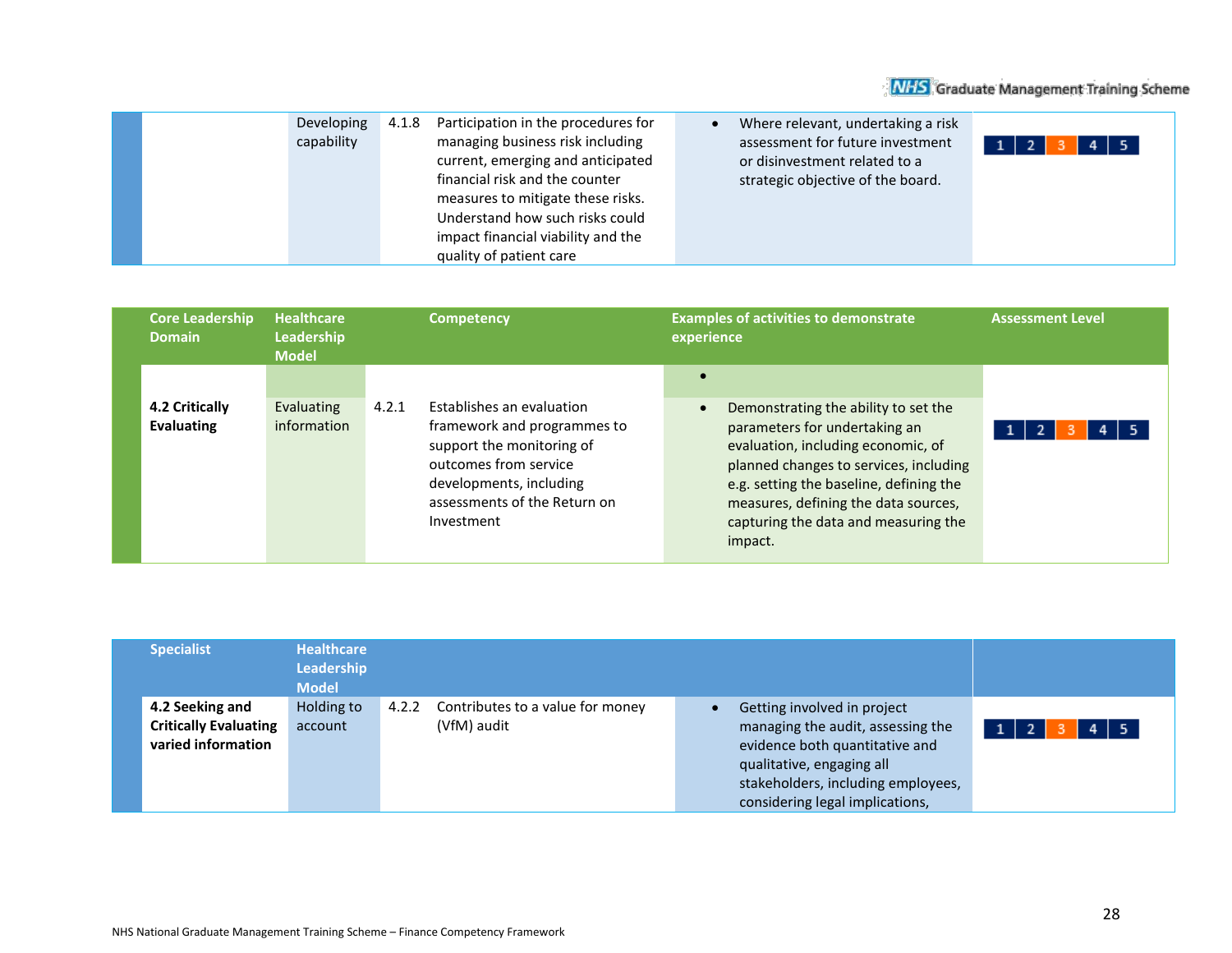| <b>Holding to</b><br>account | Analyses the impact on expenditure<br>4.2.3<br>and income of a service<br>development or proposed changes<br>in a service and supports the<br>decision making process as well as<br>identifying further actions                                                                                    | making recommendations and<br>presenting.<br>Getting involved in a joint piece of<br>$\bullet$<br>analysis between a commissioner<br>and local provider(s).                                                                                                                                                                                                                | $\overline{2}$ |
|------------------------------|----------------------------------------------------------------------------------------------------------------------------------------------------------------------------------------------------------------------------------------------------------------------------------------------------|----------------------------------------------------------------------------------------------------------------------------------------------------------------------------------------------------------------------------------------------------------------------------------------------------------------------------------------------------------------------------|----------------|
| Sharing the<br>vision        | Contributes to the business<br>4.2.4<br>development of a division,<br>directorate or service                                                                                                                                                                                                       | Supporting the evaluation of the<br>$\bullet$<br>business development, including<br>use of information on the changing<br>needs and demand for services,<br>clinical effectiveness, critical mass<br>and clinical sustainability,<br>alternative providers, patient<br>choice etc.                                                                                         | 2 <sup>1</sup> |
| Evaluating<br>information    | 4.2.5<br>Provides detailed analysis of the<br>recurrent and non-recurrent impact<br>on pay and non- pay costs for<br>proposed changes in the workforce<br>and other resources due to the<br>implementation of service<br>reconfigurations or changes in<br>response to the wider Health<br>Reforms | Assessing the financial impact of<br>$\bullet$<br>proposed workforce change due to<br>a service development to enable<br>data-driven decision making.<br>Assessing the financial impact of an<br>$\bullet$<br>operational change.<br>Acquiring knowledge of regulations<br>$\bullet$<br>for redundancies and early<br>retirement, as well as pay costs<br>and pay reforms. | 2<br>-1        |
| Holding to<br>account        | 4.2.6<br>Supports the preparation of the<br>business justification for a capital<br>investment                                                                                                                                                                                                     | Getting involved in option<br>$\bullet$<br>appraisal, financial projections,<br>feasibility implications for<br>workforce, return on investment<br>calculations, identification of<br>financial risks and ways to mitigate<br>them, and estimates of<br>implementation costs, including<br>transitional costs such as double<br>running.                                   | 3              |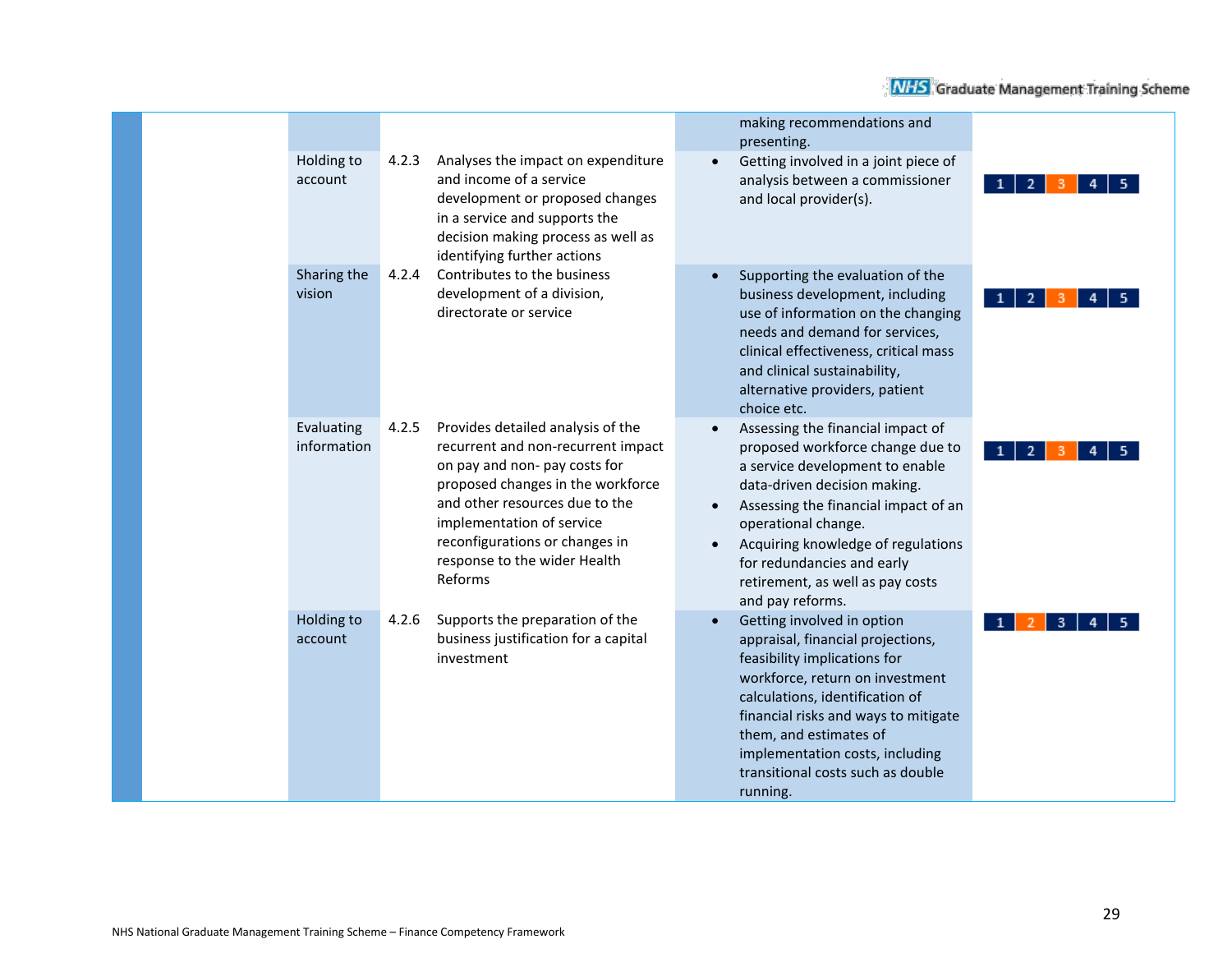|  | Sharing the<br>vision         | 4.2.7 | Supports a process which considers<br>the strategic resource implications<br>for estate, workforce, and income<br>and expenditure for a major<br>emerging risk                                                                                                                                                                         | $\bullet$ | Considering and addressing risks<br>such as scarce clinical skills,<br>changes to the model of care,<br>working time directives etc. |        |
|--|-------------------------------|-------|----------------------------------------------------------------------------------------------------------------------------------------------------------------------------------------------------------------------------------------------------------------------------------------------------------------------------------------|-----------|--------------------------------------------------------------------------------------------------------------------------------------|--------|
|  | Connecting<br>our<br>services | 4.2.8 | Acquires initial understanding of<br>the Gateway Process of the Office<br>of Government Commerce (OGC)<br>for systematically reviewing<br>programmes and projects at critical<br>stages comprising strategic<br>assessment, business justification,<br>procurement, investment decision,<br>implementation and benefits<br>realisation | $\bullet$ | Developing knowledge of 'best<br>practice' and OGC guidance.                                                                         | 2<br>з |

| <b>Core Leadership</b><br><b>Domain</b>           | <b>Healthcare</b><br>Leadership<br><b>Model</b> |       | <b>Competency</b>                                                                                            | <b>Examples of activities to demonstrate</b><br><b>Assessment Level</b><br>experience |                                                                                                                                                                                      |  |  |
|---------------------------------------------------|-------------------------------------------------|-------|--------------------------------------------------------------------------------------------------------------|---------------------------------------------------------------------------------------|--------------------------------------------------------------------------------------------------------------------------------------------------------------------------------------|--|--|
| 4.3 Developing<br>new and<br>creative<br>concepts | Evaluating<br>information                       | 4.3.1 | Reviews and critically appraises the<br>activities within the department<br>and suggests new ways of working | $\bullet$<br>$\bullet$<br>$\bullet$                                                   | Documenting ideas raised or<br>suggested as part of regular one to<br>one meetings with line manager, or<br>from minutes of team/departmental<br>meetings.<br>Sharing best practice. |  |  |
|                                                   | Engaging the<br>team                            | 4.3.2 | Plays an active role within a team<br>on a service development/change<br>management project                  | $\bullet$                                                                             | Participating in project management<br>meetings and taking on deliverables<br>that lead to improvements/ changes in<br>services.                                                     |  |  |
|                                                   | Evaluating<br>information                       | 4.3.3 | Thinks creatively and is able to<br>solve complex problems or<br>scenarios                                   | $\bullet$                                                                             | Proactively getting involved in creating<br>solutions to tackle different scenarios<br>to ensure efficiency and quality<br>patient care.                                             |  |  |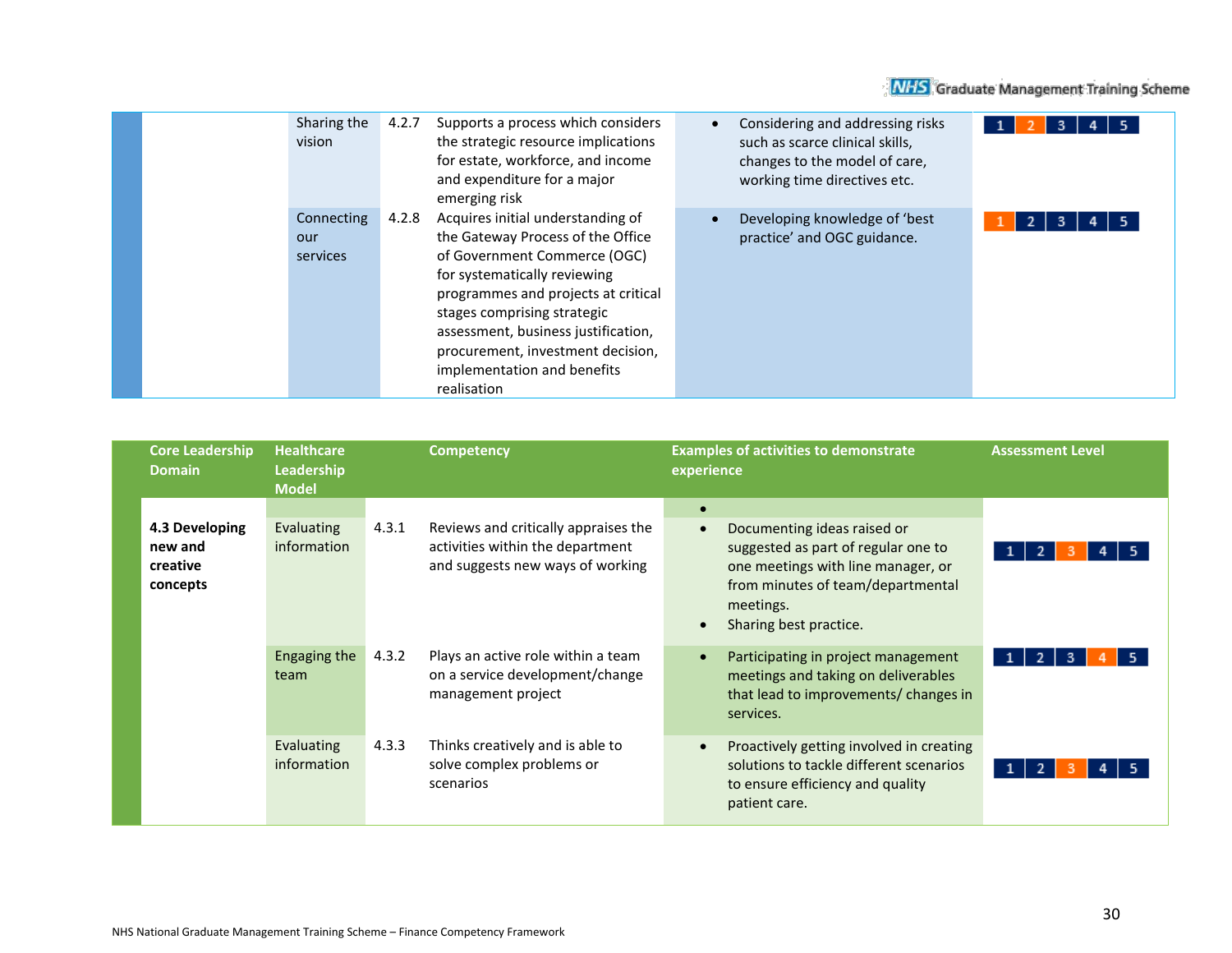| <b>Specialist</b>                                | <b>Healthcare</b><br>Leadership<br><b>Model</b> |       |                                                                                                  |                                                                                                                                     |               |
|--------------------------------------------------|-------------------------------------------------|-------|--------------------------------------------------------------------------------------------------|-------------------------------------------------------------------------------------------------------------------------------------|---------------|
| 4.3 Encouraging<br>Improvement and<br>Innovation | Evaluating<br>information                       | 4.3.4 | Awareness of 'best practice' within<br>Finance Departments and in<br><b>Financial Management</b> | Wider reading or initiating steps<br>towards professional accrediation,<br>e.g. FSD Standards, FFF<br>Accreditation processes, etc. | 2   3   4   5 |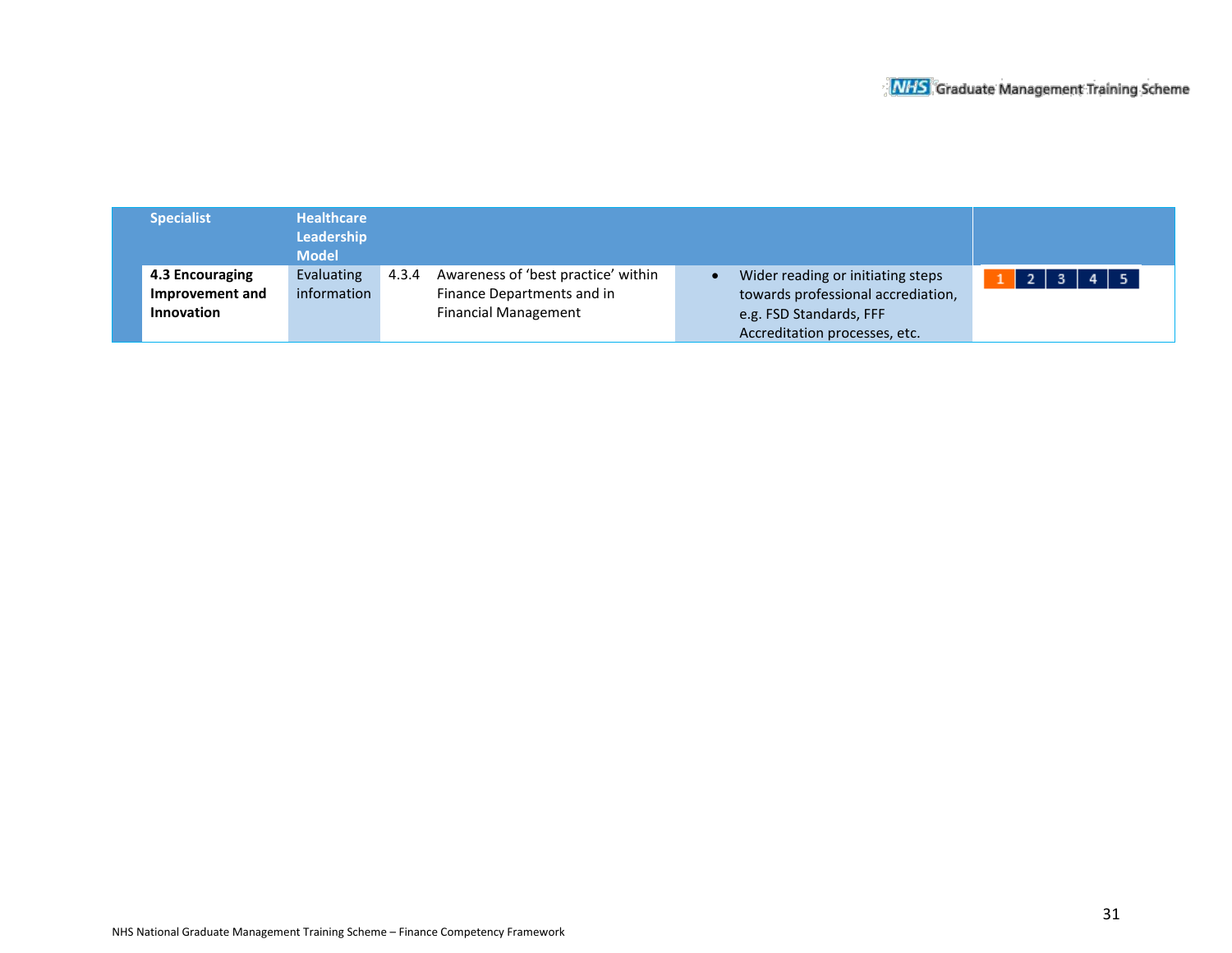| <b>Core Leadership</b><br><b>Domain</b>   | <b>Healthcare</b><br>Leadership<br><b>Model</b> |       | <b>Competency</b>                                                                                                                                        | <b>Examples of activities to demonstrate</b><br>experience                                                                                                                                                                                                                                           | <b>Assessment Level</b>     |
|-------------------------------------------|-------------------------------------------------|-------|----------------------------------------------------------------------------------------------------------------------------------------------------------|------------------------------------------------------------------------------------------------------------------------------------------------------------------------------------------------------------------------------------------------------------------------------------------------------|-----------------------------|
| 4.4 Facilitating<br><b>Transformation</b> | Sharing the<br>vision                           | 4.4.1 | Has effective report writing and<br>presentation skills of data and<br>information to support the case for<br>change and to influence decision<br>making | Contributing to or supporting with<br>$\bullet$<br>Board Papers, meeting papers and<br>presentations, and minutes where<br>effective presentation has occurred.                                                                                                                                      | -2  <br>- 3<br>$\mathbf{1}$ |
|                                           | Connecting<br>our service                       | 4.4.2 | Has experience of supporting the<br>implementation of a change<br>management process/project                                                             | Taking on a task of Project<br>$\bullet$<br>documentation and post-<br>implementation review, detailing the<br>role of the individual, and the<br>outcomes achieved with the project.                                                                                                                |                             |
|                                           | Leading with<br>care                            | 4.4.3 | Provides positive actions to push<br>leaders and those above them to<br>take responsibility for the<br>wellbeing of their team.                          | Engages stakeholder and more senior<br>$\bullet$<br>members of the team to evaluate<br>decisions they make and the effect it<br>has on individual's health and<br>wellness.<br>Pushes back on senior members of the<br>$\bullet$<br>team if decisions are counter to well-<br>being within the team. | $\mathbf{2}$<br>3           |

| <b>Specialist</b>                         | Healthcare<br><b>Leadership</b><br><b>Model</b>             |       |                                                                                                   |                                                                                                                                                                                    |  |    |
|-------------------------------------------|-------------------------------------------------------------|-------|---------------------------------------------------------------------------------------------------|------------------------------------------------------------------------------------------------------------------------------------------------------------------------------------|--|----|
| 4.4 Facilitating<br><b>Transformation</b> | Inspiring<br>shared<br>purpose<br>Connecting<br>our service | 4.4.3 | Participates in the delivery of the<br>organisation's efficiency or cost<br>improvement programme | Participating in a Cost<br>Improvement Programme (CIP) or<br>use the principles of cost and<br>quality to provide the best value at<br>division, directorate, or service<br>level. |  | -5 |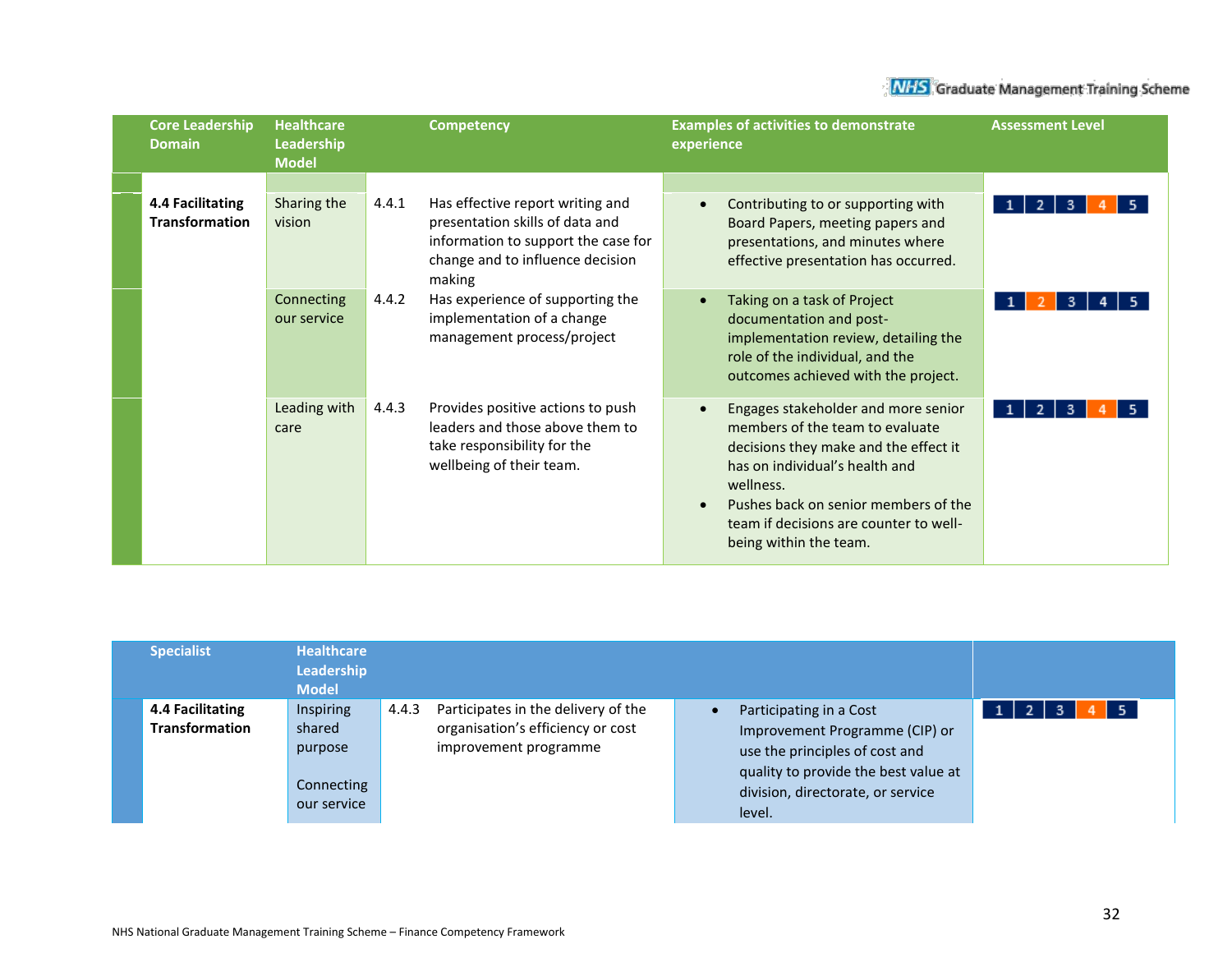|                                                            |                                                                                                                                                                                                                                             | Knowledge of how performance<br>against CIP/QIPP requirements is<br>monitored.<br>Building knowledge of internal and<br>external processes to achieve<br>financial recovery for organisations<br>in deficit, including interventions<br>by regulators.                                                                                                                                                                                                         |    |
|------------------------------------------------------------|---------------------------------------------------------------------------------------------------------------------------------------------------------------------------------------------------------------------------------------------|----------------------------------------------------------------------------------------------------------------------------------------------------------------------------------------------------------------------------------------------------------------------------------------------------------------------------------------------------------------------------------------------------------------------------------------------------------------|----|
| Evaluating<br>information                                  | 4.4.4<br>Supports the identification and<br>measurement of further areas for<br>improvement for the organisation's<br>efficiency or cost improvement<br>programme                                                                           | As indicated above.                                                                                                                                                                                                                                                                                                                                                                                                                                            | -2 |
| Evaluating<br>information                                  | <b>Understands how NHS</b><br>4.4.5<br>organisations can raise long term<br>finance for capital developments<br>and can support the procedures<br>and processes to monitor<br>compliance, including when<br>approval thresholds are reached | Developing knowledge of accessing<br>capital for investment for different<br>types of organisations e.g. Capital<br>Regime for NHSTs, Prudential<br>Borrowing Code for FTs, Capital<br>Resource Limit (CRL) and<br>relationship with External<br>Financing Limit (EFL).<br>Developing knowledge of<br>application process for capital<br>funding for CCGs.<br>Developing knowledge of<br>differences for NHS organisations<br>in terms of the cost of capital. | 3  |
| Connecting<br>our<br>services<br>Evaluating<br>information | 4.4.6<br>Detailed understanding of the<br>different ways that NHS<br>organisations can:<br>access central capital funds<br>(and awareness of associated<br>capital charges);                                                                | Developing knowledge of latest<br>HM Treasury/NHS Improvement<br>guidance on investment decisions.                                                                                                                                                                                                                                                                                                                                                             |    |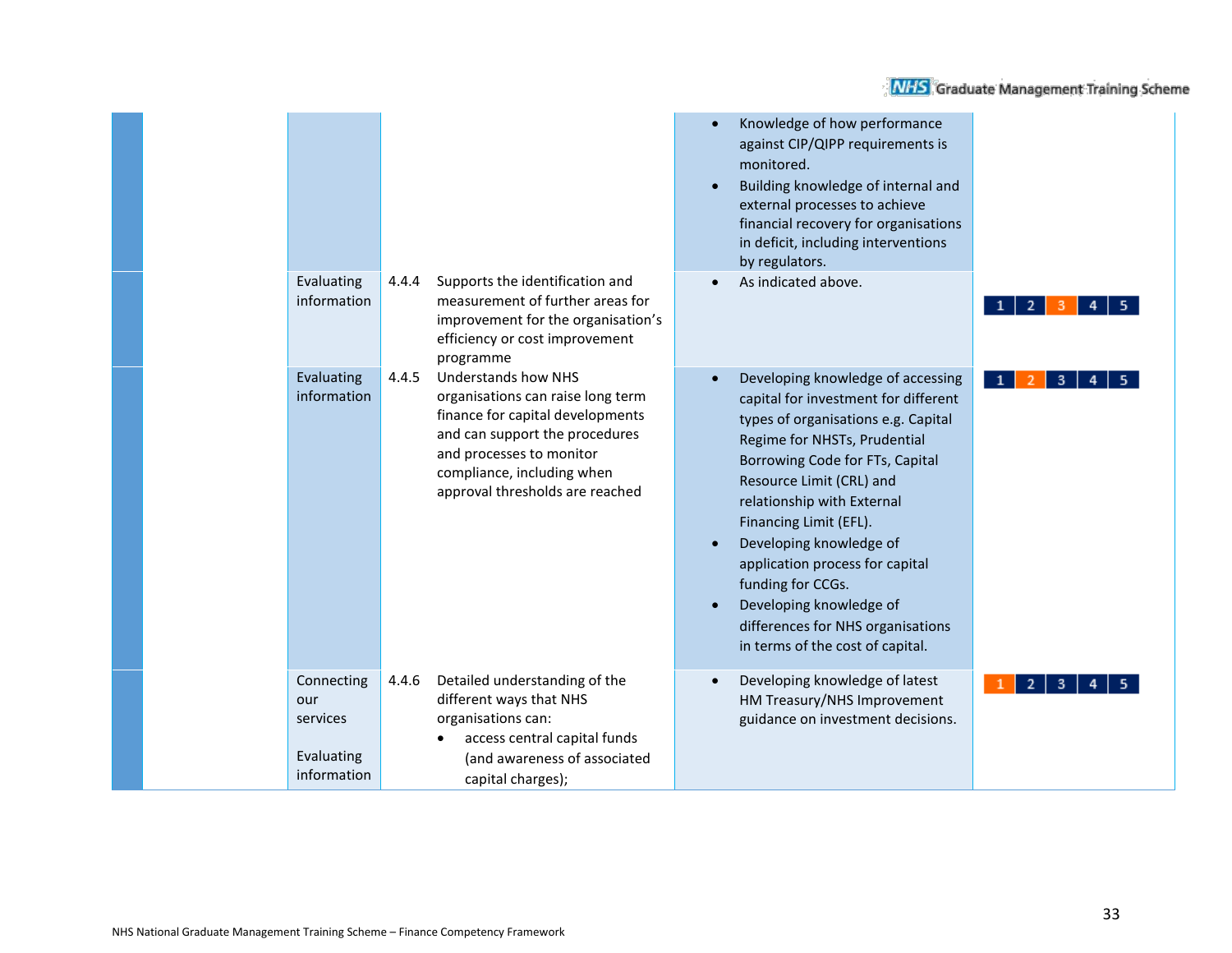|  | raise long term private funding<br>and the implications for service<br>affordability; and |  |
|--|-------------------------------------------------------------------------------------------|--|
|  | Secure access to assets through                                                           |  |
|  | alternative mechanisms, e.g.                                                              |  |
|  | leases and licenses.                                                                      |  |

### **Section 5. Setting Direction**

| <b>Core Leadership</b><br><b>Domain</b>    | <b>Healthcare</b><br>Leadership<br><b>Model</b> |                                                                                                    | <b>Competency</b>                                                                                                                                                                                   |           | <b>Examples of activities to demonstrate</b><br>experience                                                       | <b>Assessment Level</b> |  |  |
|--------------------------------------------|-------------------------------------------------|----------------------------------------------------------------------------------------------------|-----------------------------------------------------------------------------------------------------------------------------------------------------------------------------------------------------|-----------|------------------------------------------------------------------------------------------------------------------|-------------------------|--|--|
| 5.1 Identify the<br>contexts for<br>change | Sharing the<br>vision                           | 5.1.1                                                                                              | Demonstrates knowledge and<br>understanding of key strategic policy<br>documents informing the national<br>direction of travel e.g. Health and<br>Social Care Bill, NHS Operating<br>Framework etc. | $\bullet$ | Familiarising yourself with the<br>relevant policy documents and<br>applying the insights into everyday<br>work. | -2.<br>з                |  |  |
|                                            | Sharing the<br>vision                           | Demonstrates knowledge and<br>5.1.2<br>forms and their governance and<br>accountability frameworks | understanding of the system reform<br>agenda, including new organisational                                                                                                                          | $\bullet$ | Assessing and reading the relevant<br>documentation to stay informed.                                            | $\overline{2}$<br>3     |  |  |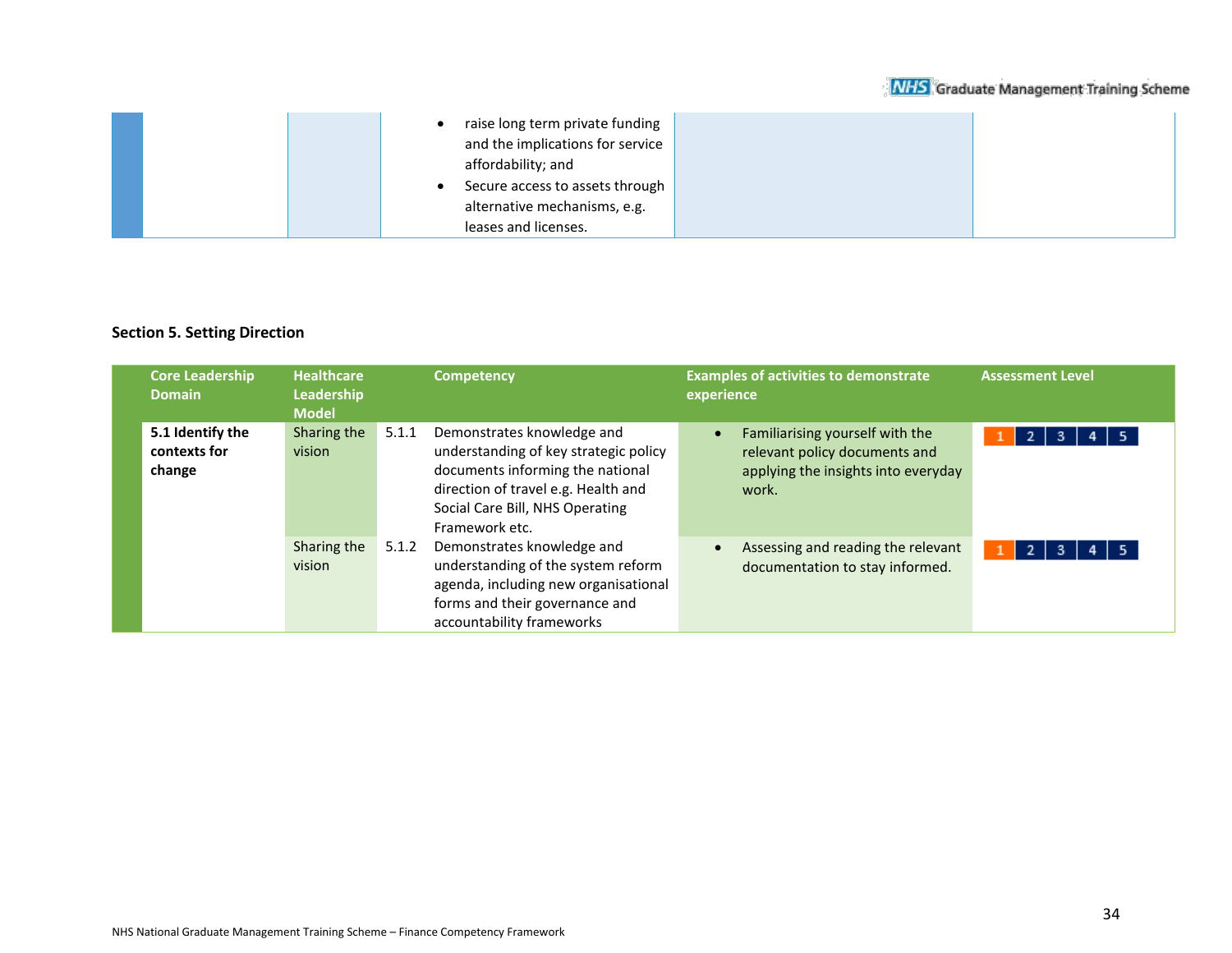| <b>Specialist</b>                                    | <b>Healthcare</b><br>Leadership<br><b>Model</b> |       |                                                                                                                                                                                                                                    |                                                                                                                                                                                                                                                                               |        |
|------------------------------------------------------|-------------------------------------------------|-------|------------------------------------------------------------------------------------------------------------------------------------------------------------------------------------------------------------------------------------|-------------------------------------------------------------------------------------------------------------------------------------------------------------------------------------------------------------------------------------------------------------------------------|--------|
| 5.1 Identifying the<br><b>Contexts for</b><br>Change | Connecting<br>our service                       | 5.1.3 | Knowledge and understanding of<br>the national policy including the<br>Operating Framework (or<br>equivalent) and its supporting<br>technical documents, and how this<br>translates into local actions and<br>service developments | Acquiring knowledge of Health and<br>Social care Bill, Operating<br>Framework and other strategic<br>guidance.<br>Maintaining knowledge through<br>regular review of publications and<br>wider reading.                                                                       | 2<br>3 |
|                                                      | Holding to<br>account                           | 5.1.4 | Clearly understands incentives<br>which are linked to the achievement<br>of local quality improvement goals                                                                                                                        | Acquiring knowledge of the<br><b>National and Local CQUIN</b><br>framework, how it is funded, the<br>application of the framework to<br>different organisational types and<br>how it is linked to the NHS<br><b>Outcomes Framework, NICE</b><br>Quality Standards, PROMs etc. | -2     |

| <b>Core Leadership</b><br><b>Domain</b>   | <b>Healthcare</b><br>Leadership<br><b>Model</b> |       | <b>Competency</b>                                                                                                            | <b>Examples of activities to demonstrate</b><br>experience                                                                                                        | <b>Assessment Level</b> |
|-------------------------------------------|-------------------------------------------------|-------|------------------------------------------------------------------------------------------------------------------------------|-------------------------------------------------------------------------------------------------------------------------------------------------------------------|-------------------------|
| 5.2 Applying<br>Knowledge and<br>Evidence | <b>Inspiring</b><br>shared<br>purpose           | 5.2.1 | Questions and challenges the<br>assumptions and evidence base<br>underpinning the national and local<br>strategies and plans | Understanding the national and<br>$\bullet$<br>local plans in order to have<br>informed discussions and give<br>sound opinions based on evidence<br>and insights. | $4 \mid 5$              |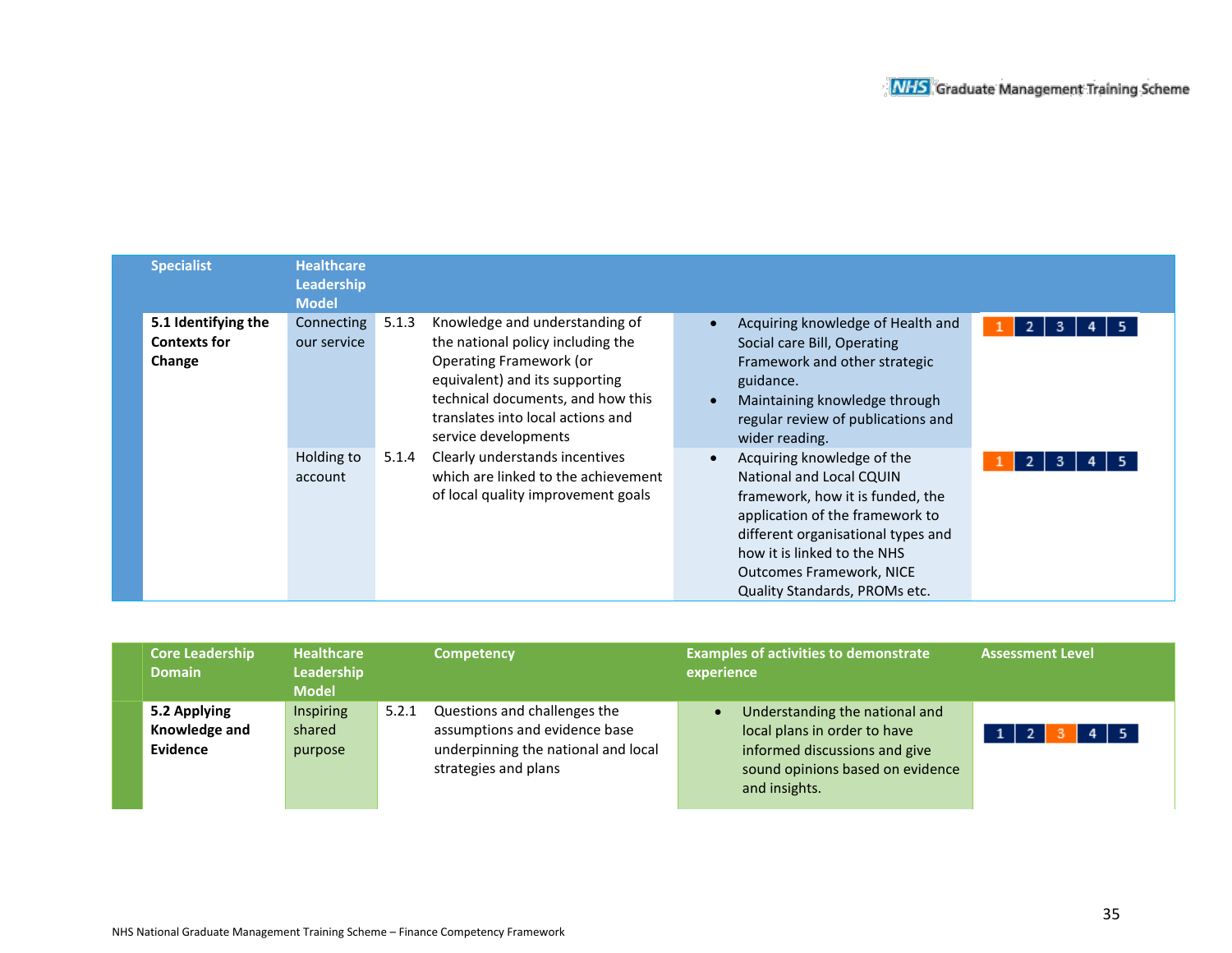|                                | <b>Evaluating</b><br>information | Supports the development of service<br>5.2.2<br>transformation through the use of<br>information and evidence | Using of benchmarks and data to<br>$\bullet$<br>understand opportunities for<br>improvements.<br>Reviewing and incorporating<br>$\bullet$<br>evidence-based feedback from<br>case studies into own work<br>environment.<br>Working with information and<br>$\bullet$<br>finance departments to gain an<br>evidence base to support change.<br>Conducting wider reading e.g. HSJ,<br>$\bullet$<br>profession specific magazines | 3                   |
|--------------------------------|----------------------------------|---------------------------------------------------------------------------------------------------------------|--------------------------------------------------------------------------------------------------------------------------------------------------------------------------------------------------------------------------------------------------------------------------------------------------------------------------------------------------------------------------------------------------------------------------------|---------------------|
| 5.3 Making<br><b>Decisions</b> | Sharing the<br>vision            | 5.3.1<br>Is involved in a group/project<br>responsible for deciding future<br>service change/transformation.  | Contributing to efforts (through<br>$\bullet$<br>research or actions) targeting<br>future services improvement and<br>transformation.                                                                                                                                                                                                                                                                                          | 2 <sup>1</sup><br>1 |

| Specialist | <b>Healthcare</b> |  |
|------------|-------------------|--|
|            | Leadership        |  |
|            | <b>Model</b>      |  |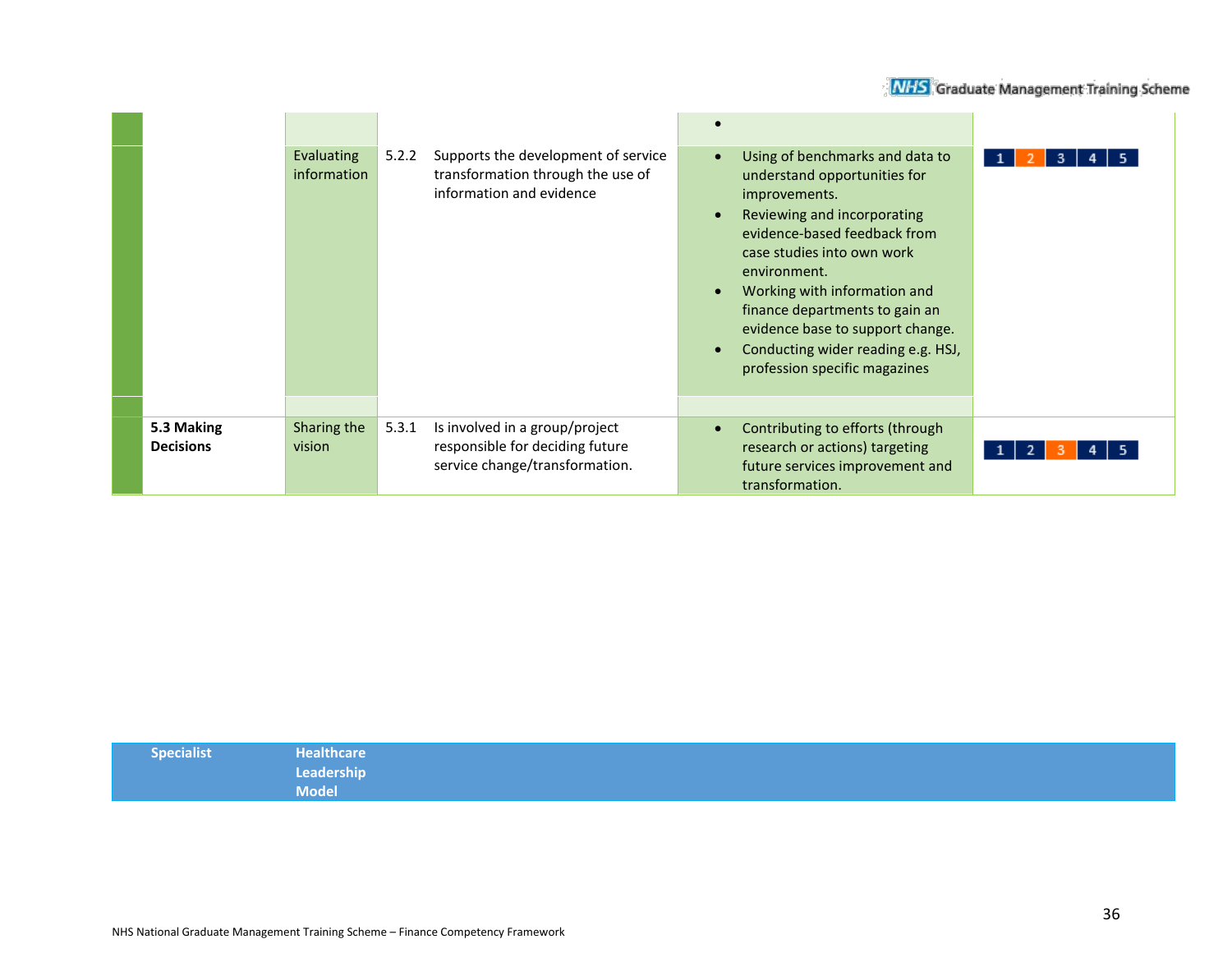| 5.3 Making<br><b>Decisions</b> | Holding to<br>account    | 5.3.2 | Provides support to the process to<br>agree a strategic and/or local<br>operational plan, representing<br>either the local provider or local<br>commissioner | Engaging with key stakeholders to<br>support planning process.<br>Presenting the case for investment<br>and disinvestment.<br>Where possible getting involved in<br>negotiations.<br>Ensuring plans are reflected in the<br>provider's Business Plan. | 3 |
|--------------------------------|--------------------------|-------|--------------------------------------------------------------------------------------------------------------------------------------------------------------|-------------------------------------------------------------------------------------------------------------------------------------------------------------------------------------------------------------------------------------------------------|---|
|                                | Developing<br>capability | 5.3.3 | Has experience of supporting the<br>Executive Director with<br>responsibility for Finance and<br>involvement with the Board                                  | Attending Executive Team and<br>Board meetings when requested.<br>Understanding and reviewing<br>minutes.<br>Assisting with Board report<br>preparation.                                                                                              | з |

### **Section 6. Creating the Vision**

| <b>Core Leadership</b><br><b>Domain</b>              | <b>Healthcare</b><br>Leadership<br><b>Model</b> |       | <b>Competency</b>                                                     | <b>Examples of activities to demonstrate</b><br><b>Assessment Level</b><br>experience                                                            |
|------------------------------------------------------|-------------------------------------------------|-------|-----------------------------------------------------------------------|--------------------------------------------------------------------------------------------------------------------------------------------------|
| 6.1 Developing the<br>vision for the<br>organisation | Inspiring<br>shared purpose                     | 6.1.1 | Understands the<br>vision for the NHS                                 | Linking own objectives to the<br>- 5<br>3<br>organisational objectives, strategy and<br>overall vision.                                          |
|                                                      | Inspiring<br>shared purpose                     | 6.1.2 | Understands the<br>vision for the<br>department or team<br>objectives | Aligning objectives above, to the wider<br>$\overline{2}$<br>-3<br>department and direct team objectives<br>to create a cohesive vision from the |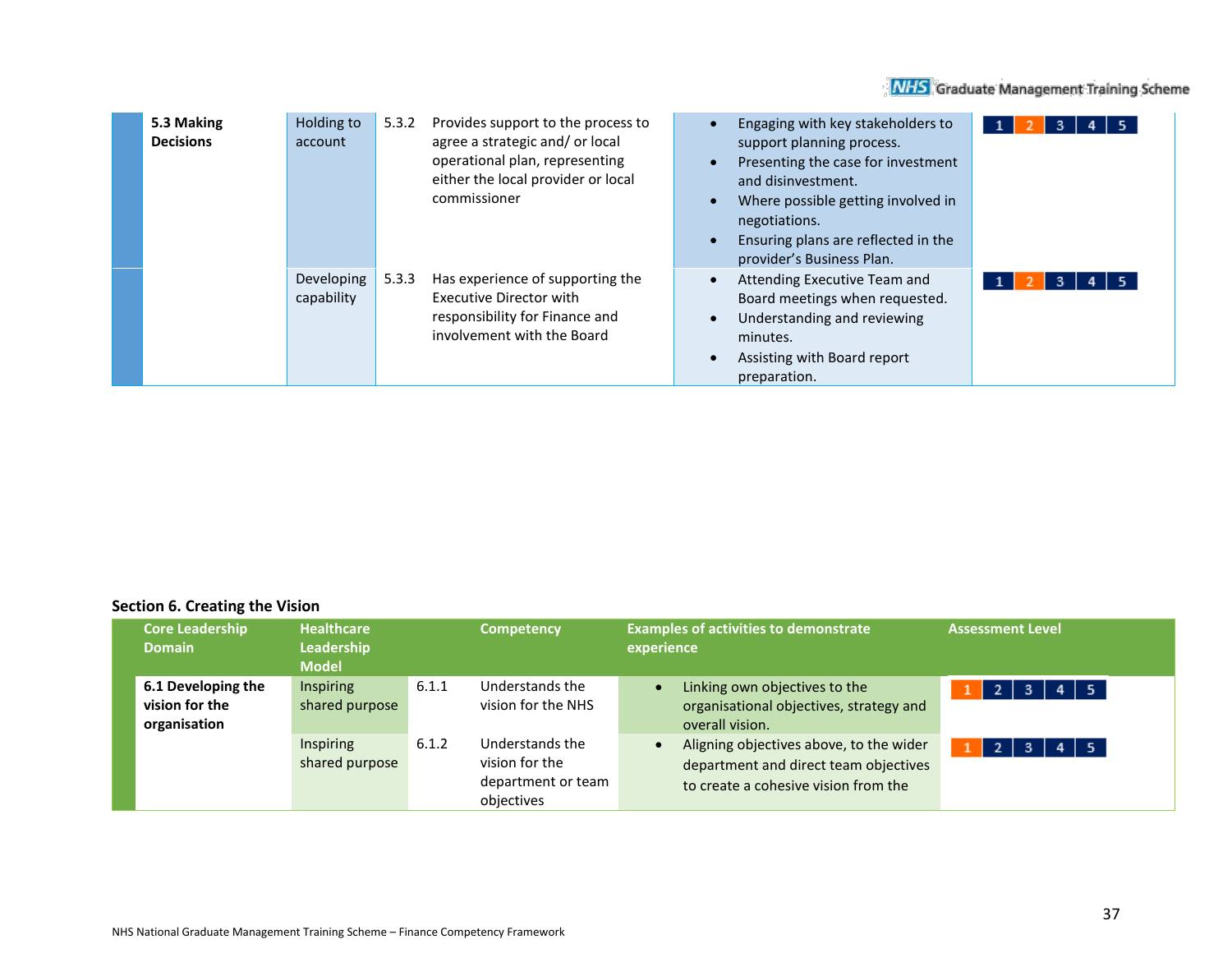|  | individual level up to the organization |  |
|--|-----------------------------------------|--|
|  | level.                                  |  |
|  |                                         |  |

| <b>Specialist</b>                    | <b>Healthcare</b><br>Leadership<br><b>Model</b> |       |                                                                     |                                                                     |                    |
|--------------------------------------|-------------------------------------------------|-------|---------------------------------------------------------------------|---------------------------------------------------------------------|--------------------|
| 6.1 Developing the<br>Vision for the | Sharing<br>the vision                           | 6.1.3 | Understands of the vision for the<br>organisation and how financial | Supporting development of<br>financial plans in line with financial | 4 5<br>-2-1<br>- 3 |
| Organisation                         |                                                 |       | strategy can support this.                                          | strategy.                                                           |                    |

| <b>Core Leadership</b><br><b>Domain</b>                                | <b>Healthcare</b><br>Leadership<br><b>Model</b> | <b>Competency</b> |                                                                                                                                                                                            | <b>Examples of activities to demonstrate</b><br>experience                                                                             | <b>Assessment Level</b> |
|------------------------------------------------------------------------|-------------------------------------------------|-------------------|--------------------------------------------------------------------------------------------------------------------------------------------------------------------------------------------|----------------------------------------------------------------------------------------------------------------------------------------|-------------------------|
|                                                                        |                                                 |                   |                                                                                                                                                                                            | $\bullet$                                                                                                                              |                         |
| 6.2 Influencing the<br>vision of the Wider<br><b>Healthcare System</b> | Connecting our<br>service                       | 6.2.1             | Attends and<br>participates in joint<br>meetings between<br>the NHS and Local<br>Authorities, or other<br>health and social<br>care organisations,<br>or voluntary sector<br>organisations | Attending meetings with Healthcare<br>$\bullet$<br>providers outside of own<br>organisation/environment.                               | 3<br>5.                 |
| <b>6.3 Communicating</b><br>the Vision                                 | Influencing for<br>results                      | 6.3.1             | Communicates the<br>benefits of change<br>to key stakeholders,<br>including clinicians,<br>staff and patients                                                                              | Proactively communicating change<br>$\bullet$<br>benefits to others through a specific<br>change management project.                   | 5.<br>1<br>2            |
| 6.4 Embodying the<br><b>Vision</b>                                     | Inspiring<br>shared purpose                     | 6.4.1             | <b>Behaves</b><br>professionally with<br>colleagues within                                                                                                                                 | Promotes the vision of the NHS when<br>$\bullet$<br>speaking to internal and external<br>stakeholders when the opportunities<br>arise. | $\mathbf{1}$<br>3       |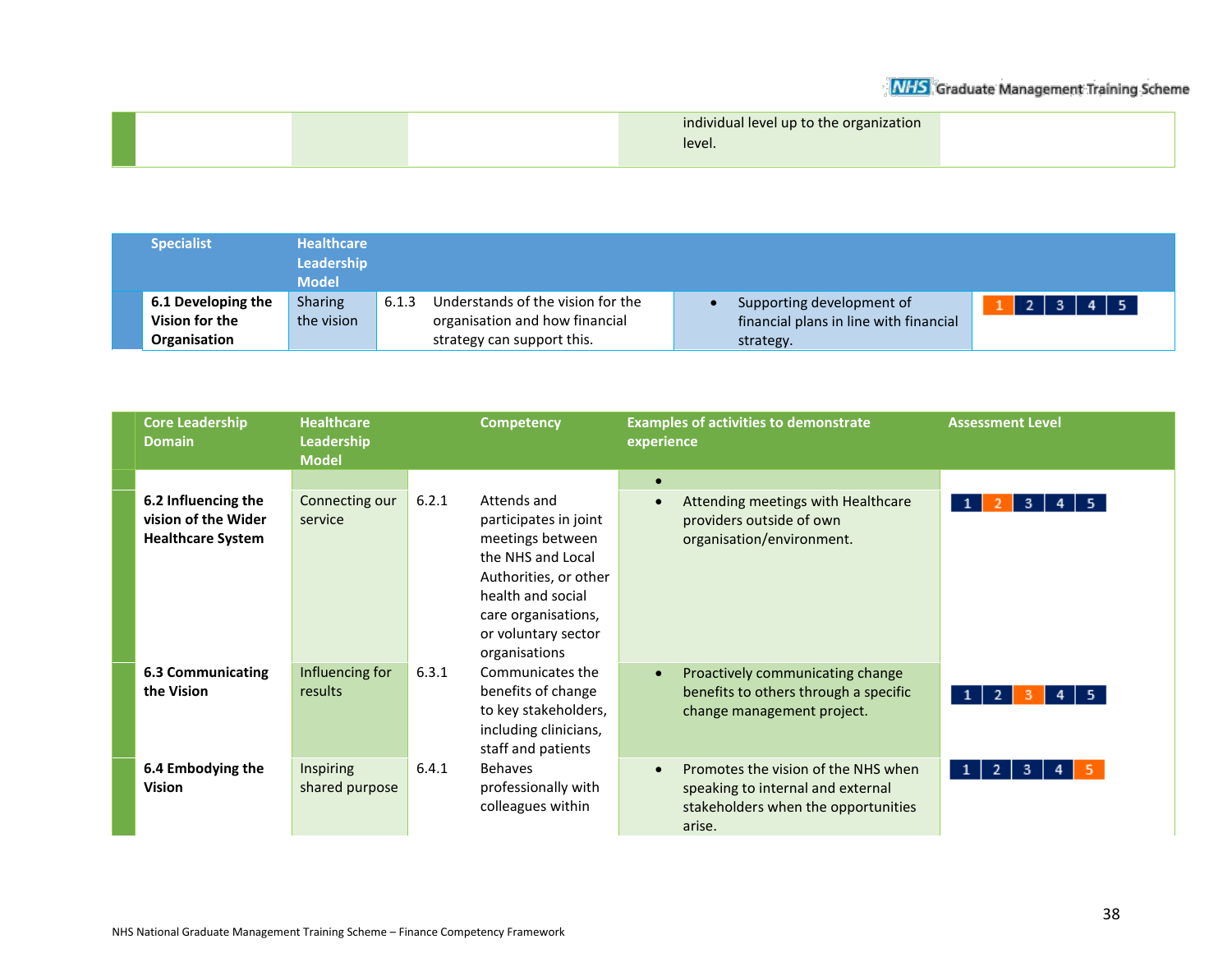|                            | and outside of the<br>organisation                                                                                                |                                                                                                            |                                               |
|----------------------------|-----------------------------------------------------------------------------------------------------------------------------------|------------------------------------------------------------------------------------------------------------|-----------------------------------------------|
| Influencing for<br>results | 6.4.2<br>Acts as an<br>ambassador for the<br>organisation when<br>representing them<br>at external<br>meetings and<br>conferences | Attending conferences and external<br>meetings in order to promote own<br>organisation and its objectives. | $1 \mid 2 \mid 3 \mid$<br>5<br>4 <sup>1</sup> |

### **Section 7. Delivering the Strategy**

| <b>Core Leadership</b><br><b>Domain</b> | <b>Healthcare</b><br>Leadership<br><b>Model</b> |       | <b>Competency</b>                                                                         | <b>Examples of activities to</b><br>demonstrate experience                                                                                                                 | <b>Assessment Level</b>                    |
|-----------------------------------------|-------------------------------------------------|-------|-------------------------------------------------------------------------------------------|----------------------------------------------------------------------------------------------------------------------------------------------------------------------------|--------------------------------------------|
| 7.1 Framing the<br><b>Strategy</b>      | Connecting our<br>service                       | 7.1.1 | Understands how the<br>vision for the<br>organisation is<br>translated into a<br>strategy | Reaching out for<br>$\bullet$<br>opportunities to have<br>informed discussions to<br>develop an understanding<br>of how the vision in<br>translated into the strategy.     | $\mathbf{1}$<br>$4 \mid 5$<br>-3  <br>$-2$ |
| 7.2 Developing the<br><b>Strategy</b>   | Inspiring shared<br>purpose                     | 7.2.1 | Understands the<br>strategic direction for<br>the organisation                            | Engaging in informed<br>$\bullet$<br>discussions with the<br>relevant stakeholders to<br>develop a sound<br>understanding of<br>organisational strategy and<br>its impact. | $4 \mid 5$<br>-3  <br>-2  <br>1            |

| Specialist | Healthcare   |
|------------|--------------|
|            | Leadership   |
|            | <b>Model</b> |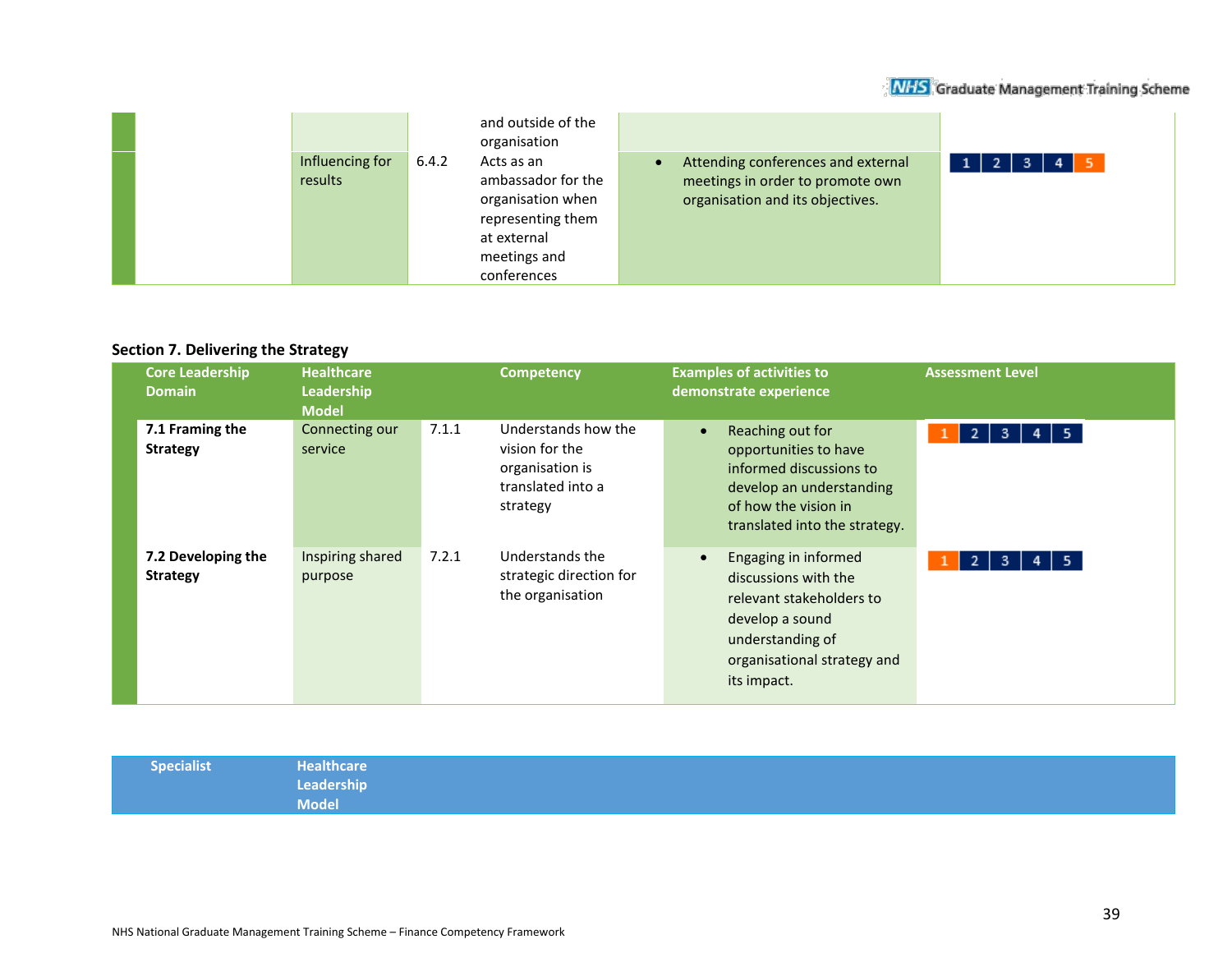| 7.2 Developing the | <b>Sharing</b> | Assesses the financial strategy and<br>7.2.2 | Analysing the relevant information |                        |
|--------------------|----------------|----------------------------------------------|------------------------------------|------------------------|
| <b>Strategy</b>    | the vision     | plans for the organisation and               | to and holding informed            | 4 5<br>$1 \mid 2 \mid$ |
|                    |                | understands how this supports the            | discussions in order to assess     |                        |
|                    |                | organisation's strategic direction.          | current financial strategy.        |                        |

| <b>Core Leadership</b><br><b>Domain</b> | <b>Healthcare</b><br>Leadership<br><b>Model</b> | <b>Competency</b>                                                                                                     | <b>Examples of activities to</b><br>demonstrate experience                                                                             | <b>Assessment Level</b>                      |
|-----------------------------------------|-------------------------------------------------|-----------------------------------------------------------------------------------------------------------------------|----------------------------------------------------------------------------------------------------------------------------------------|----------------------------------------------|
| 7.3 Implementing<br>the Strategy        | Inspiring shared<br>purpose                     | 7.3.1<br>Awareness of the NHS<br>strategic planning<br>process                                                        | $\bullet$<br>Gaining knowledge of the<br>$\bullet$<br>planning process by<br>proactively engaging with<br>the relevant individuals and | B<br>5 <sub>1</sub><br>2 <sub>1</sub><br>4   |
|                                         | Connecting our                                  | Understands how the<br>7.3.2                                                                                          | applying this knowledge in<br>own work.<br>Gaining a perspective on<br>$\bullet$                                                       | 2 <sub>1</sub><br>3 <sub>1</sub><br>-5.<br>4 |
|                                         | service                                         | strategic direction of<br>the organisation<br>translates into<br>organisational and<br>departmental business<br>plans | how strategy comes to life<br>through own involvement<br>or conversations with other.                                                  |                                              |
|                                         | Inspiring shared<br>purpose                     | Is familiar with the<br>7.3.3<br>organisation's annual<br>business plan and can<br>articulate the key<br>messages     | Through informed<br>$\bullet$<br>discussion.                                                                                           | 2<br>3<br>-5.<br>4                           |